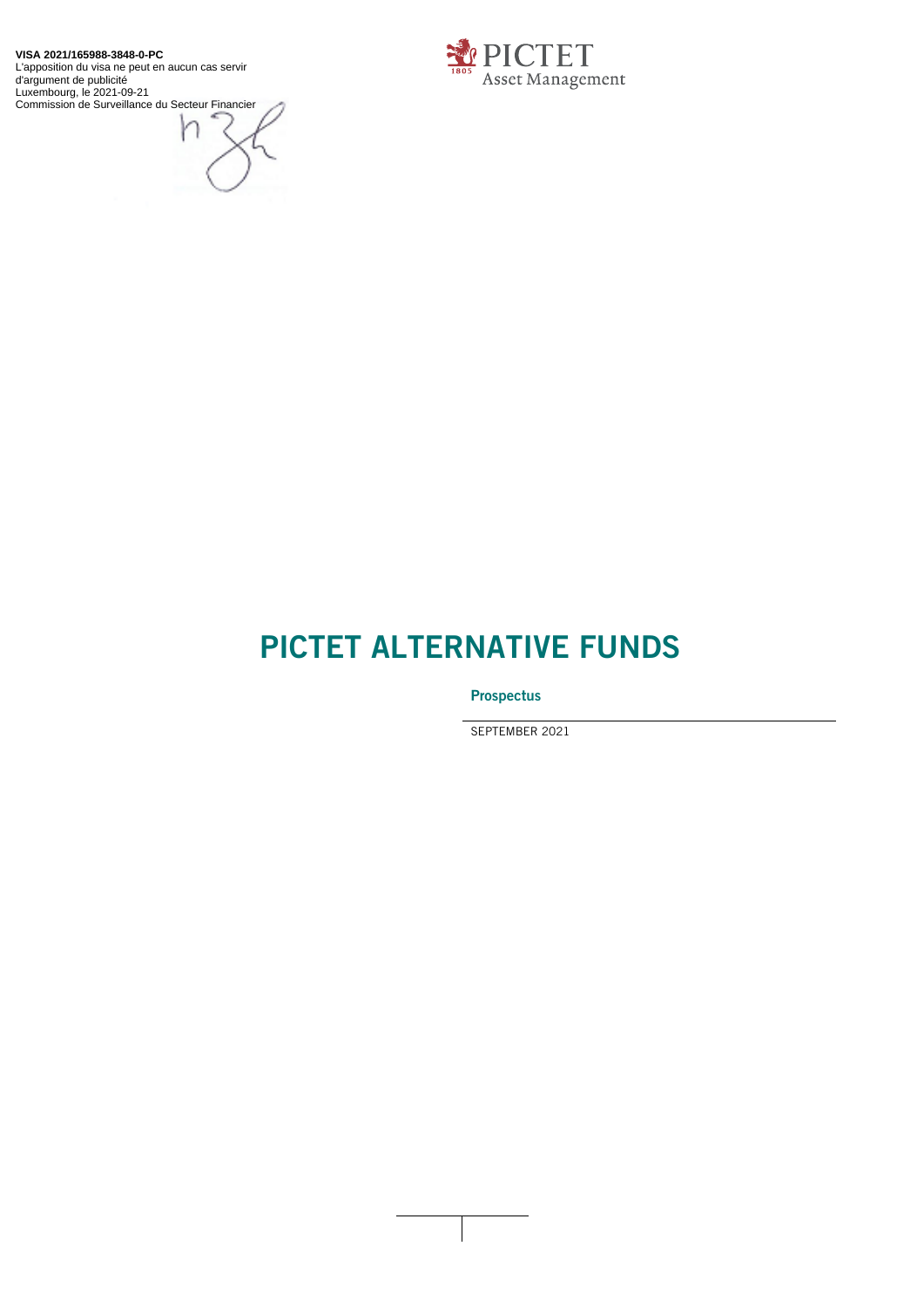

#### **PICTET ALTERNATIVE FUNDS**

# **SEPTEMBER 2021**

*Société d'investissement à capital variable* subject to Part II of the Luxembourg law of 17 December 2010. A Fund of Funds.

# **NOTE TO THE READERS**

The attention of the reader is drawn to the fact that this Prospectus is composed of two parts.

The main part of the Prospectus describes the nature of Pictet Alternative Funds (the "Fund"), presents its general terms and conditions and set out its management and investment parameters which apply to the Fund as well as to the different sub- funds that compose the Fund.

The second part groups the appendices relating to each sub-fund in operation. The investment objective and policy of each sub-fund, as well as its specific features, are thus described in the appendices attached to the end of the main body of the Prospectus.

The appendices are an integral part of this Prospectus; they will be updated with the creation of each new subfund.

The distribution of this Prospectus is authorised only if accompanied by a copy of the Fund's latest annual report and the last semi-annual report, if published after the annual report. These reports form an integral part of this document.

For further information, please refer to the table of Contents of this Prospectus.

Generally, information given in this Prospectus is for general guidance only, and it is the responsibility of any person or persons in possession of this Prospectus and wishing to make an application for the subscription and purchase of shares to inform themselves of, and to observe, all applicable laws and regulations of any relevant jurisdiction. Prospective investors should inform themselves as to legal requirements also applying and any applicable exchange control regulations and applicable taxes in the countries of their respective citizenship, residence or domicile.

# **IMPORTANT INFORMATION**

An investment in the Fund involves significant risks. Investors should read this Prospectus in its entirety and should consider the risks described in this Prospectus under Chapter "Risk Factors" below and the specific risks of the relevant Sub-Fund before investing in the Fund. Investors must rely on their own examination of the Fund and the terms of offering contemplated hereby, including the risks and merits involved. Investors should also seek independent legal, financial, tax and other advice in considering this Prospectus, and an investment in the Fund. The shares have not been recommended by any securities commission or regulatory authority of any state or country. Furthermore, the foregoing authorities have not confirmed the accuracy or determined the adequacy of this Prospectus. Any representation to the contrary is a criminal offence.

No person has been authorized to give any information or to make any representations, other than those contained in this Prospectus and in the documents referred to herein, in connection with the offer hereby made, and, if given or made, such information or representation must not be relied upon if not authorized by the Fund.

# **RESTRICTIONS OF OWNERSHIP OF SHARES**

The Fund reserves the right to:

- (i) refuse on a discretionary basis all or part of a subscription application for shares;
- (ii) repurchase, at any time, shares held by investors not authorized to buy or own the Fund's shares and return the proceeds to such investors a set forth in the Fund Documents (as defined herein).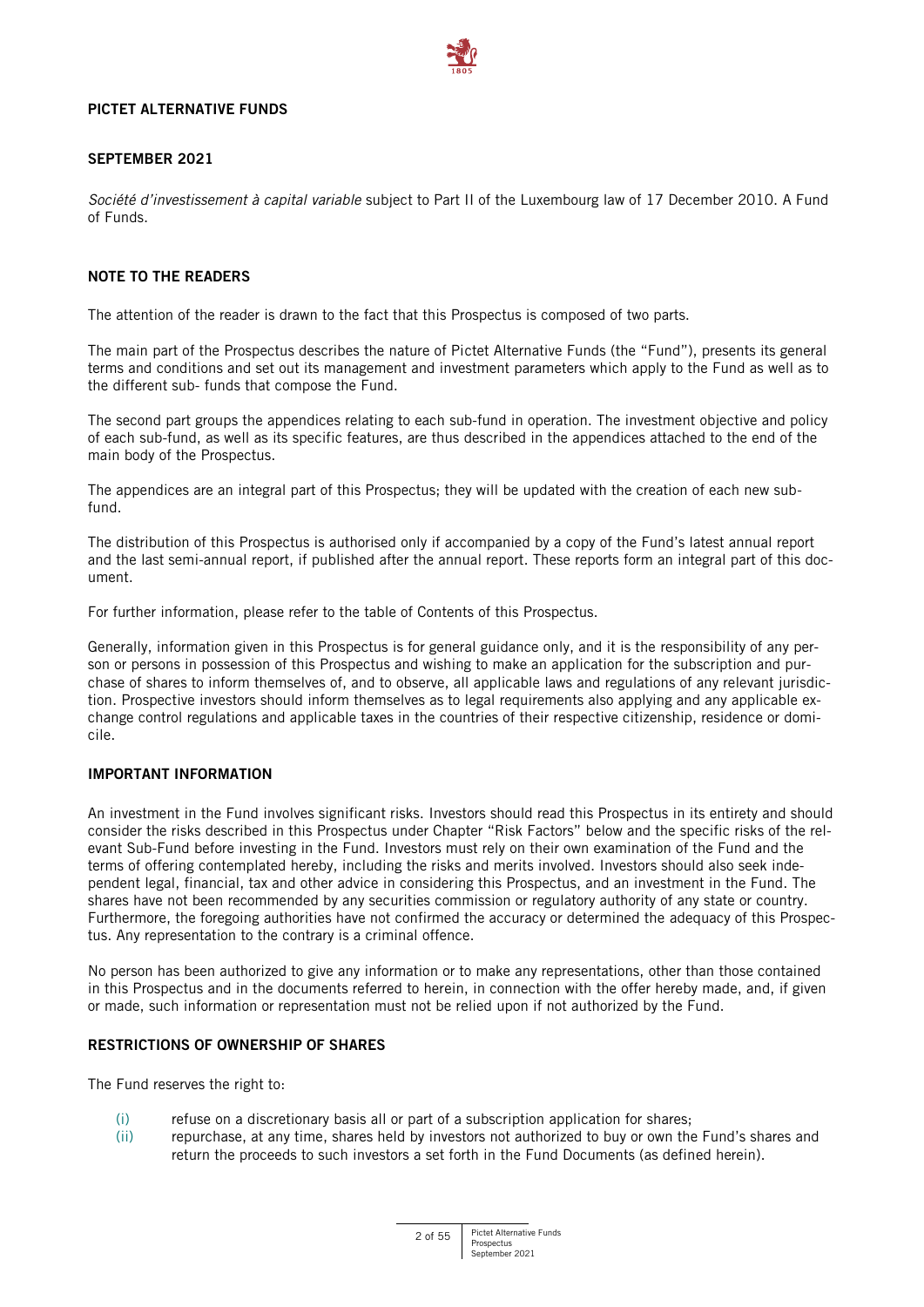

#### **PROFESSIONAL INVESTORS AND WELL-INFORMED INVESTORS**

The issue, sale and ownership of shares is restricted to Professional Investors and Well-Informed Investors.

#### **RESTRICTIONS IN RESPECT OF THE SHARES**

The distribution of this Prospectus and the offering or purchase of the shares may be restricted in certain jurisdictions. No person receiving a copy of this Prospectus in any such jurisdiction may treat this Prospectus as constituting an offer or invitation to them to purchase or subscribe for shares unless in the relevant jurisdiction such an offer or invitation could lawfully be made to them. Accordingly, this Prospectus does not constitute an offer or invitation to anyone in any jurisdiction in which such offer or invitation is not lawful or in which the person making such offer or invitation is not qualified to do so or to anyone to whom it is unlawful to make such offer or invitation. It is the responsibility of any person in possession of this Prospectus to inform them of, and to observe, all applicable laws and regulations of any relevant jurisdiction.

The board of directors of the Fund (the "Board of Directors" or the "Board") accepts responsibility for the information contained in this Prospectus. To the best knowledge and belief of the Board (which has taken all reasonable care to ensure that such is the case), the information in this Prospectus does not omit anything likely to affect the importance of the information.

The Shares of the Fund offered hereby have not been registered under the United States Securities Act of 1933, as amended (the "1933 Act"), the United States Investment Company Act of 1940, as amended (the "1940 Act") or any U.S. State securities laws and, unless so registered, may not be offered or sold to persons in the United States, or to or for the account or benefit of U.S. Persons, as defined in Rule 902 under the 1933 Act, except pursuant to an exemption from, or in a transaction not subject to, the registration requirements of the 1933 Act, the 1940 Act and applicable U.S. State securities laws.

The Fund may, at its discretion, sell Shares to certain U.S. Persons subject to the conditions that such purchasers make certain representations to the Fund which are intended to satisfy exemptions or exclusions from U.S. registration requirements under the 1933 Act and the 1940 Act, and that in all events there will be no material adverse tax consequences to the Fund or to Shareholders as a result of such a sale. Restrictions may apply to resales of the securities under United States law.

The Fund will not knowingly offer or sell Shares to any investor to whom such offer or sale would be unlawful, or might result in the Fund incurring any liability to taxation or suffering any other pecuniary disadvantages which the Fund might not otherwise incur or suffer or would result in the Fund being required to register under the 1933 Act or the 1940 Act.

The Board may refuse to issue shares to US Persons or to register any transfer of Shares to any US Person. Moreover, the Board may at any time compulsorily forcibly redeem the Shares held by a US Person. Statements made in this Prospectus, except where otherwise stated, are based on the laws and practices currently in force in Luxembourg and are subject to changes therein.

# **CAUTIONARY NOTE REGARDING FORWARD-LOOKING STATEMENTS**

This Prospectus contains forward-looking statements, which provide current expectations or forecasts of future events. Words such as "may," "believes," "expects," "plans," "future" and "intends," and similar expressions, may identify forward-looking statements, but the absence of these words does not mean that the statement is not forward-looking. Forward-looking statements include statements about the Fund's plans, objectives, expectations and intentions and other statements that are not historical facts. Forward-looking statements are subject to known and unknown risks and uncertainties and inaccurate assumptions that could cause actual results to differ materially from those expected or implied by the forward-looking statements. Potential investors should not unduly rely on these forward-looking statements, which apply only as of the date of this Prospectus.

# **DATA PROTECTION POLICY**

Any information concerning investors who are natural persons and other related natural persons (together the "Data Subjects") which allows the Data Subjects to be directly or indirectly identified (the "Data"), which is provided to, or collected by or on behalf of, the Fund and the Management Company (directly from Data Subjects or from publicly available sources) will be processed by the Fund and the Management Company as joint data controllers (the "Controllers" – which can be contacted through the compliance officer of the Management Company, 15, avenue J.F. Kennedy, L-1855 Luxembourg, Grand Duchy of Luxembourg) in compliance with applicable data protection

3 of 55 Pictet Alternative Funds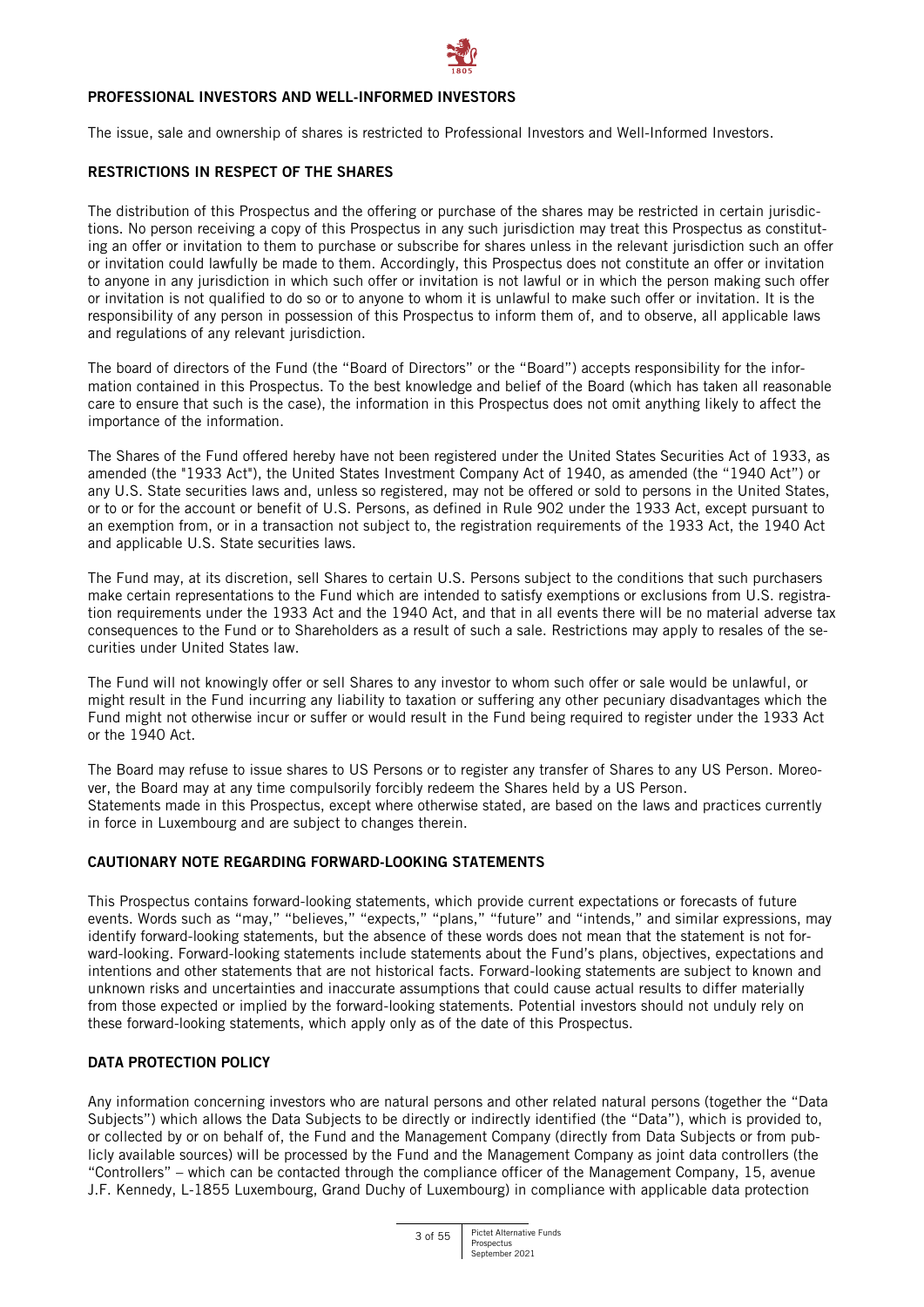laws, in particular Regulation (EU) 2016/679 of 27 April 2016.

A data protection officer has been appointed (the "DPO") who can be contacted at: [europe-data-protection@pic](mailto:europe-data-protection@pictet.com)[tet.com](mailto:europe-data-protection@pictet.com).

Failure to provide certain Data may result in the investor not being able to invest or maintain an investment in the Fund.

Data will be processed by the Controllers and disclosed to, and processed by, service providers of the Controller such as the Depositary Bank, the Transfer Agent, the Administrative Agent, the Paying Agent, the Auditor, the Manager, the Investment Adviser ( if any), the Distributor and its appointed sub-distributors, legal and financial advisers (the "Processors") for the purposes of (i) offering and managing investments and holdings of the shareholders and performing the services related to their shareholding in the Fund (ii) enabling the Processors to perform their services for the Fund, or (iii) complying with legal, regulatory and/or tax (including FATCA/CRS) obligations (the "Purposes").

As part of the Purposes, Data may also be processed for the purpose of direct marketing activities (by means of electronic communication), notably for providing Data Subjects with general or personalised information about investment opportunities, products and services proposed by or on behalf of the Fund, its service providers, delegates and business partners. The legal basis for the processing of Data in the context of such marketing activities will be either the legitimate interests of the Fund (propose new investments opportunities to investors) or, in particular if required by law, the consent of the Data Subjects for the relevant marketing activities. The Processors shall act as processors on behalf of the Controllers and may also process Data as controllers for their own purposes.

Any communication (including telephone conversations) (i) may be recorded by the Controllers and the Processors in compliance with all applicable legal or regulatory obligations and (ii) will be retained for a period of 10 years from the date of the recording.

Data may be transferred outside of the European Union (the "EU"), to countries whose legislation does not ensure an adequate level of protection as regards the processing of personal data.

Investors providing the Data of third-party data subjects to the Controllers need to ensure that they have obtained the authority to provide that Data and are therefore required to inform the relevant third-party data subjects of the processing of the Data and their related rights. If necessary, investors are required to obtain the explicit consent of the relevant third-party data subject for such processing.

Data of Data Subjects will not be retained for longer than necessary with regard to the Purposes, in accordance with applicable laws and regulations, subject always to applicable legal minimum retention periods.

The investors have certain rights in relation to the Data relating to them, including the right to request access to such Data, or have such Data rectified or deleted, the right to ask for the processing of such Data to be restricted or to object thereto, the right to portability, the right to lodge a complaint with the relevant data protection supervisory authority, or the right to withdraw any consent after it was given.

Detailed information about how Data is processed is contained in the privacy notice available at <https://www.group.pictet/privacynotice> or on demand by contacting the DPO [\(europe-data-protection@pictet.com\)](mailto:europe-data-protection@pictet.com). The privacy notice notably sets out in more detail the data subjects' rights described above, the nature of the Data processed, the legal bases for processing, the recipients of the Data and the safeguards applicable for transfers of Data outside of the EU.

The investors' attention is drawn to the fact that the data protection information is subject to change at the sole discretion of the Controllers, and that they will be duly informed prior to the implementation of any change.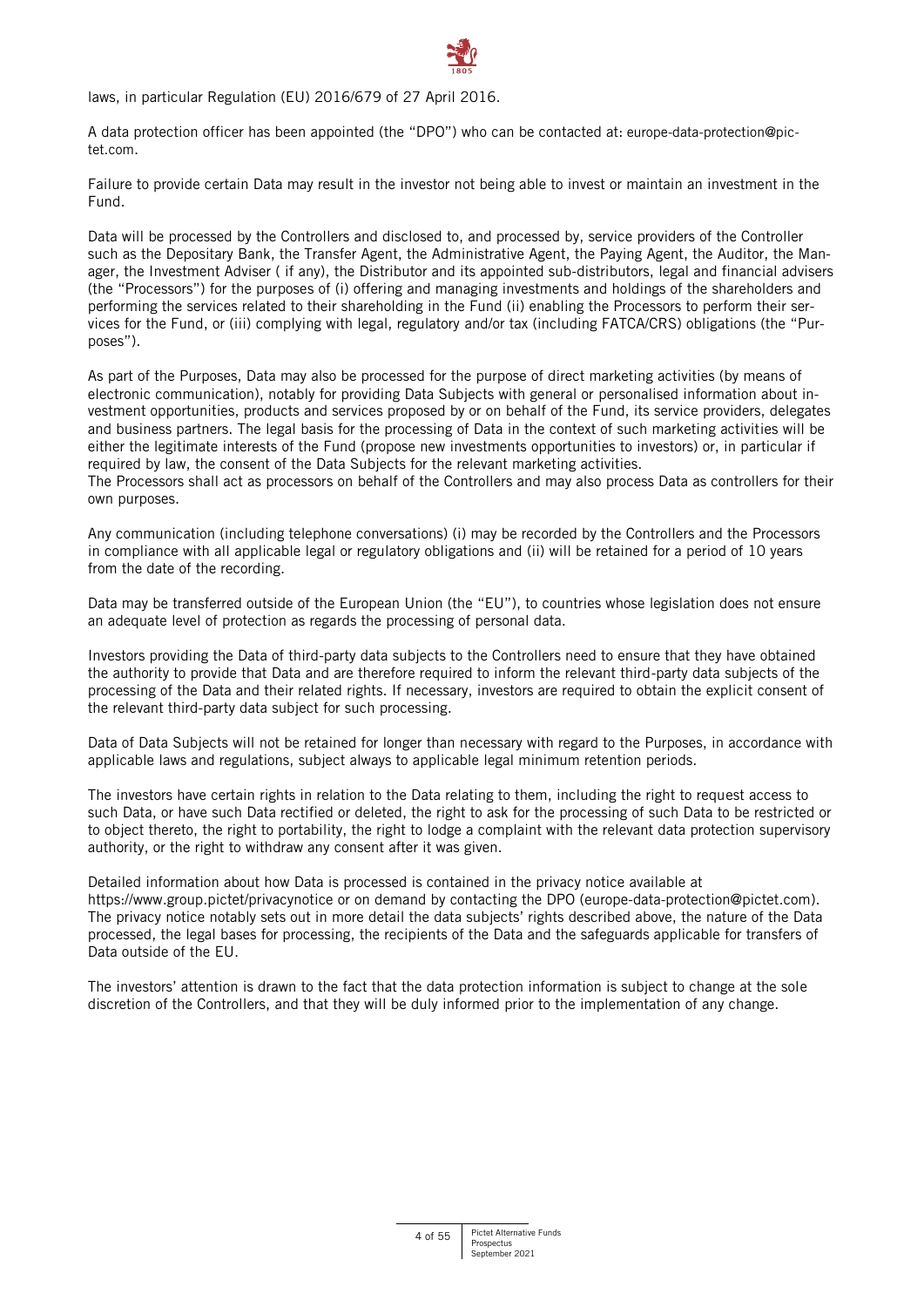

# **ANTI-MONEY LAUNDERING REGULATIONS**

In accordance with applicable international rules and to applicable Luxembourg laws and regulations such as the law of 12 November 2004 (as amended) in relation to the fight against money laundering and against the financing of terrorism, and all applicable CSSF circulars, obligations have been imposed on all professionals of the financial sector to prevent the use of undertakings for collective investment for money laundering and terrorist financing purposes. Within this context a procedure for the identification of investors has been imposed. Namely, the application form of a prospective investor must be accompanied by any supporting documents recommended or prescribed by applicable rules and regulations allowing the appropriate level of identification of the prospective investor and, as the case may be, its beneficial owners.

In the event of a delay or failure to provide the required documents, the subscription or redemption request will not be accepted. Neither the undertaking for collective investment, nor the transfer agent can be held liable for the delay or non-execution of transactions when the investor has not provided the documents or has provided incomplete documents.

Shareholders may also be asked to provide additional or updated documents in accordance with the obligations for on-going control and supervision in accordance with applicable laws and regulations.

Any information provided in this context is collected for anti-money laundering compliance purposes only.

# **DOCUMENTS AVAILABLE FOR INSPECTION**

The Management Company will make available at its registered office all information provided to investors under Regulation 2015/2365 of the European Parliament and of the Council of 25 November 2015 on transparency of securities financing transactions and of reuse (SFTR).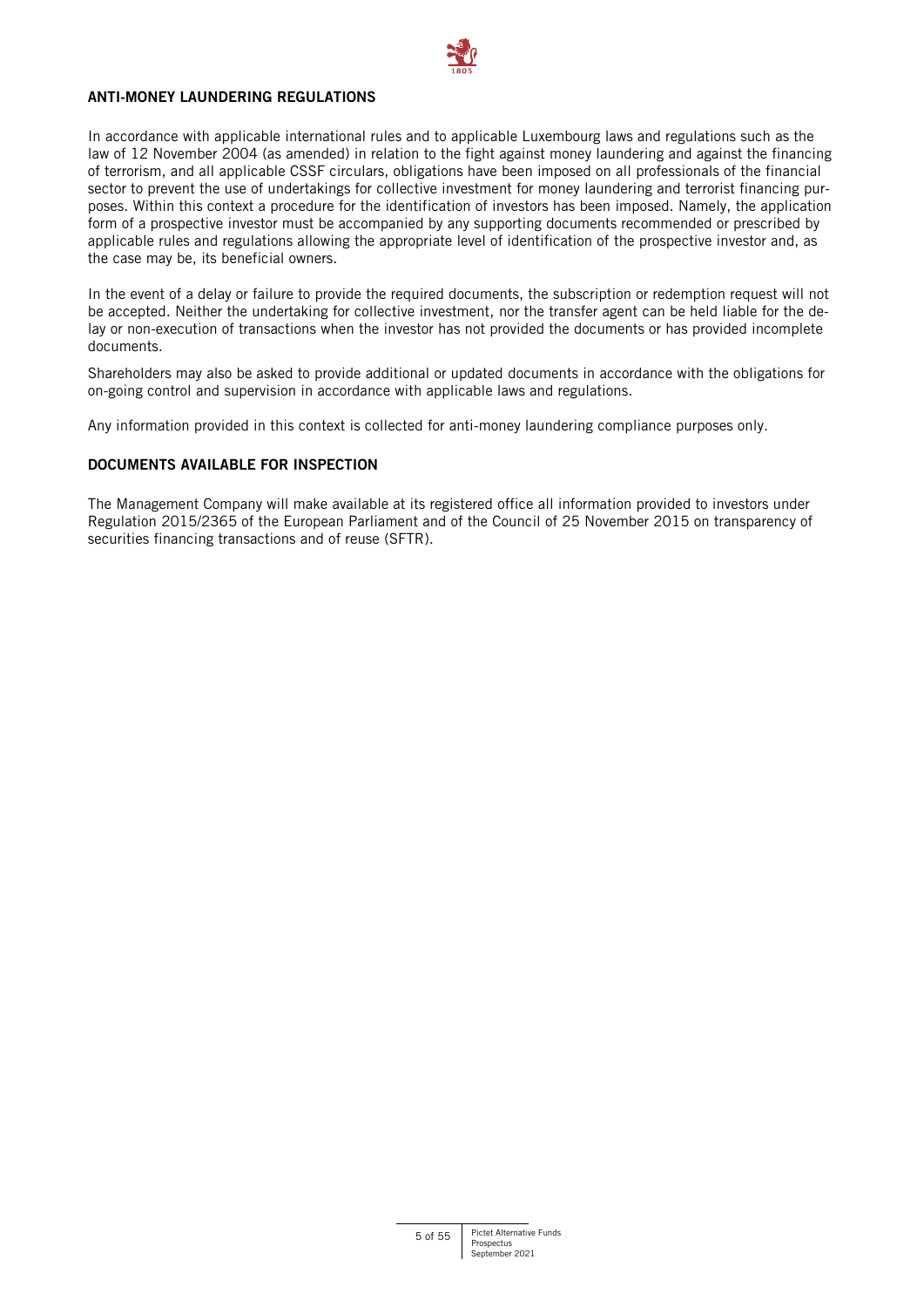

# **CONTENTS**

# [PART I: PROVISIONS APPLICABLE TO THE FUND GENERALLY\\_7](#page-6-0)

|                    | 3. INVESTMENT OBJECTIVES AND POLICY,               |    |
|--------------------|----------------------------------------------------|----|
|                    | INVESTMENT RESTRICTIONS _______________________ 12 |    |
|                    | 4. RISK MANAGEMENT AND LIQUIDITY                   |    |
|                    |                                                    |    |
|                    |                                                    |    |
|                    |                                                    |    |
|                    |                                                    |    |
|                    | 8. ISSUE, REDEMPTION, CONVERSION AND               |    |
|                    |                                                    |    |
|                    |                                                    |    |
|                    |                                                    |    |
|                    |                                                    |    |
|                    |                                                    |    |
|                    |                                                    |    |
|                    |                                                    |    |
|                    | 15. LIQUIDATION OF THE FUND/SUB-FUNDS,             |    |
|                    |                                                    |    |
|                    |                                                    |    |
|                    | PART II: SUB-FUNDS SPECIFICATIONS ________         | 40 |
|                    | ANNEX 1: PICTET ALTERNATIVE FUNDS - MYRIAD 40      |    |
|                    | ANNEX 2: PICTET ALTERNATIVE FUNDS - PLEIAD 44      |    |
|                    | ANNEX 3 PICTET ALTERNATIVE FUNDS - GLOBAL 48       |    |
|                    | ANNEX 4: PICTET ALTERNATIVE FUNDS - EQUITY         |    |
| <b>DIVERSIFIER</b> |                                                    | 52 |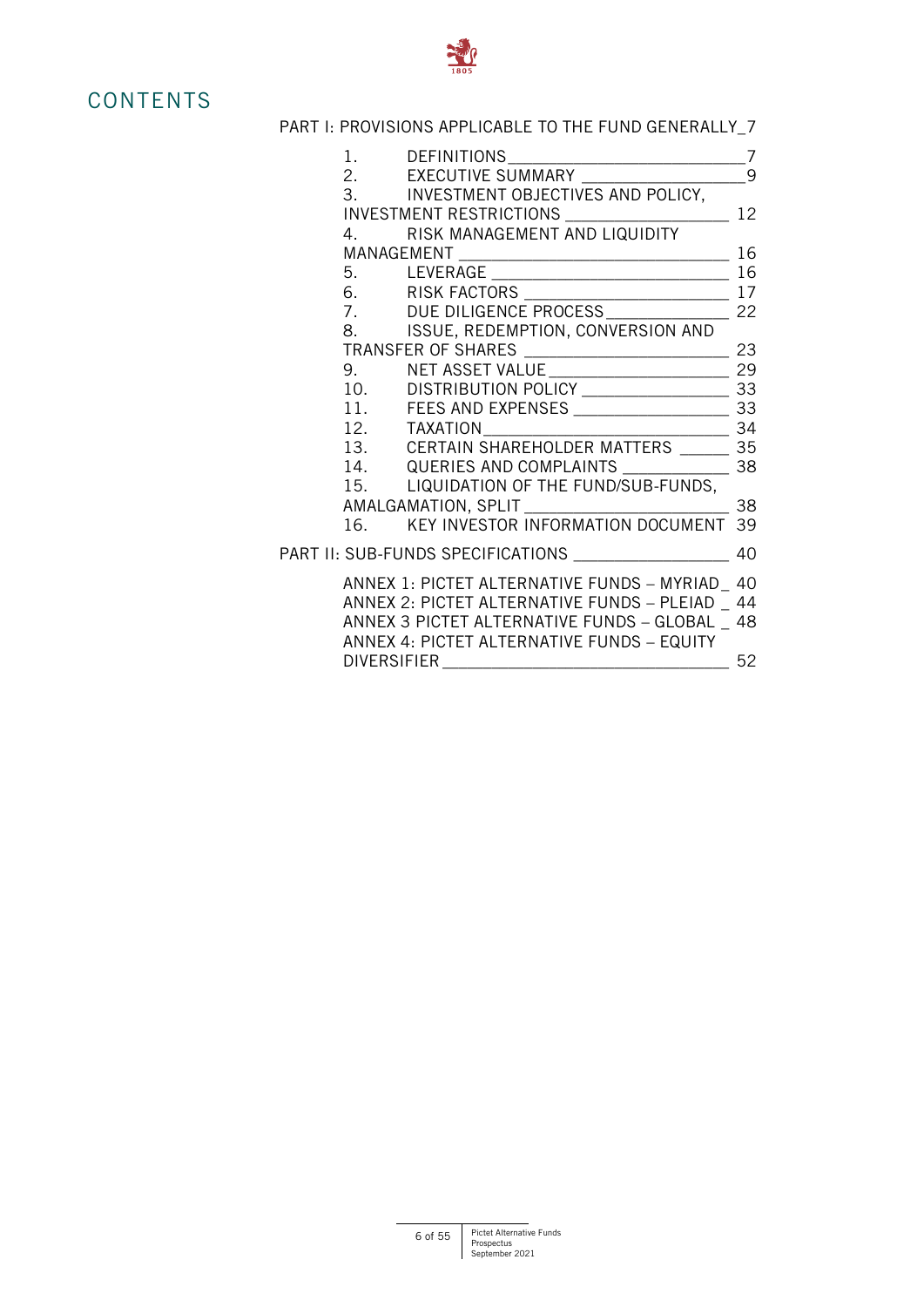# <span id="page-6-0"></span>**PART I: PROVISIONS APPLICABLE TO THE FUND GENERALLY**

The following provisions of Part I contain general information on the Fund.

# **1. DEFINITIONS**

<span id="page-6-1"></span>Unless defined elsewhere in this Prospectus or unless the context indicates otherwise, capitalised words and expressions in this Prospectus have the meaning as described below.

| <b>2010 Law or</b><br><b>UCITS Law</b> | The Luxembourg law of 17 Decem-<br>ber 2010 relating to Undertakings<br>for Collective Investment, as may<br>be amended from time to time.                                                                                                                                                                                                                                                                 |
|----------------------------------------|------------------------------------------------------------------------------------------------------------------------------------------------------------------------------------------------------------------------------------------------------------------------------------------------------------------------------------------------------------------------------------------------------------|
| <b>1915 Law</b>                        | The Luxembourg law of 15 August<br>1915 related to Commercial Com-<br>panies, as may be amended from<br>time to time.                                                                                                                                                                                                                                                                                      |
| <b>AIF or the Fund</b>                 | The Alternative Investment Fund,<br>i.e. Pictet Alternative Funds, a<br>SICAV organized as a société<br>anonyme and registered as invest-<br>ment fund and as an alternative in-<br>vestment fund in Luxembourg in<br>accordance with the 2010 Law, as<br>amended by the AIFM Law.                                                                                                                         |
| <b>AIFM</b>                            | The Alternative Investment Fund<br>Manager, namely Pictet Asser Man-<br>agement (Europe) S.A.                                                                                                                                                                                                                                                                                                              |
| <b>AIFM Directive</b>                  | Directive 2011/61/EU of the Euro-<br>pean Parliament and of the Council<br>of 8 June 2011 on Alternative In-<br>vestment Fund Managers.                                                                                                                                                                                                                                                                    |
| <b>AIFM Law</b>                        | The law of 12 July 2013 relating to<br>alternative investment fund manag-<br>ers, as may be amended from time<br>to time. The AIFM Law has trans-<br>posed the AIFM Directive into the<br>Luxembourg regulation and has,<br>amongst others, modified the 2010<br>Law                                                                                                                                       |
| <b>AIFM Rules</b>                      | The corpus of rules formed by (a)<br>the AIFM Directive, (b) the Com-<br>mission Delegated Regulation (EU)<br>No 231/2013 of 19 December<br>2012 supplementing the AIFM Di-<br>rective, (c) any binding guideline or<br>other delegated act and regulation<br>issued from time to time by the EU<br>relevant authorities pursuant to any<br>national laws and regulations (such<br>as the Luxembourg Act). |

| <b>AML/CFT Provi-</b><br>sions | The international rules and applica-<br>ble Luxembourg laws and regula-<br>tions including the Luxembourg<br>Law of 12 November 2004 on the<br>fight against money laundering and<br>the financing of terrorism, as<br>amended, as well as the CSSF cir-<br>culars which combined are requi-<br>site to the obligations of financial<br>sector professionals for the preven-<br>tion of the use of undertakings for<br>collective investment for money<br>laundering and financing of terror-<br>ism. |
|--------------------------------|-------------------------------------------------------------------------------------------------------------------------------------------------------------------------------------------------------------------------------------------------------------------------------------------------------------------------------------------------------------------------------------------------------------------------------------------------------------------------------------------------------|
| <b>Annual Report</b>           | Means the last available annual re-<br>port of the Fund, including its au-<br>dited accounts.                                                                                                                                                                                                                                                                                                                                                                                                         |
| tion                           | Articles of Associa-The articles of association of the<br>Fund, as may be amended from<br>time to time, which comprise the<br>terms and conditions on which the<br>Fund and each Sub-Fund exists<br>and operates to which each inves-<br>tor agrees to be bound when sub-<br>scribing for shares.                                                                                                                                                                                                     |
| <b>Business Day</b>            | Any day on which banks in Luxem-<br>bourg (Grand-Duchy of Luxem-<br>bourg) are open for business.                                                                                                                                                                                                                                                                                                                                                                                                     |
| <b>Class or Classes</b>        | Each class of shares in issue or to<br>be issued in each Sub-Fund by the<br>Board of Directors, the list and<br>characteristics of which are, as the<br>case may be, detailed in Part II of<br>this Prospectus.                                                                                                                                                                                                                                                                                       |
| <b>SSF:</b>                    | Commission de Surveillance du<br>Secteur Financier, the Luxembourg<br>supervisory authority.                                                                                                                                                                                                                                                                                                                                                                                                          |
| <b>EUR</b>                     | All references to "EUR" in this Pro-<br>spectus are to the euro.                                                                                                                                                                                                                                                                                                                                                                                                                                      |
| <b>FATF</b>                    | Financial Action Task Force on<br>Money Laundering.                                                                                                                                                                                                                                                                                                                                                                                                                                                   |
| <b>Fund Documents</b>          | Collectively, this Prospectus and<br>the Articles.                                                                                                                                                                                                                                                                                                                                                                                                                                                    |
| tor                            | Institutional Inves- An investor meeting the require-<br>ments to qualify as an institutional<br>investor for the purposes of article<br>174 of the 2010 Law.                                                                                                                                                                                                                                                                                                                                         |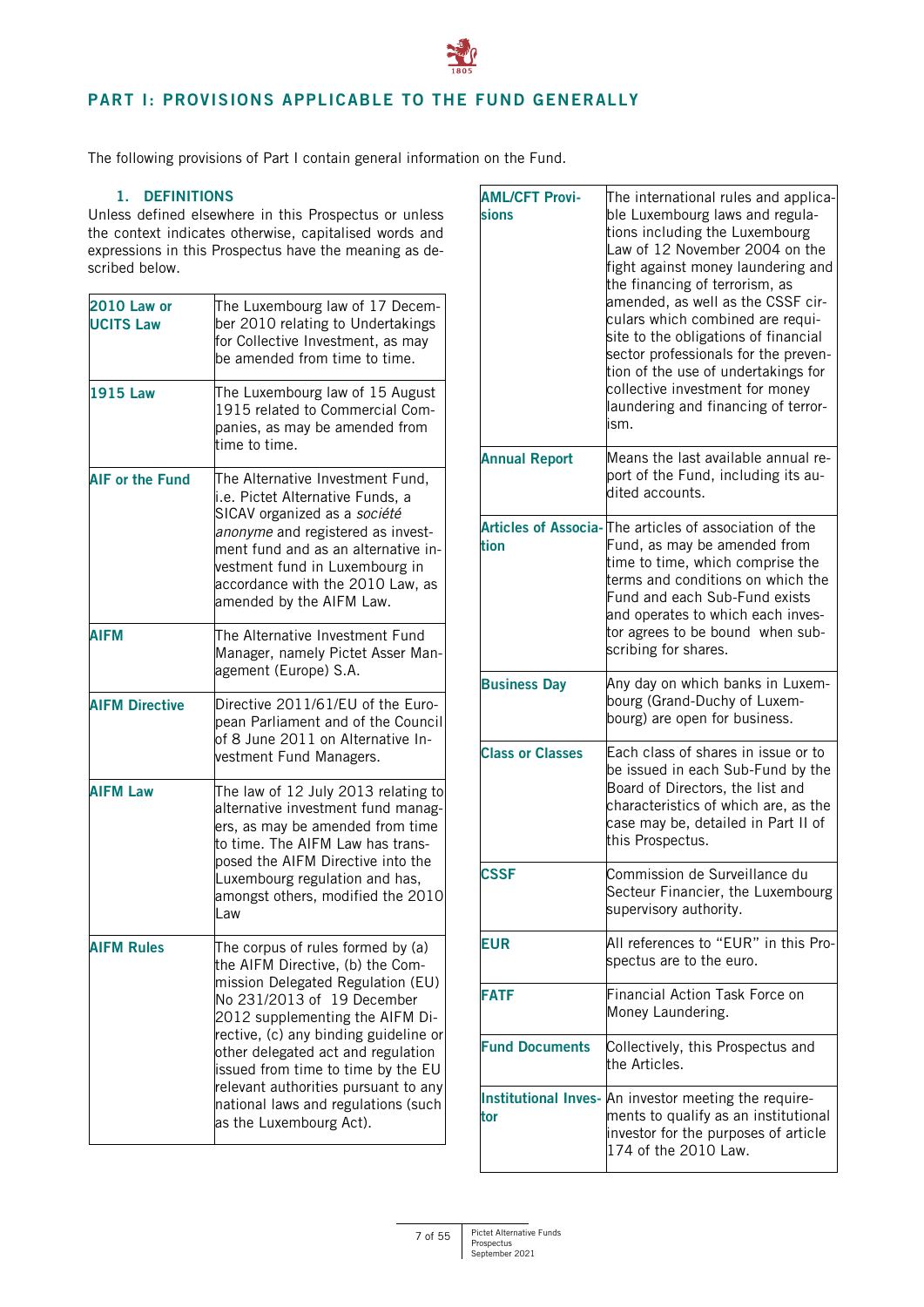

| <b>Listing</b>                          | The Board of Directors may resolve<br>to list the shares of the Sub-Funds<br>on the Luxembourg Stock Ex-<br>change, as disclosed in Part II of<br>this Prospectus.                                                                                                                                                                                                                                                                      |
|-----------------------------------------|-----------------------------------------------------------------------------------------------------------------------------------------------------------------------------------------------------------------------------------------------------------------------------------------------------------------------------------------------------------------------------------------------------------------------------------------|
| <b>Minimum Subs-</b><br>cription        | The minimum subscription require-<br>ments for shares of a sub-fund or<br>class are described in Part II for<br>the relevant Sub-Fund.                                                                                                                                                                                                                                                                                                  |
| <b>Net Asset Value or</b><br><b>NAV</b> | The net asset value of a sub-fund<br>of the Fund and of each share (per-<br>taining to a class of shares). The<br>Net Asset Value is divided by the<br>number of Shares in a Sub-Fund or<br>Class, as appropriate, in issue or<br>deemed to be in issue. The Net As-<br>set Value per Share is determined<br>at least once per month: please see<br>in Part II of this Prospectus for<br>rules applicable for the relevant<br>Sub-Fund. |
| tors                                    | Professional Inves- Investors who qualify as profes-<br>sional clients as defined in Annex<br>II, Section I of Directive<br>2014/65/EU on markets in finan-<br>cial instruments (MiFID II)                                                                                                                                                                                                                                              |
| <b>Reference Cur-</b><br>rency          | The currency in which is expressed<br>the Fund or a sub-fund, or the NAV<br>of a specific Class of shares, as re-<br>quired by the context; it being un-<br>derstood that the Reference Cur-<br>rency of the Fund is the Euro<br>(EUR).                                                                                                                                                                                                 |
| tion Day                                | Redemption Valua- The valuation day on which shares<br>can be redeemed, please see in<br>Part II of this Prospectus for rules<br>applicable for the relevant Sub-<br>Fund.                                                                                                                                                                                                                                                              |

| <b>Restricted Person</b>                      | Any person, determined in the sole<br>discretion of the Board of Directors<br>as being not entitled to subscribe<br>or hold Shares in the Fund or any<br>Sub-Fund or Class if, in the opinion<br>of the Board of Directors, for exem-<br>ple, (i) such person would not com-<br>ply with the eligibility criteria of a<br>given Class or Sub-Fund (ii) a hold-<br>ing by such person would cause or<br>is likely to cause the Fund some<br>pecuniary, tax or regulatory disad-<br>vantage (iii) a holding by such per-<br>son would cause or is likely to<br>cause the Fund to be in breach of<br>the law or requirements of any<br>country or governmental authority<br>applicable to the Fund. |  |
|-----------------------------------------------|--------------------------------------------------------------------------------------------------------------------------------------------------------------------------------------------------------------------------------------------------------------------------------------------------------------------------------------------------------------------------------------------------------------------------------------------------------------------------------------------------------------------------------------------------------------------------------------------------------------------------------------------------------------------------------------------------|--|
| Semi-Annual Re-<br>port                       | The last available semi-annual re-<br>port of the Fund including the<br>Fund's semi-annual unaudited ac-<br>counts, all to be considered as an<br>integral part of the Prospectus.                                                                                                                                                                                                                                                                                                                                                                                                                                                                                                               |  |
| <b>Shareholder</b>                            | A registered holder of shares of the<br>Fund, recorded in the Fund's regis-<br>ter of Shareholders                                                                                                                                                                                                                                                                                                                                                                                                                                                                                                                                                                                               |  |
| <b>Shares</b>                                 | Shares issued by the Fund, what-<br>ever Class of shares they belong.                                                                                                                                                                                                                                                                                                                                                                                                                                                                                                                                                                                                                            |  |
| <b>Sub-Fund</b>                               | Any existing Sub-Fund described in<br>Part II to this Prospectus as well as<br>any future Sub-Fund, to which spe-<br>cific shares and/or Class(es) of<br>shares related.                                                                                                                                                                                                                                                                                                                                                                                                                                                                                                                         |  |
| Submanager                                    | The manager of a UCI.                                                                                                                                                                                                                                                                                                                                                                                                                                                                                                                                                                                                                                                                            |  |
| <b>Subscription Va-</b><br><b>Iuation Day</b> | The valuation day on which shares<br>of a given Class can be subscribed,<br>please see information in Part II of<br>this Prospectus for the relevant<br>Sub-Fund.                                                                                                                                                                                                                                                                                                                                                                                                                                                                                                                                |  |
| UCI                                           | Undertakings for Collective Invest-<br>ments, i.e. the underlying funds.                                                                                                                                                                                                                                                                                                                                                                                                                                                                                                                                                                                                                         |  |
| <b>UCITS</b>                                  | Undertakings for Collective Invest-<br>ments in Transferable Securities<br>within the meaning of the EU Di-<br>rective 2009/65/EC.                                                                                                                                                                                                                                                                                                                                                                                                                                                                                                                                                               |  |
| <b>USD</b>                                    | All references to "USD" in this Pro-<br>spectus are to the currency of the<br>United States of America.                                                                                                                                                                                                                                                                                                                                                                                                                                                                                                                                                                                          |  |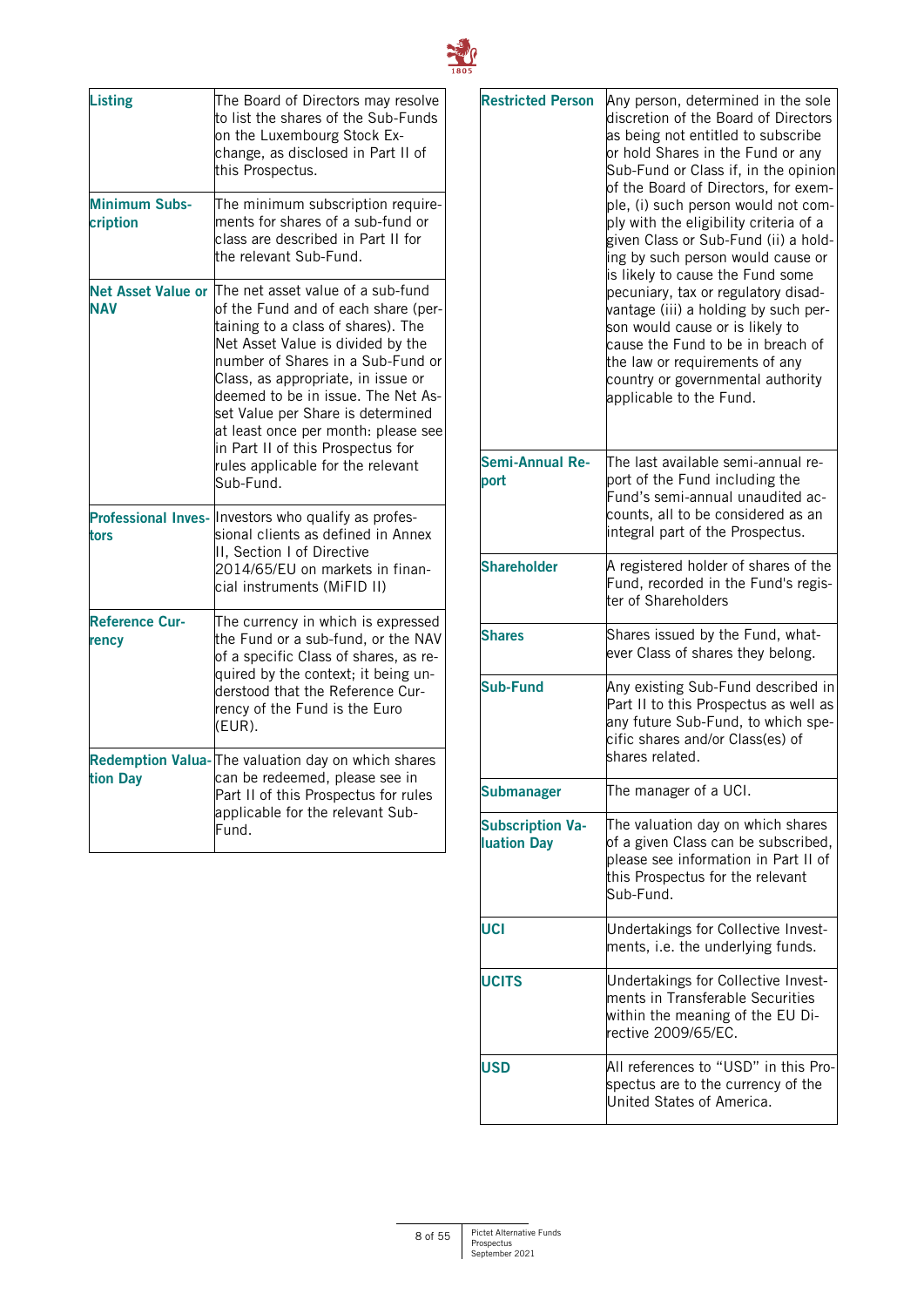

| US Person                           | A a citizen or resident of the<br>United States of America or of any<br>of its territories or possessions or<br>areas subject to its jurisdiction or<br>persons who are normally resident<br>therein, including the estate of any<br>such person, or a corporation, part-<br>nership, trust or any other associa-<br>tion created or organised therein. |
|-------------------------------------|---------------------------------------------------------------------------------------------------------------------------------------------------------------------------------------------------------------------------------------------------------------------------------------------------------------------------------------------------------|
| <b>Valuation Day</b>                | See information in Part II of this<br>Prospectus for the relevant Sub-<br>Fund.                                                                                                                                                                                                                                                                         |
| <b>Well-Informed In-</b><br>vestors | Italian investors who subscribe a<br>minimum amount of 500.000 eu-<br>ros.                                                                                                                                                                                                                                                                              |

# <span id="page-8-0"></span>**2. EXECUTIVE SUMMARY**

# 2.1. Information on the Fund

PICTET ALTERNATIVE FUNDS is an open-ended investment company with variable share capital (*Société d'Investissement à Capital Variable*) organised as a multi-compartment investment fund in the form of a public limited liability company (*Société Anonyme*), incorporated for an undetermined period in Luxembourg and qualifying under Part II of the 2010 Law and the 1915 Law. The Fund also qualifies as an AIF within the meaning of the AIFM Law.

The Fund has been incorporated in Luxembourg on 3 December 2004, for an unlimited duration. The Articles have been filed with the Luxembourg trade and companies register (*Registre de Commerce et des Sociétés*) where they are available for inspection and where copies can be made and have been published in the Luxembourg gazette (*Mémorial C, Recueil des Sociétés et Associations*). The Articles of Association were last amended by a notarial deed dated 14 December 2018. Copies may also be obtained at the registered office of the Fund.

The share capital of the Fund shall at all times be equal to the net asset value (NAV) of the Fund and is expressed in USD. It is represented by Shares issued with no par value either partly or fully paid-up. Variations in the capital shall be effected ipso jure and there are no provisions requesting publications and entry of such variations in the *Registre de Commerce et des Sociétés*.

The Fund is registered with the register of commerce and companies of Luxembourg under the number B 104 485.

The minimum share capital shall be the equivalent of EUR 1,250,000 (one million two hundred and fifty thousand Euro).

The Fund is an umbrella fund that may consist of different Sub-Funds. Each Sub-Fund shall be comprised of all that has been paid or contributed on the Shares in the relevant Sub-Fund, all that has been obtained by the relevant Sub-Fund with the said payments and contributions, all resulting benefits and all debts, liabilities and other commitments incurred by the Fund for the account of the Sub-Fund concerned. Each Sub-Fund has its own investment, subscription and profit allocation policies. The introduction of a Sub-Fund is effected pursuant to a decision to that end by the Board of Directors setting the terms and conditions of the relevant Sub-Fund. Each Sub-Fund may have similar or different investment strategies and other specific features (including, but not limited to, specific investment advisors/managers, if any, specific fee structures, permitted investments, investment restrictions and distribution policies) as the Board of Directors shall determine from time to time in respect of each Sub-Fund.

The assets and liabilities of each Sub-Fund shall be segregated from the assets and liabilities of the other Sub-Fund, with creditors having recourse only to the assets of the Sub-Fund concerned. As between the Shareholders, each Sub-Fund will be deemed to be a separate entity.

There is no cross liability between Sub-Fund and each Sub-Fund shall be exclusively responsible for all liabilities attributable to it.

The different Classes of Shares in issue or to be issued in each Sub-Fund of the Fund (if any) may differ inter alia in their fee structure, distribution policy, specific hedging policies, minimum subscription amount or dividend policy or any other criteria to be determined by the Board of Directors. The proceeds of the issue of Shares in respect of each Sub-Fund will be invested for the exclusive benefit of the relevant Sub-Fund in accordance with the investment policy determined by the Board of Directors from time to time in respect of the relevant Sub-Fund and as set forth under the Sub-Funds Specifications in Part II of this Prospectus. All Shares of the same Class in a particular Sub-Fund shall have equal rights as to dividends declared (if any), income, realized and unrealized investment gains, redemption proceeds and liquidation proceeds.

| Name of the Fund                         | Pictet Alternative Funds                                                                           |  |
|------------------------------------------|----------------------------------------------------------------------------------------------------|--|
| <b>Registered office</b>                 | 15, avenue J.F. Kennedy<br>L-1855 Luxembourg                                                       |  |
| <b>Board of Directors</b><br>of the Fund | Chairman:                                                                                          |  |
|                                          | Mr Nicolas Tschopp, Gen-<br>eral Counsel, Pictet Asset<br>Management S.A., Geneva                  |  |
|                                          | Directors:                                                                                         |  |
|                                          | Mr Francesco Ilardi, Execu-<br>tive Vice-President, Pictet<br>Alternative Advisors SA, Ge-<br>neva |  |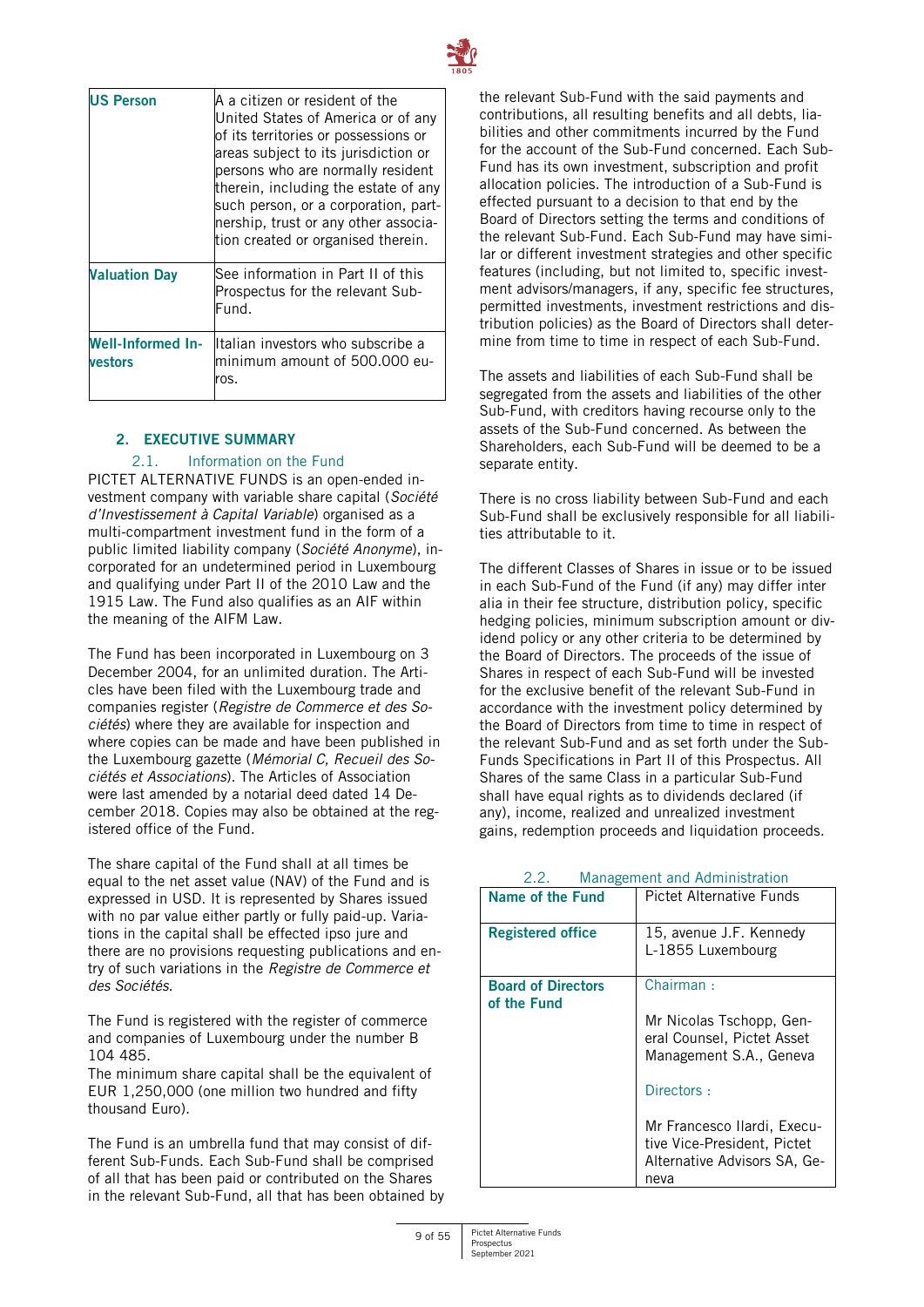

|                                                                                           | Mr Justin Egan, Principal,<br>Carne Global Financial Ser-<br>vices Limited<br>Mrs Tracey Mc Dermott, In-<br>dependent Director, Gemini<br>Governance & Advisory So-<br>lutions S.à.r.l, Gemini |
|-------------------------------------------------------------------------------------------|------------------------------------------------------------------------------------------------------------------------------------------------------------------------------------------------|
| The Fund's Manage-<br>ment Company and<br><b>Alternative Invest-</b><br>ment Fund Manager | Pictet Asset Management<br>(Europe) S.A.<br>15, avenue J.F. Kennedy<br>L-1855 Luxembourg                                                                                                       |
| <b>Board of directors of</b>                                                              | Chairman:                                                                                                                                                                                      |
| the<br><b>Management Com-</b><br>pany                                                     | Mr Cédric Vermesse, CFO,<br>Pictet Asset Management<br>S.A., Geneva                                                                                                                            |
|                                                                                           | Directors:                                                                                                                                                                                     |
|                                                                                           | Mr Rolf Banz, Independent<br>Director, Geneva                                                                                                                                                  |
|                                                                                           | Mr Nicolas Tschopp, Gen-<br>eral Counsel, Pictet Asset<br>Management S.A., Geneva                                                                                                              |
|                                                                                           | Mr Luca Di Patrizi, Head of<br>Intermediaries, Pictet Asset<br>Management S.A., Geneva                                                                                                         |
| <b>Conducting officers</b><br>of the Management<br><b>Company</b>                         | Mr Riadh Khodri<br>Mr Gérard Lorent<br>Mr Benoît Beisbardt<br>Mrs Suzanne Berg                                                                                                                 |
| <b>Investment Manager</b>                                                                 | <b>Pictet Alternative Advisors</b><br>SА<br>60, route des Acacias<br>CH-1211 Geneva 73<br>Switzerland                                                                                          |
| <b>Depositary Bank</b>                                                                    | Pictet & Cie (Europe) S.A.<br>15A, avenue J.F. Kennedy<br>L-1855 Luxembourg                                                                                                                    |
| <b>Administrative Agent</b>                                                               | FundPartner Solutions (Eu-<br>rope) S.A.<br>15, avenue J.F. Kennedy<br>L-1855 Luxembourg                                                                                                       |
| Independent author-<br><b>ised Auditor</b>                                                | Deloitte Audit S.à.r.I<br>560, rue de Neudorf<br>L-2220 Luxembourg                                                                                                                             |
| <b>Legal Adviser</b>                                                                      | Elvinger, Hoss & Prussen<br>Société anoyme<br>2, Place Winston Churchill<br>L-1340 Luxembourg                                                                                                  |

# *THE BOARD OF DIRECTORS OF THE FUND*

The Board is responsible for the management, the administration and the investment objectives of the Fund as well as the investment objectives and investment policy of each Sub-Fund.

The Board of Directors is responsible for administering and managing the Fund and running its operations, as well as deciding on and implementing its investment policy.

The Board has decided, under its full responsibility, to be assisted, while managing the Fund's assets by the Management Company subject to Chapter 15 of the 2010 Law, as amended.

# *THE FUND'S MANAGEMENT COMPANY AND ALTER-NATIVE INVESTMENT FUND MANAGER*

Pictet Asset Management (Europe) S.A., formerly named Pictet Funds (Europe) S.A. (the "Management Company" or the "AIFM"), a *société anonyme* ("limited company") has been designated as the Management Company of the Fund, as defined in Chapter 15 of the 2010 Law and as the Fund's Alternative Investment Fund Manager, as defined in the AIFM Law.

Pictet Asset Managment (Europe) S.A. (formerly Pictet Funds (Europe) S.A.) was created on 14 June 1995 for an indefinite period, under the name of Pictet Balanced Fund Management (Luxembourg) S.A. as a *société anonyme* ("limited company") governed by the laws of the Grand Duchy of Luxembourg. Its capital, on the date of this Prospectus, is CHF 11,332,000.

The Management Company is responsible for:

- a. The investment management function in respect of the Fund which includes portfolio management and risk management;
- b. The general administration of the Fund, including:
	- legal and fund management accounting services;
	- responses to customer inquiries;
	- valuation and pricing of the assets of the Fund, including tax returns;
	- regulatory compliance monitoring;
	- maintenance of the Shareholders register;
	- distribution of income;
	- issue and redemption of Shares;
	- settlement of contracts, including certificates dispatch; and
	- record keeping;
- c. Marketing functions.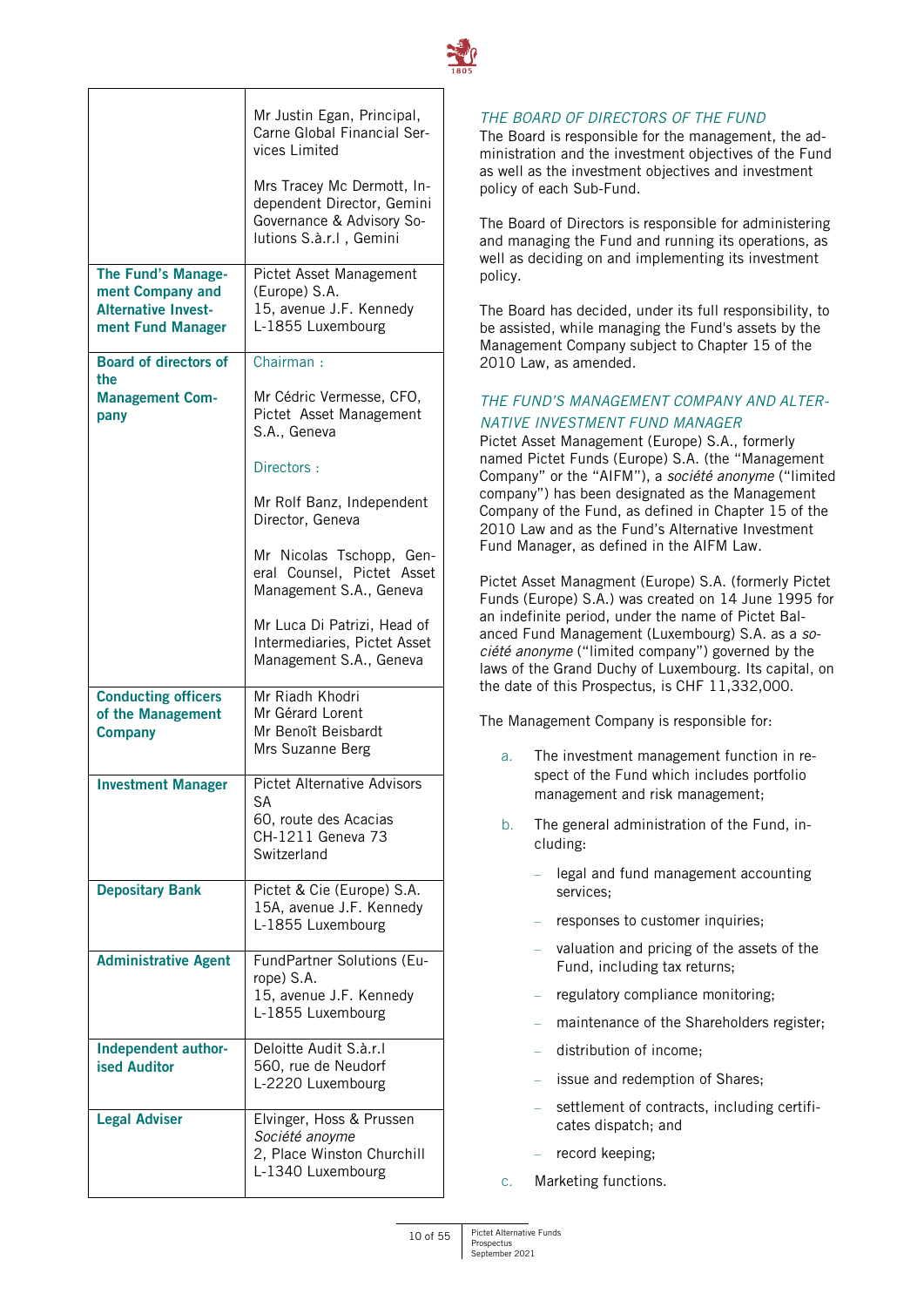

As part of the activity, the Management Company is obliged to analyse the money laundering/financial terrorism risks inherent to the investment activity as per the AML/CFT Provisions and establish appropriate due diligence measures adapted to the risks assessed per asset type encompassing:

- **a.** Applicable due diligence based on the risk based approach;
- **b.** Controls on assets and parties linked to the transactions (where applicable to the asset type) for the attention of trade, financial and immigration sanctions as well as prevention of proliferation financing

Pre-trade screening is performed prior to the investment and on a regular basis in accordance with Luxembourg laws and regulations.

The due diligence performed on unlisted assets is adjusted to the risk based approach (as noted above) with certain considerations not limited to, but at least the country of the issuer and the presence of a regulated intermediary.

The Management Company has primarily delegated, under its overall supervision and control, the day-today management of the Fund to the Investment Manager as defined hereafter. This delegation is made according to the terms of agreements concluded for indefinite periods that may be cancelled by either party at any time with 3 or 6 months' notice depending on the terms in the agreements.

The Management Company and/or the Investment Manager appointed by the Management Company have the possibility to appoint one or more investment advisers or consultants for each Sub-Fund of the Fund, if any, to advise the Management Company and/or the Investment Manager on the investment opportunities for the Fund. It is acknowledged that these services does not constitute a delegation of functions, duties or obligations in the meaning of article 20 of the AIFM Directive, and that the Management Company and/or Investment Manager will not be bound by any advice received from such external advisers or consultants.

The Management Company has further delegated, under its overall supervision and control, the administration of the Fund to the Administrative Agent as defined hereafter. This delegation is made according to the terms of agreements concluded for indefinite periods that may be cancelled by either party at any time with 3 or 6 months' notice depending on the terms in the agreements.

The Management Company will monitor on a continuous basis the activities of the third parties to which it has delegated functions.

The Management Company covers its potential liability risks arising from professional liability by holding the

appropriate additional "own funds" within the meaning of the AIFM Rules.

# *THE INVESTMENT MANAGER*

As described above, the Management Company has delegated the portfolio management of the Fund's assets to Pictet Alternative Advisors SA in Geneva (the "Investment Manager").

The Investment Manager will exercise the powers and duties delegated by the Management Company, subject to any limitation imposed by the Management Company and the overall policies, directions, supervisions and control of the Board of Directors. This delegation is made according to the terms of the contract concluded for an indefinite period.

The Investment Manager shall, in particular, manage on a day to day basis the investments of the Fund and its relevant Sub-Funds, if any, in accordance with their respective investment objective, policies and restrictions.

# *THE INVESTMENT ADVISERS/ CONSULTANTS*

As described above, the Management Company and/or the Investment Manager have the possibility to appoint one or more investment advisers or consultants for each Sub-Fund to advise the Management Company and/or the Investment Manager on the investment opportunities for the Fund.

#### *THE DEPOSITARY BANK*

Pictet & Cie (Europe) S.A. has been appointed as the Fund's depositary bank (acting as such, the "Depositary"). The rights and duties of the Depositary are set forth in the depositary agreement (the "Depositary Agreement") and made under Luxembourg law for an indefinite period.

In its function as Depositary Bank, Pictet & Cie (Europe) S.A. shall perform the duties resulting from the provisions of the 2010 Law.

Under instructions from the Board of Directors, the Depositary will undertake all acts relating to the holding of the Fund's assets. It will execute orders and comply with the instructions of the Board of Directors provided that they are in line with the legal requirements and the Fund's Documents.

The principal duties of the Depositary Bank are as follows:

- a. safe-keeping of the assets of the Fund that can be held in custody (including book entry securities) and record-keeping of assets that cannot be held in custody in which case the Depositary Bank must verify their ownership;
- b. ensure that the Fund's cash flows are properly monitored, and in particular ensure that all payments made by or on behalf of investors upon the subscription of Shares in the Fund or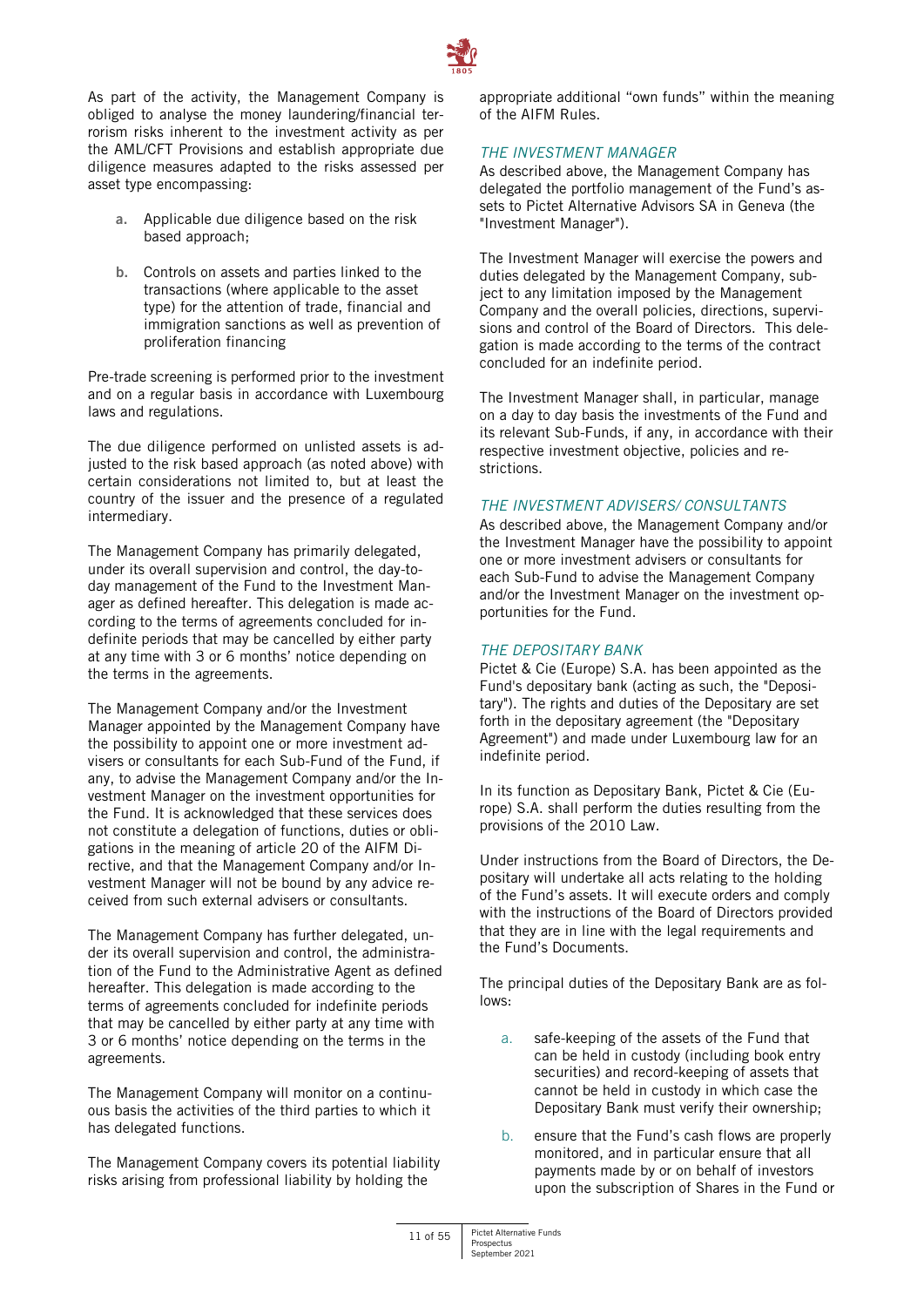

in a Sub-Fund have been received and that all cash of the Fund has been booked in cash accounts that the Depositary Bank can monitor and reconcile;

- c. ensure that the issue, redemption and conversion of Shares are carried out in accordance with Luxembourg applicable laws;
- d. ensure that the value of the shares of the Fund is calculated in accordance with Luxembourg applicable laws and the valuation procedures;
- e. carry out the instructions of the Management Company, unless they conflict with Luxembourg applicable laws;
- f. ensure that in transactions involving a Fund's assets any consideration is remitted to the Fund within the usual time limits; and
- g. ensure that a Fund's income is applied in accordance with Luxembourg applicable laws.

In relation to the Depositary Bank's duties regarding the duties referred to under (a) above, in respect of financial instruments which can be held in custody the Depositary Bank is liable to the Fund or the Shareholders for any loss of such financial instruments held by the Depositary or any delegate.

In relation to all the other Depositary Bank's duties as referred to under items (b) to (g) above, the Depositary Bank is liable to the Fund or the Shareholders for all other losses suffered by it or them as a result of the Depositary Bank's negligent or intentional failure to properly fulfill such obligations.

The Depositary Bank is remunerated in accordance with customary practice in the Luxembourg financial market. Such remuneration is expressed as a percentage of the Fund's net assets. In addition to that, additional transactions fees may be charged to the Fund.

# *THE ADMINISTRATIVE AGENT*

The administration function of the Fund is delegated by the Management Company to FundPartner Solutions (Europe) S.A. (the "Administrative Agent").

FundPartner Solutions (Europe) S.A. has been designated as Transfer Agent, Administrative Agent and Paying Agent, under the terms of agreements concluded for indefinite periods. These agreements may be terminated by either party with not less than 3 months' prior notification.

FundPartner Solutions (Europe) S.A. is a société anonyme ("limited company") with registered headquarters located at 15, avenue J.F. Kennedy,L-1855 Luxembourg. It is a management company, as defined in Chapter 15 of the 2010 Law and an AIFM, as defined in the AIFM Law. FundPartner Solutions (Europe) S.A., wholly-owned by the Pictet Group, was incorporated on 17 July 2008 for an indefinite period, as a

*société anonyme* ("limited company") governed by Luxembourg Law.

As keeper of the register and transfer agent, the Administrative Agent is primarily responsible for ensuring the issue, conversion and redemption of Shares and maintaining the register of Shareholders of the Fund.

As administrative agent and paying agent, the Administrative Agent is responsible for calculating and publishing the net asset value (NAV) of the Shares of each Sub-Fund pursuant to the 2010 Law and the Articles of the Fund and for performing administrative and accounting services for the Fund as necessary.

# *DISTRIBUTION*

Shares of the Fund will be distributed by the Pictet Group (the "Distributor"), or more specifically any legal entity of the Group held directly or indirectly by Banque Pictet & Cie S.A., Geneva, and authorised to perform such functions.

The Distributor may conclude distribution agreements with any professional agent, particularly banks, insurance companies, "internet supermarkets", independent managers, brokers, management companies or any other institution whose primary or secondary activity is the distribution of investment funds and customer service.

# *THE AUDITOR*

The accounting data included in the Annual Report of the Fund shall be examined by an auditor (*réviseur d'entreprises agréé*) appointed by the general meeting of Shareholders and remunerated by the Fund. The auditor (the "Auditor") shall fulfill the duties prescribed by the 2010 Law.

The Fund has appointed Deloitte Audit S.à.r.l as its *réviseur d'entreprises agréé*.

# <span id="page-11-0"></span>**3. INVESTMENT OBJECTIVES AND POLICY, IN-VESTMENT RESTRICTIONS**

# 3.1. INVESTMENT OBJECTIVES AND POL-ICY

# *3.1.1. Investment Objectives of the Fund*  The primary objective of the Fund is to achieve long-

term, risk adjusted capital appreciation mainly by investing its assets in a diversified portfolio of UCIs using conventional, non-conventional or alternative asset management strategies. There can be no assurance that the Fund will achieve its objectives. The Fund may also invest in traditional asset classes directly or through the use of UCIs.

# *3.1.2. Investment Policy of the Fund*

PICTET ALTERNATIVE FUNDS operates as a Fund of Funds, investing primarily its assets in a portfolio of UCIs, which are generically known as Hedge Funds, mainly managed by independent investment managers worldwide having the possibility of using alternative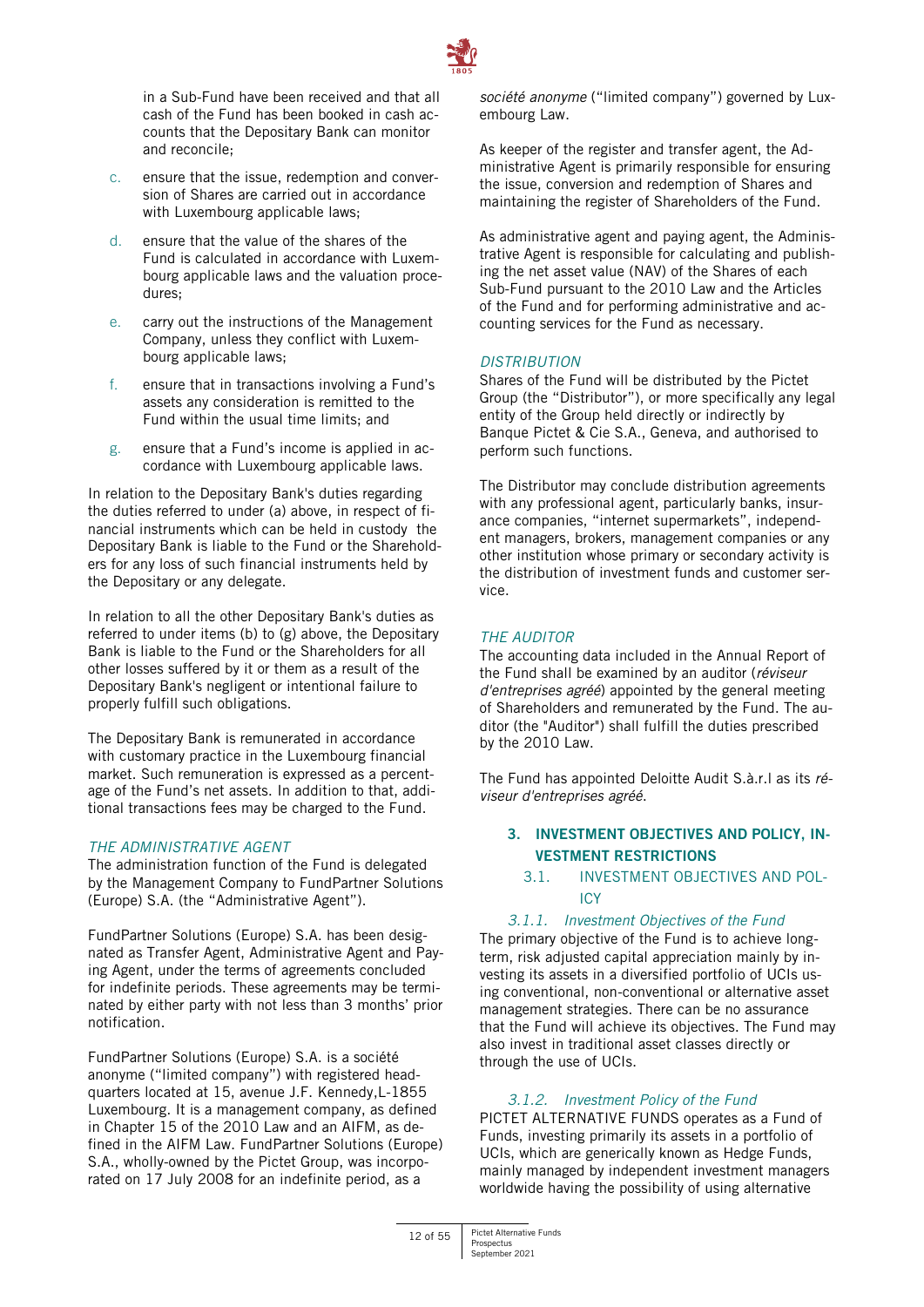

asset management strategies, or in more traditional UCIs, as further described in Annex I for the relevant Sub-Fund. The Fund may also invest directly in other type of securities such as equities, debt securities and private equity products worldwide.

# A. Rationale for Alternative Asset Management

Traditional asset management is based on the theory of market efficiency. Participation in the markets has a direct correlation to the economy at large. The ability to outperform markets, however, is contingent upon assuming additional risk. This is reflected through individual share volatility and general market behaviour which is defined as systemic risk. In contrast, alternative asset management assumes that markets are inherently inefficient over certain periods of time and attempts to capitalise on opportunities produced. The strategies used to do so attempt not to increase the overall risk profile and indeed in most cases strive to reduce it. Their ability to do so is predicated on many of the characteristics which clearly differentiate them from their traditional counterparts.

Traditional asset management focuses on the comparative performance of the long investment portfolio in relation to an appropriate index or benchmark. Portfolio indexation has led to a largely passive investment approach which is measured in relative terms. Alternative asset management is a much more dynamic approach as it seeks to outperform in all market conditions through its combined long and short exposure. These strategies seek to achieve absolute rather than indexrelated performance.

Alternative asset management strategies are not constrained to investing in, and maintaining only long positions in, equities and bonds. They have the distinct ability to use both long and short positions within their strategic constructs. Both traditional and alternative investment styles may use derivative instruments for hedging and position-building purposes. Outright and directional positions, however, may also be used to various degrees within alternative portfolios dependent on investment style. Leverage, while generally not being permitted in traditional strategies, may be used to a significant degree in certain alternative investment strategies. However, a hedge fund does not necessarily make use of leverage.

#### B. Hedge Fund Strategies and Definitions

Hedge fund strategies in the traditional sense seek to reduce systemic or market risk in investment portfolios through offsetting long and short positions. Alternative asset management is simply the expansion of the traditional hedge fund definition through the use of more diverse strategies and methodologies. A wide range of investment disciplines are represented which vary both in nature, risk and performance attributes. In general terms, the alternative asset management strategies include the following:

**Equity Hedge**: this strategy combines both long and short positions in equity and equity-related securities.

Net equity market exposure can either be adjusted opportunistically, as in the case of directional equity long-short strategies, or maintained close to zero, which usually involve being simultaneously long and short matched equity positions, as in the case of Equity Market Neutral strategies. The Submanager can trade on one or more dimensions such as Geography, Industry, Market Capitalisation, Style etc. and use both quantitative and fundamental techniques to arrive at an investment decision.

**Event Driven**: this strategy seeks to exploit relative mispricings between related securities whose issuers are involved in corporate events such as a merger, acquisitions, divestures and restructuring. Included in this category are distressed investing strategies which consist of buying securities of companies in bankruptcy proceedings and/or in the process of restructuring the debt portion of their balance sheets, with the Submanager typically actively involved in the proceedings. Also included are activist investing strategies where managers typically actively seek to impact a firm's strategic direction or corporate policies through board representation, and Merger Arbitrage which typically consists in Submanagers acquiring the stock of the targeted company while simultaneously selling short the stock of the predator company.

**Macro**: this strategy includes discretionary thematic macro managers, who use in-depth analyses of macroeconomic trends to formulate their investment strategy, as well as quantitative systematic techniques to arrive at their investment decisions. Typically, Submanagers in this strategy will position across fixed income, currency, commodity and equity markets through either direct investments or futures and other derivative products.

**Relative Value**: this strategy aims to exploit pricing discrepancies between multiple related financial instruments on the basis of an expectation that these valuation discrepancies will converge back toward the norm through market dynamics. Unlike Event Driven Submanagers, convergence of the pricing discrepancy does not rely on the outcome of a corporate event. Typically, relative value arbitrage strategies exploit relatively small differentials and can be leveraged in order to enhance returns.

The Board of Directors of the Fund intends to invest the assets of the various Sub-Funds in a variety of UCIs pursuing alternative strategies including some or all of the above. The portfolio allocation of each Sub-Fund is described in Part II to this Prospectus.

# *3.1.3. Pooling*

For the purpose of efficient management and if the investment policies of the Sub-Funds allow, the Board of Directors of the Management Company may decide to co-manage some or all of the assets of certain Sub-Funds. In this case, the assets from different Sub-Funds will be jointly managed using the aforementioned technique. Assets that are co-managed will be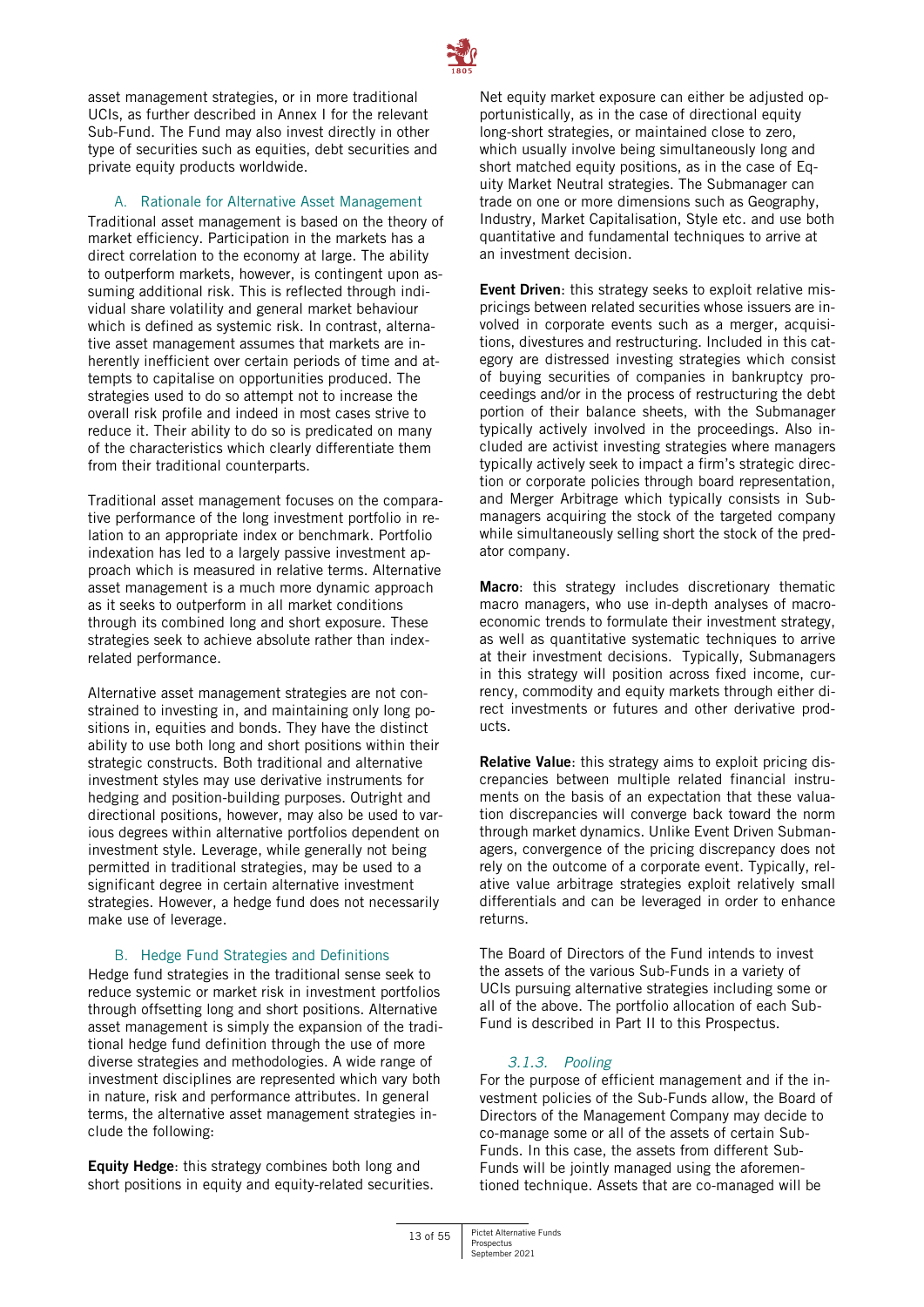

referred to using the term "pool". These pools will only be used for internal management purposes. They will not constitute distinct legal entities and will not be directly accessible to investors. Each co-managed Sub-Fund will have its own assets allocated to it.

When the assets of a Sub-Fund are managed using this technique, the assets initially attributable to each comanaged Sub-Fund will be determined according to the Sub-Fund's initial participation in the pool. Thereafter, the composition of the assets will vary according to contributions or withdrawals made by the Sub-Funds.

This apportionment system applies to each investment line of the pool. Additional investments made on behalf of the co-managed Sub-Funds will therefore be allocated to these Sub-Funds according to their respective entitlements, while assets sold will be similarly deducted from the assets attributable to each of the comanaged Sub-Funds.

The assets and liabilities attributable to each Sub-Fund will be identifiable at any given moment.

The pooling method will comply with the investment policy of each of the Sub-Funds concerned.

# 3.2. RESPONSIBLE INVESTMENT

In line with Pictet Asset Management commitment to responsible investment:

- $\rightarrow$  The Management Company ensures that voting rights are exercised methodically.
- $\rightarrow$  The Investment Managers may engage with the investment manager of the UCIs in order to positively influence ESG practices.
- $\rightarrow$  The Fund adopts an exclusion policy relating to direct investment that are deemed incompatible with Pictet Alternative Advisors's approach to responsible investment. No exclusion policy applies with respect to investments in UCIs.
- $\rightarrow$  Relevant information relating to additional ESG considerations is specified in the annex of the Sub-Fund concerned.

For further information, please refer to [www.assetman](http://www.assetmanagement.pictet/)[agement.pictet](http://www.assetmanagement.pictet/)

ESG means environmental, social and governance ("ESG") factors. Environmental factors may include but are not limited to air and water pollution, waste generation, greenhouse gas emissions, climate change, biodiversity and ecosystems. Social factors may include but are not limited to human rights, labour standards, data privacy, local communities and public health. Corporate governance factors may include but are not limited to board composition, executive remuneration, shareholders rights, corporate tax and business ethics. For sovereign and quasi-sovereign issuers, governance factors may include but are not limited to

governmental stability, corruption prevention and judicial independence.

Until relevant and reliable data becomes available, the Fund does not consider principal adverse impacts on sustainability factors.

# 3.3. INVESTMENT RESTRICTIONS *Investment restrictions applicable to underlying UCIs*

1. A Sub-Fund's investment in an underlying UCI may not represent more than 50% of the underlying UCI's total net assets. For the purpose of the application of this limit, when the underlying UCI is an umbrella fund, the "total net assets" must be considered as the total net assets of the UCI as a whole (sum of the total net assets of all the subfunds of the underlying UCI).

If a Sub-Fund acquires a percentage of a UCI's total net assets in such newly created UCIs exceeding 50%, it will use its best endeavours (as the case may be through a sale of a portion of its holding) to reduce the holding so as to represent not more than 50% within twelve months from the acquisition.

2. A Sub-Fund may not invest more than 20% of its net assets in securities issued by a UCI, this limit being applied at the level of each single sub-fund of a UCI, if the principle of segregation of the commitments between sub-funds of such UCI is ensured.

These restrictions referred to in 1) and 2) above are not applicable to acquisitions of units or shares of open-ended underlying UCIs where

- the said underlying UCIs are subject to risk diversification requirements comparable to those applicable to underlying UCIs which are subject to part II of the 2010 Law, and
- where the said underlying UCIs are subject in their country of origin to permanent supervision by a supervisory authority established by law to ensure the protection of investors.

This derogation, however, must not result in an excessive concentration of investments by the Sub-Funds in a single underlying UCI, it being understood that, for the purpose of this limitation, each sub-fund of an underlying UCI with multiple sub-funds is to be treated as a distinct underlying UCI, on condition that the principle of segregation of commitments of the different sub-funds vis-à-vis third parties be ensured.

The restrictions set in point 1) and 2) shall not apply to Feeder funds. Feeder funds are UCIs that invest substantially all their assets (except cash), directly or indirectly, in one other collective investment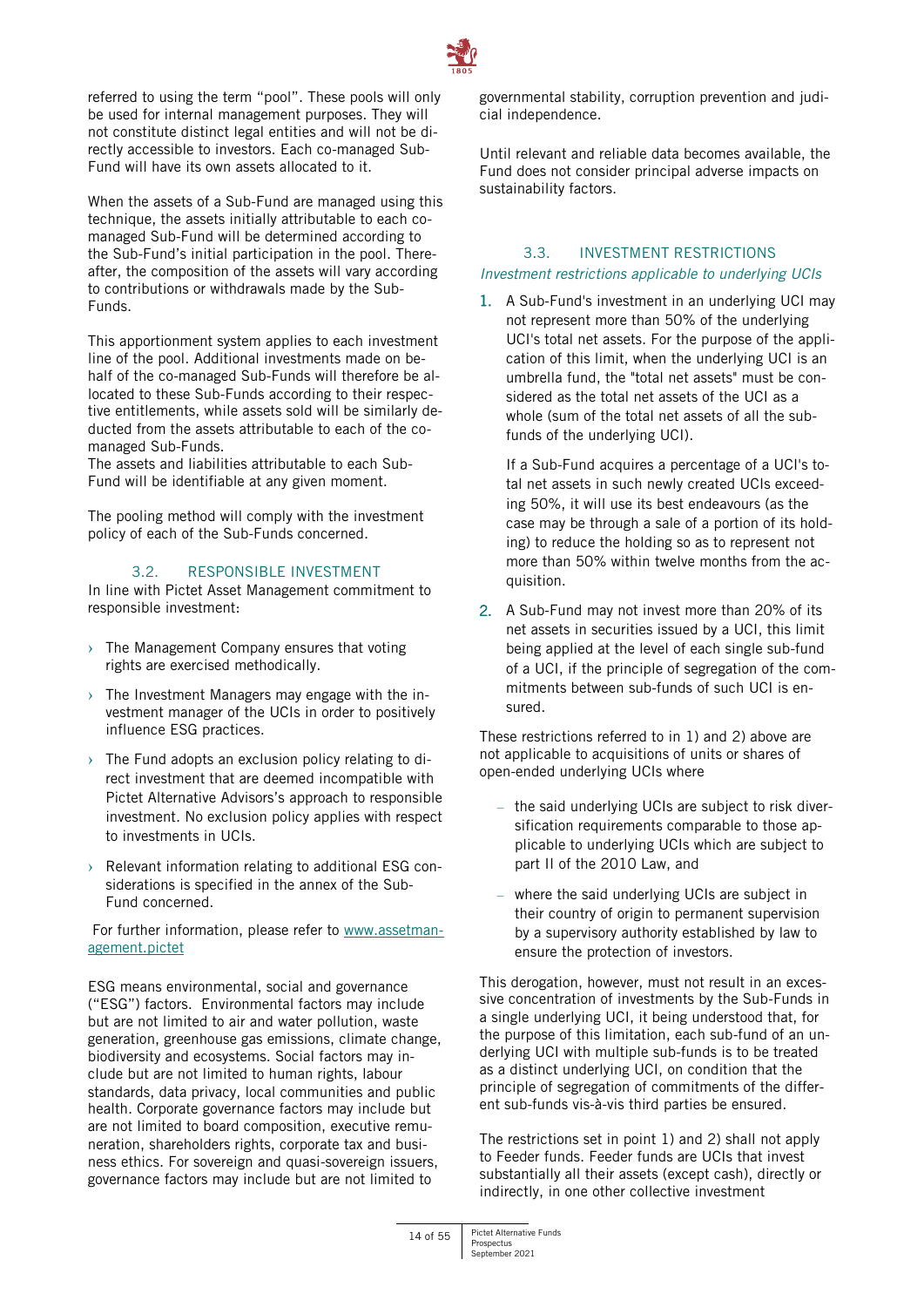

undertaking (Master Fund). In relation to a Master-Feeder structure, the limits referred to in 1. and 2. above do not apply at the level of the Feeder fund but shall apply at the level of the Master fund if investments by a Sub-Fund in the Master fund can only be made through one or more Feeder funds. However, a Sub-Fund may not acquire shares or units carrying voting rights that would enable it to exercise a significant influence over the management of a Feeder fund.

3. A Sub-Fund will mainly invest in UCIs that calculate and publish a net asset value at least on a monthly basis.

# *Cross Sub-Funds investments*

- 4. A given Sub-Fund (defined as an "Investing Sub-Fund") may subscribe, acquire, and/or hold securities issued by one or more Sub-Funds of the Fund (each designated as a "Target Sub-Fund"), without the Fund being subject to the requirements of the 1915 Law with respect to the subscription, acquisition and/or the holding by a company of its own shares, under the condition however that:
	- the Target Sub-Fund does not, in turn, invest in the Investing Sub-Fund; and
	- no more than 10% of the net assets that the Target Sub-Funds whose acquisition is contemplated, may be invested, in compliance with their investment policies, in securities of other Target Sub-Funds of the Fund; and
	- voting rights, if any, attaching to the relevant securities are suspended for as long as they are held by the Investing Sub-Fund and without prejudice to the appropriate processing in the accounts and the periodic reports; and that
	- in any event, for as long as these securities are held by the Fund, their value will not be taken into consideration for the calculation of the net assets of the Fund for the purpose of verifying the minimum threshold of the net assets of the Fund imposed by the 2010 Law.

# *Investment restrictions applicable to securities other than those issued by underlying UCIs*

- 5. A Sub-Fund may not invest more than 20% of its net assets in transferable securities or money market instruments issued by the same issuer.
- 6. A Sub-Fund may not acquire more than 10% of the securities of the same nature issued by the same issuer.
- 7. A Sub-Fund may not invest more than 10% of its net assets in transferable securities which are not listed or not dealt in on another regulated market which operates regularly and is recognised and open to the public.

These restrictions referred to in 5) to 7) are not applicable to securities issued or guaranteed by an OECD member state, by an European Union member state, or by its regional or local institutions, regional or global supranational institutions and bodies, by any other state considered as appropriate by the Board of Directors for the application of this derogation.

#### *Other investment restrictions*

- 8. Without prejudice to the application of the provisions set out above, a Sub-Fund may not:
	- (i) borrow more than 25% of each Sub-Fund's net assets for investment purposes and to bridge liabilities, including to satisfy redemption requests;
	- (ii) grant loans to third parties (including other UCIs);
	- (iii) act as guarantor on behalf of third parties (including other UCIs);
	- (iv) carry out uncovered sales of securities or carry out any other transactions in relation to securities which it does not own, except, as the case may be, as disclosed in a specific annex relating to a specific Sub-Fund in Part II of this Prospectus that clearly includes this possibility, and the corresponding limits, provided however that the UCI, in which the Sub-Fund shall invest, may carry out such short sales;
	- (v) invest directly in real estate;
	- (vi) invest directly in commodities unless it is clearly indicated in Part II of the Prospectus in a specific annex relating to a specific Sub-Fund.

Nonetheless, it is understood that UCIs in which a Sub-Fund invests may, where applicable, invest in real estate or commodities. In addition, this restriction shall not prevent a Sub-Fund from investing in futures contracts on commodities as specified in its relevant annex.

(vii) invest directly more than 20% of its net assets in precious metals.

# *Liquidity*

The Board of Directors will make sure that the portfolio of target UCIs presents appropriate liquidity features to enable the Fund to meet its obligation to redeem its shares. However, due to the limited liquidity of some underlying UCIs, the Fund may not be in a position to meet the redemption requests of Shareholders, as defined below in the chapter "Risk factors".

#### *Financial Derivative Instruments*

For hedging and for any other purposes, the Fund may use all types of financial derivative instruments traded on a regulated market and/or over the counter (OTC) provided they are contracted with leading financial institutions specialized in this type of transactions. In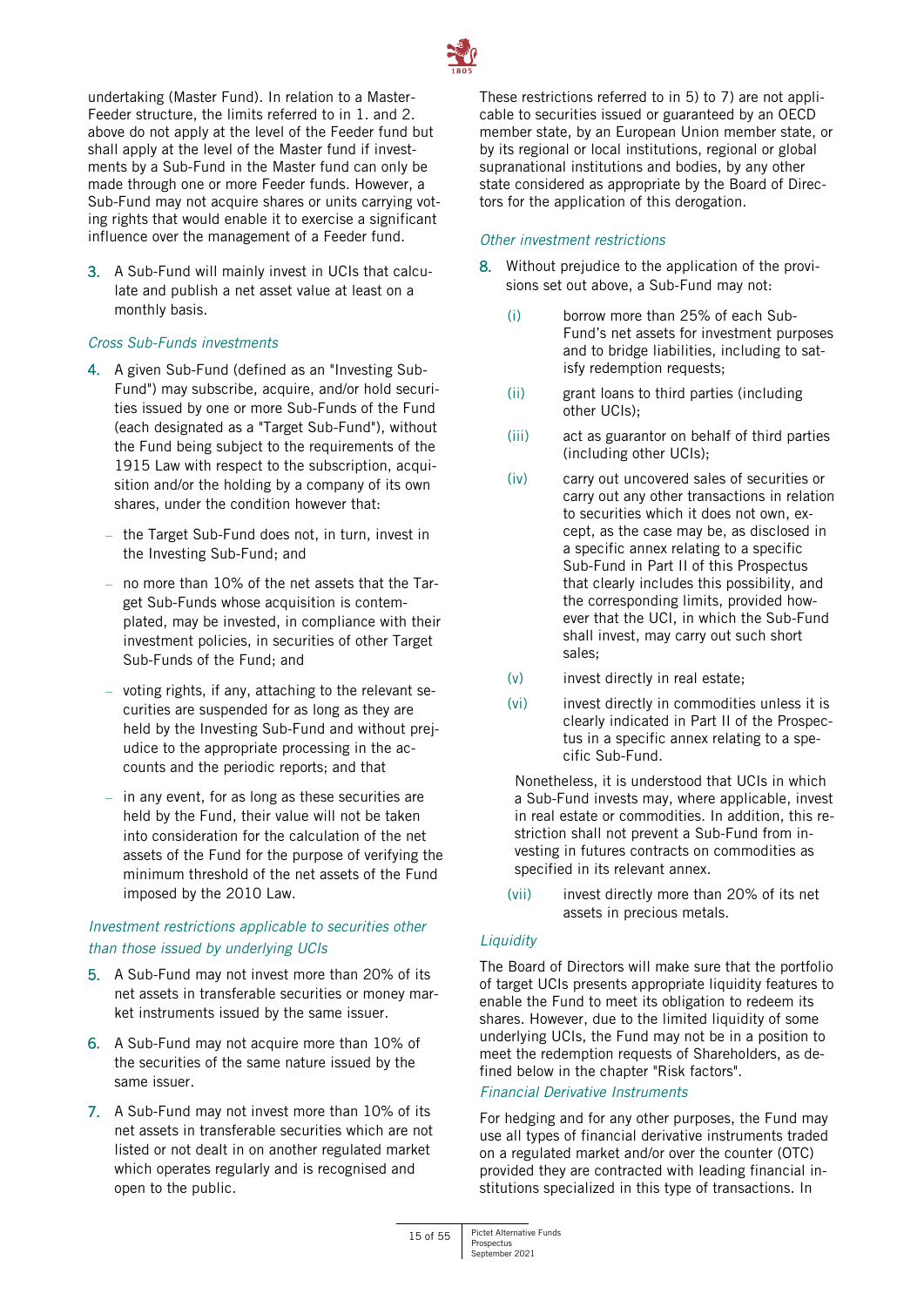

particular, a Sub-Fund may take exposure through any financial derivative instruments such as but not limited to warrants, futures, options, swaps (including but not limited to total return swaps, contracts for difference, credit default swaps) and forwards on any underlying in line with the respective investment policy of the Sub-Funds, including, but not limited to, commodities and precious metals, currencies (including non delivery forwards), interest rates, transferable securities, basket of transferable securities, indices (including but not limited to commodities, precious metals or volatility indices), undertakings for collective investment.

#### *Structured products*

The Fund may also invest in structured products, such as but not limited to notes, certificates or any other transferable securities whose returns are correlated with changes in, among others, an index (including indices on volatility, commodities, precious metals, etc), currencies, exchange rates, transferable securities or a basket of transferable securities, commodities (only with cash settlement), precious metals or an undertaking for collective investment. Those investments may not be used to elude the investment policy of a given Sub-Fund.

# *Securities lending, sales with right of repurchase, repurchase and reverse repurchase agreement transactions*

For the purpose of efficient portfolio management, each Sub-Fund is authorized to use the following techniques and instruments relating to transferable securities and money market instruments, in compliance with the requirements of the CSSF circular 08/356:

- securities lending transactions,
- sales with right of repurchase transactions,
- repurchase and reverse repurchase agreement transactions.

Each type of this transaction may not exceed 100% of the global valuation of the securities portfolio concerned. The collateral received may be reinvested as specified in the CSSF circular 08/356.

\*\*\*

Each Sub-Fund must ensure that the volume of these transactions is kept at an appropriate level in a manner that enables it, at all times, to meet its redemption obligations and that these transactions do not jeopardize the management of the Sub-Fund's assets in accordance with its investment policy.

The Fund may not place directly the assets of a Sub-Fund in "managed accounts".

The Board of Directors may from time to time impose

further investment restrictions as shall be compatible with or in the interest of the Shareholders, in order to comply with the laws and regulations of the countries where the shares of the Fund are distributed. The annex relating to a specific Sub-Fund in Part II of this Prospectus may contain further investment restrictions or derogate to the restrictions contained in Part I of the present Prospectus.

The restrictions set forth above shall only be applicable at the time where the relevant investment is made. If the restrictions are exceeded as a result of any events other than the making of investments, the situation shall be remedied taking due account of the interest of the Shareholders.

# <span id="page-15-0"></span>**4. RISK MANAGEMENT AND LIQUIDITY MAN-AGEMENT**

The Management Company employs a risk management process which enables it to identify, measure, manage and monitor at any time the relevant risks of the positions to which the Fund and any of its Sub-Funds is or may be exposed and their contribution to the overall risk profile of the Fund and which includes the use of appropriate stress testing procedures.

The Management Company maintains a liquidity management process to monitor the liquidity risk of the Fund and its various Sub-Funds, which includes, among other tools and methods of measurement, the use of stress tests under both normal and exceptional liquidity conditions.

The liquidity management systems and procedures allow the Management Company to apply various tools and arrangements necessary to ensure that the portfolio of the Fund or of each Sub-Fund is sufficiently liquid to normally respond appropriately to redemption requests. In normal circumstances, redemption requests will be processed as set out in Chapter "Issue, Redemptions and Transfer of Shares". Other arrangements may also be used in response to redemption requests, including the temporary suspension or deferral of such redemption requests in certain circumstances or use of similar arrangements which, if activated, will restrict the redemption rights investors benefit from in normal circumstances as set out below under Chapter "Net Asset Valuation".

Further details regarding the risk management process and liquidity management is available upon request at the registered office of the Management Company.

# **5. LEVERAGE**

<span id="page-15-1"></span>For the purpose of calculating the leverage of each Sub-Fund:

– Any reference to the "Commitment Method" is to be understood as referring to the commitment method to be use under the AIFM Law to calculate the leverage used by the Fund is the method which allows to take into account netting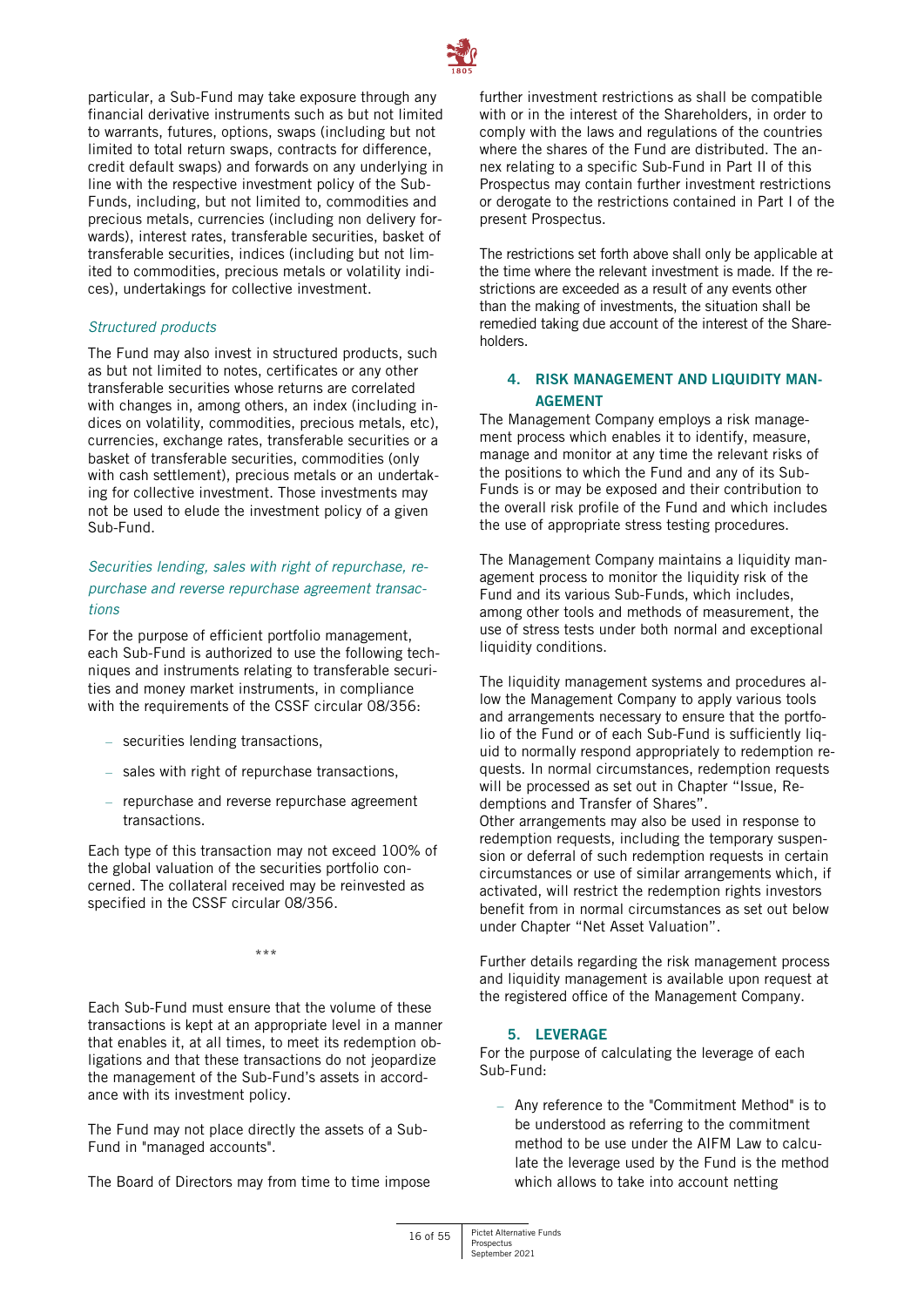

arrangements, sums the value of all physical positions, the notionals of all derivative instruments, takes into account any leverage generated through securities lending or borrowing and reverse repurchase agreements, but excludes derivatives that are used within hedging arrangements and derivatives that do not generate any incremental leverage.

- Any reference to the "Gross Method" is to be understood as referring to the gross method to be use under the AIFM Law to calculate the leverage used by the Fund is the method which does not take into account netting and hedging arrangements, sums the value of all physical positions, the notionals of all derivative instruments, takes into account any leverage generated through securities lending or borrowing and reverse repurchase agreements, but excludes cash & cash equivalents held in the base currency of the Fund or of each Sub-Fund of the Fund.
	- **6. RISK FACTORS**
	- A. Considerations on risk related to investments in other UCIs
- <span id="page-16-0"></span>*1. General risks*

**Prospective investors should be aware that an investment in the Fund involves a high degree of risk, including the risk of loss of the entire amount invested.** Submanagers may invest in and actively trade instruments with significant risk characteristics, including risks arising from the volatility of securities, financial futures, derivatives, currency and interest rate markets, the leverage factors associated with trading in such markets and instruments, and the potential exposure to loss resulting from counterparty defaults. There can be no assurance that a Sub-Fund's investment program will be successful or that the investment objective of a Sub-Fund will be achieved. Shares in the Fund may fluctuate in price and value, and the value of the shares may decline below the amount originally invested.

Despite a strict Due Diligence procedure used to select and monitor the individual funds in which the assets of the Fund are invested, there can be no assurance that the past performance information will be indicative of how such investments will perform (either in terms of profitability or correlation) in the future. Upon redemption of shares or the liquidation of the Fund, investors may receive less than the amount invested.

The Fund intends to invest in UCIs which pursue a speculative investment policy. These UCIs will generally fall in the category commonly known as "hedge funds" or "alternative investments". Some investments may also be made in UCIs which trade in commodities futures and options, currencies and currency contracts or financial instruments. Thus, such UCI use specific investment and trading techniques such as investments in options, use of futures or short sales of securities. The Fund will seek to achieve risk diversification

by selecting UCIs managed by different Submanagers with different investment styles or investing in different areas.

#### *2. Lack of Regulatory Supervision*

The Fund is permitted to invest in UCIs established in jurisdictions where no or less supervision is exercised on such UCIs by regulators. Although the Fund will ensure that in any such event other safeguards are provided for the protection of the interest of the shareholders of such UCIs, such protection may be less efficient than if a supervision by a regulator was exercised. Further the efficiency of any supervision or of other safeguards may be affected by a lack of precision of investment and risk diversification guidelines applicable to, and the flexibility of the investment policies pursued by, such UCIs.

However, in order to minimise these risks, a Due Diligence procedure has been put in place setting out various criteria for the selection of UCIs (see below "Due Diligence Process").

#### *3. Lack of Publicly Available Information Regarding UCIs*

The securities in which the UCIs invest may be offered on a private placement basis, and unlike more regulated mutual funds registered for distribution to the public, are subject to limited monitoring, disclosure and reporting requirements. Accordingly, only a relatively small amount of publicly available information about UCIs, their holdings and performance, may be available.

# *4. Illiquidity of the UCIs*

Although the Investment Manager will seek to select UCIs which offer the opportunity to have their shares or units redeemed within a reasonable time frame, there is no assurance that the liquidity of the investments of such UCIs will always be sufficient to meet redemption requests as and when made. Any lack of liquidity may affect the liquidity of the shares of the Fund and the value of its investments.

For such reasons the treatment of redemption requests may be postponed in exceptional circumstances including if a lack of liquidity may result in difficulties to determine the Net Asset Value of the shares of the Fund and consequently a suspension of issues and redemptions.

#### *5. Incentive Fee*

Due to the specialist nature of the UCIs in which the Fund invests, many, if not most of such UCIs, may pay performance fees. Under these arrangements the Submanagers will benefit from the appreciation, including any unrealised appreciation, if the value of the assets under their management increases, but they may not similarly be penalised for realised losses or decreases in the value of such assets. Further, because several, if not all Submanagers may be paid in performance fees; it is possible that in a given year such fees will be paid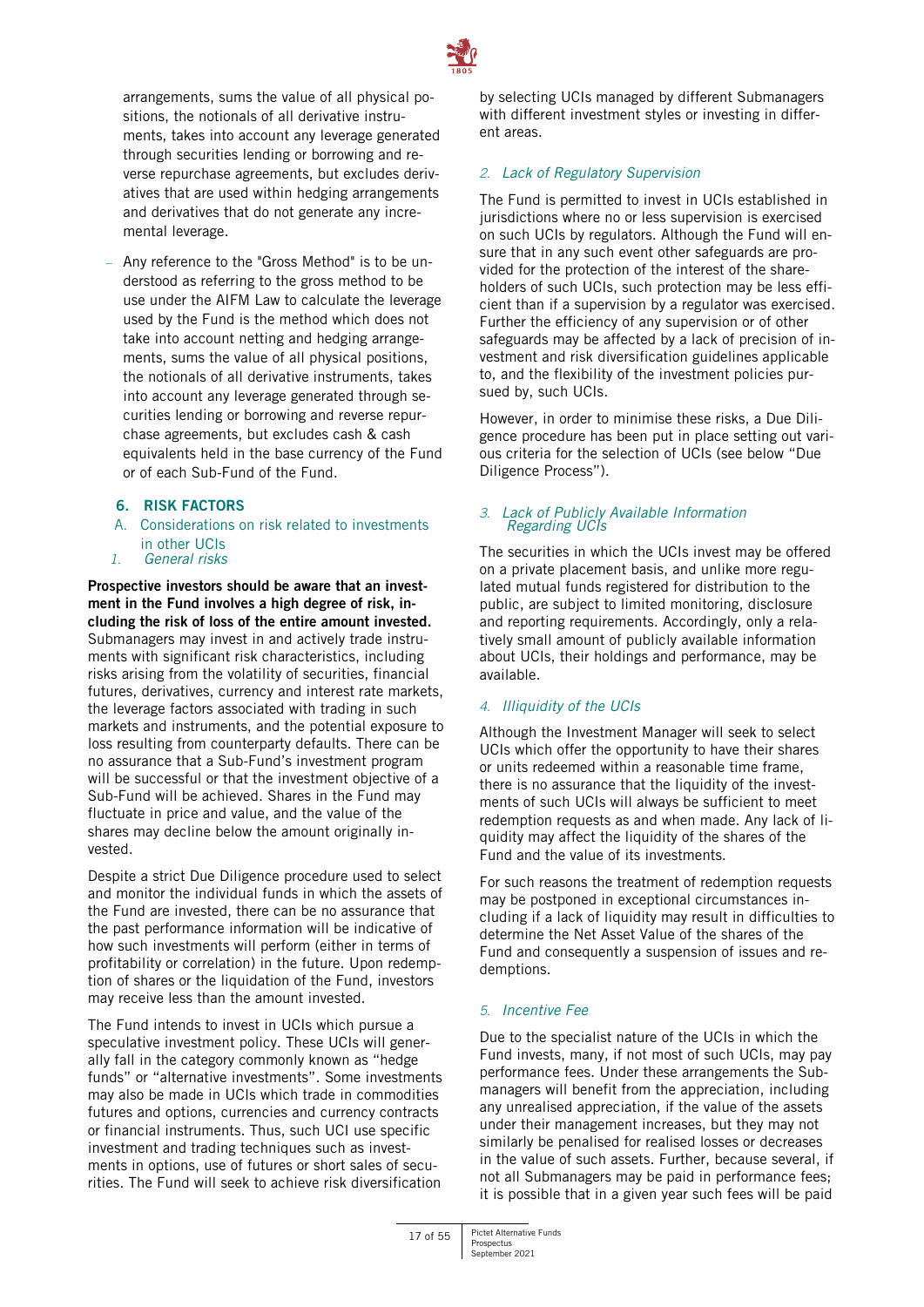

whereas the total net asset value per share of the Fund decreases.

# *6. Fee Structure*

The Fund incurs the costs of its management and the fees paid to the Investment Manager and the Depositary and other service providers as well as a pro-rata portion of the fees paid by the UCIs in which the Fund invests to their Submanager or other service providers. As a result the operating expenses of the Fund may constitute a higher percentage of the net asset value than could be found in other investment schemes. Further, some of the strategies employed at the level of the UCIs require frequent changes in trading positions and a consequent portfolio turnover. This may involve brokerage commission expenses to exceed significantly those of other investment schemes of comparable size. Potential investors should be aware that the fees payable to the Investment Advisers and the Investment Manager are in addition to the fees paid by the investee UCIs to the Submanager and that there may be a duplication of fees. There may also be a duplication of subscription and/or redemption fees.

Moreover, if the UCIs in which the Fund has invested in turn invest in UCIs, a further doubling of costs and expenses may have to be borne by the shareholders of the said Sub-Funds.

The fees applicable to each Sub-Fund and/or its classes are set out in Part II of the present Prospectus.

# *7. Leverage*

Certain UCIs in which the Fund invests, operate with substantial degree of leverage and are not limited in the extent to which they either may borrow or engage in margin transactions. The positions maintained by such UCIs may in aggregate value be in excess of the net asset value of the Fund. This leverage presents the potential for a higher rate of total return but also increases the volatility of the Fund, including the risk of a total loss of the amount invested.

# *8. Short Sales*

The UCIs in which the Fund invests may engage in short selling of securities which may expose the portion of the UCI's assets committed to such activities to unlimited risk due the lack of an upper limit on the price to which a security may rise. However, to the extent that the Fund participates in short selling activities through a UCI, the Fund's losses will be limited to the amount invested in the particular UCI.

# *9. Absence of Depositary Banks and Auditors*

Some of the UCIs to which the assets of the Fund are allocated have a broker as a depositary instead of a bank. In certain cases these brokers may not have the same capacities, size and credit rating as a bank. In addition, contrary to depositary banks in regulated environments, these brokers will perform only safekeeping functions with no statutory supervisory obligations. In addition, the jurisdiction of some of the UCIs may

not require the auditing of UCIs' accounts.

# *10. Conflicts of Interests*

Conflicts of interests may arise between the Fund and the persons or entities involved as advisers in the management of the Fund and/or the Submanagers of the UCIs in which the Fund invests. The Submanagers normally manage assets of other clients that make investments similar to those made on behalf of the undertakings in which the Fund invests. Such clients could thus compete for the same trades or investments and whilst available investments or opportunities for each client are generally allocated in a manner believed to be equitable to each, some of those allocation procedures may adversely affect the price paid or received for investments or the size of positions obtained or disposed.

Conflicts may also arise as a result of the other services provided by Pictet Alternative Advisors SA or any other entity of the Pictet Group which may provide investment management, advisory, custody or other services to some of the UCIs in which the Fund invests. Similarly the Directors of the Fund may also be Directors of UCIs in which the Fund may invest and the interests of such UCI and of the Fund could result into conflicts.

Generally, there may be conflicts of interests between the best interests of the Fund and an interest of the Investment Manager and its affiliates to generate fees, commissions and other revenues. In the event that such a conflict of interests arises, the Directors of the Fund will endeavour to ensure that it is resolved in the best interests of the Fund.

In addition, the Directors of the Fund will endeavour that all agreements and transactions entered into by the Fund will be negotiated at arm's length.

Furthermore, some Submanagers have an equity stake in their own fund. Conflicts of interest can therefore not be ruled out at the level of the UCIs.

# *11. Nature of the investments of the Fund*

Although the Investment Manager seeks to monitor investments and trading activities of the UCIs to which the Fund has allocated assets, investment decisions are normally made independently at the level of such UCI and it is possible that some Submanagers will take positions in the same security or in issues of the same industry or country or in the same currency or commodity at the same time. Consequently, the possibility also exists that one UCI purchases an instrument at about the same time as another UCI decides to sell it. There is no guarantee that the selection of the Submanagers will actually result in a diversification of investment styles and that the positions taken by the underlying UCIs will always be consistent.

The assets of the Fund may also be allocated to UCIs whose primary investment strategies include speculative trading of commodities futures and/or financial futures contracts and currencies. Commodity and currency futures prices can be highly volatile because of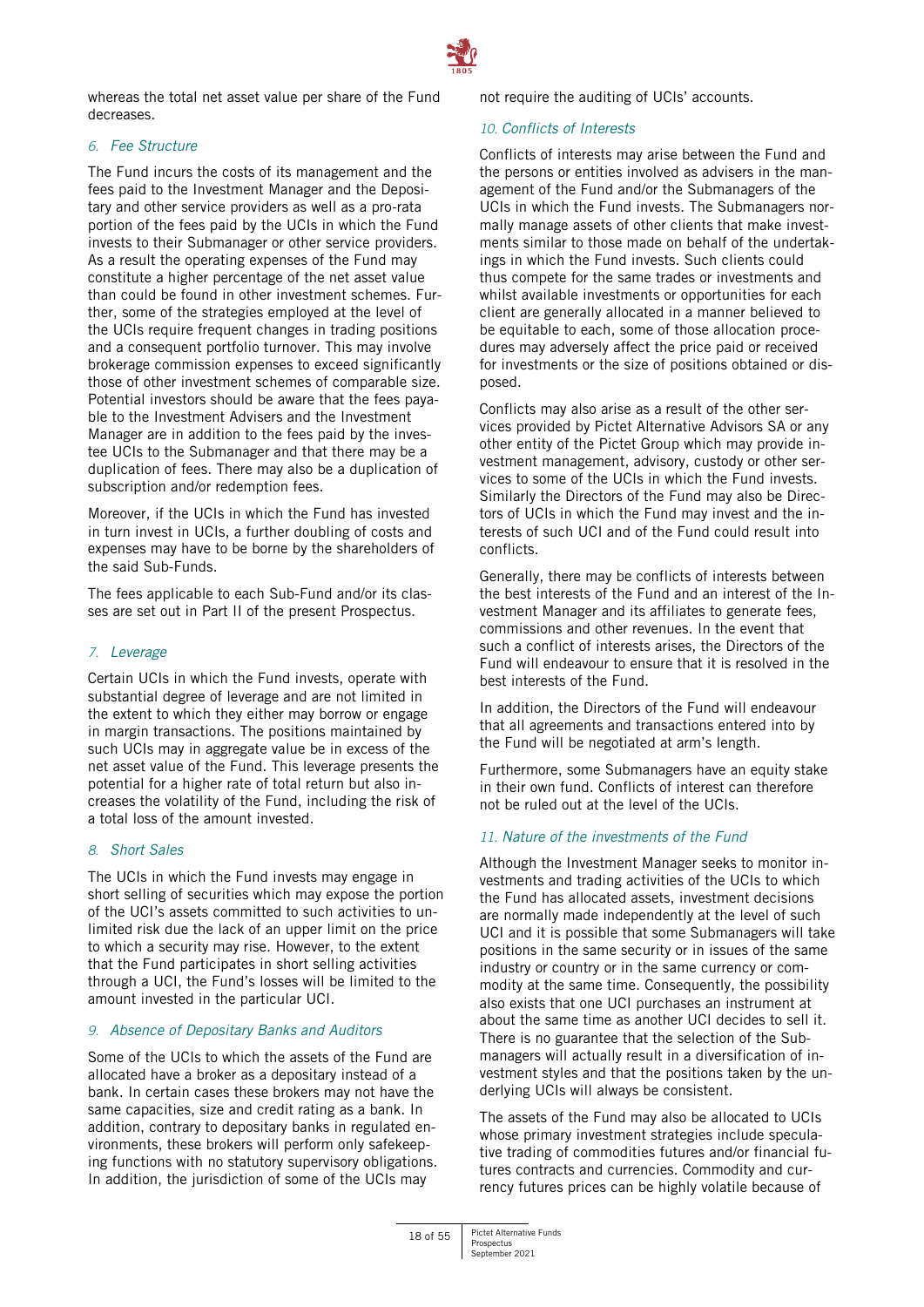

the low margin requirements in futures trading. An extremely high degree of leverage is typical for futures trading accounts. As a result, a relatively small price movement in a futures contract may result in substantial losses or gains to the investor. Similarly some of the UCIs may have the majority of their assets invested in options and other geared instruments, where a relatively small price movement in the underlying security or commodity may result in substantial losses or profits.

There are only very limited constraints on the investment strategies and techniques that can be employed by the Submanagers. Furthermore, each UCI in which the Fund invests has its own investment policy as set forth in its own prospectus.

As a result of its diversified investments, the Fund may incur other risks, including currency exchange risks in respect of assets held in other currencies, tax risks in respect of assets invested in other jurisdictions, political risks relating to political, social and economic factors which may affect the assets of the UCIs in which the Fund invests, which are held in countries which may be subject to economic difficulties, political or social unrest. The foregoing list of risk factors does not purport to be a complete explanation of the risks involved. Prospective investors should read the entire Prospectus and fully evaluate all other information that they deem to be necessary for determining to invest in the Fund. Prospective investors should ensure that they fully understand the content of this Prospectus.

**Accordingly, investment in the shares of the Fund is only appropriate for investors who are willing to accept the risks and rewards stemming from such an approach.**

B. General Market related Risk *1. General Economic Conditions* 

The success of any investment activity is affected by general economic conditions, which may affect the level and volatility of interest rates and the liquidity of the markets for both equities and interest-rate-sensitive securities. Certain market conditions, including unexpected volatility or illiquidity in the market in which the Fund directly or indirectly holds positions, could impair the Fund's ability to achieve its objectives and/or cause it to incur losses.

# *2. Market Risks*

The success of a significant portion of the each Sub-Funds' investment program will depend, to a great extent, upon correctly assessing the future course of the price movements of stocks, bonds, financial instruments and foreign currencies. There can be no assurance that an Investment Manager will be able to predict accurately these price movements.

#### *3. Sustainability risks*

The risk arising from any environmental, social or governance events or conditions that, were they to occur, could cause a material negative impact on the value of the investment.

The set of sustainability risks below are relevant to all investment strategies pursued, as all Compartment integrate sustainability risks. When selecting and monitoring investments, these sustainability risks are systematically considered along with all other risks deemed relevant for any Compartment, taking into account its investment policy / strategy.

Specific sustainability risks will vary for each sub-fund and asset class, and include but are not limited to the following:

#### **Transition Risk**

The risk posed by the exposure to issuers that may potentially be negatively affected by the transition to a low carbon economy due to their involvement in exploration, production, processing, trading and sale of fossil fuels, or their dependency upon carbon intensive materials, processes, products and services. Transition risk may result from several factors, including rising costs and/or limitation of greenhouse gas emissions, energy-efficiency requirements, reduction in fossil fuel demand or shift to alternative energy sources, due to policy, regulatory, technological and market demand changes. Transition risks may negatively affect the value of investments by impairing assets or revenues, or by increasing liabilities, capital expenditures, operating and financing costs.

#### **Physical Risk**

The risk posed by the exposure to issuers that may potentially be negatively affected by the physical impacts of climate change. Physical risk includes acute risks arising from extreme weather events such as storms, floods, droughts, fires or heatwaves, and chronic risks arising from gradual changes in the climate, such as changing rainfall patterns, rising sea levels, ocean acidification, and biodiversity loss. Physical risks may negatively affect the value of investments by impairing assets, productivity or revenues, or by increasing liabilities, capital expenditures, operating and financing costs.

#### **Environmental Risk**

The risk posed by the exposure to issuers that may potentially be causing or affected by environmental degradation and/or depletion of natural resources. Environmental risk may result from air pollution, water pollution, waste generation, depletion of freshwater and marine resources, loss of biodiversity or damages to ecosystems. Environmental risks may negatively affect the value of investments by impairing assets, productivity or revenues, or by increasing liabilities, capital expenditures, operating and financing costs.

#### **Social Risk**

The risk posed by the exposure to issuers that may potentially be negatively affected by social factors such as poor labour standards, human rights violations, damages to public health, data privacy breaches, or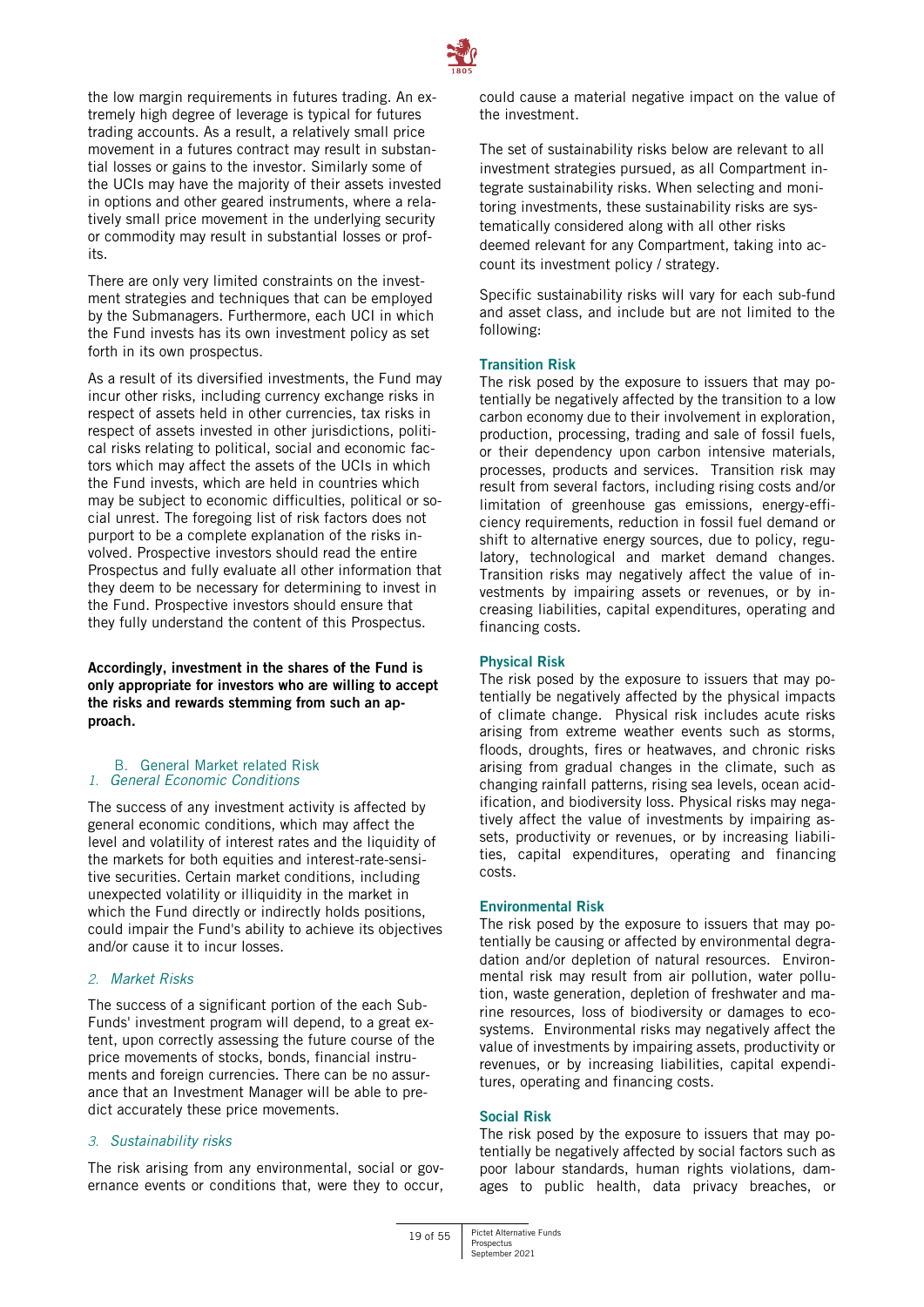

increased inequalities. Social risks may negatively affect the value of investments by impairing assets, productivity or revenues, or by increasing liabilities, capital expenditures, operating and financing costs.

#### **Governance Risk**

The risk posed by the exposure to issuers that may potentially be negatively affected by weak governance structures. For companies, governance risk may result from malfunctioning boards, inadequate remuneration structures, abuses of minority shareholders or bondholders' rights, deficient controls, aggressive tax planning and accounting practices, or lack of business ethics. For countries, governance risk may include governmental instability, bribery and corruption, privacy breaches and lack of judicial independence. Governance risk may negatively affect the value of investments due to poor strategic decisions, conflicts of interest, reputational damages, increased liabilities or loss of investor confidence.

# *4. Investing in Fixed Income Securities*

Even though interest-bearing securities are investments which promise a defined stream of income, the prices of such securities generally are inversely correlated to changes in interest rates and, therefore, are subject to the risk of market price fluctuations. The values of fixed-income securities also may be affected by changes in the credit rating, liquidity or financial condition of the issuer. Certain securities that may be purchased by the Fund may be subject to such risk with respect to the issuing entity and to greater market fluctuations than certain lower yielding, higher rated fixed-income securities.

The volume of transactions effected in certain international bond markets may be appreciably below that of the world's largest markets, such as the United States. Accordingly, a Sub-Fund's investments in such markets may be less liquid and their prices may be more volatile than comparable investments in securities traded in markets with larger trading volumes. Moreover, the settlement periods in certain markets may be longer than in others which may affect portfolio liquidity.

# *5. Investments in Foreign and Emerging Markets*

Investments in certain foreign securities may be subject to greater risks than investments in securities of issuers from member-States of the OECD due to a variety of factors including currency controls and currency exchange rates fluctuations, changes in governmental administration or economic or monetary policy or changed circumstances in dealings between nations. Dividends paid by foreign issuers may be subject to withholding and other foreign taxes that may decrease the net return on these investments. There may be less publicly available information about foreign issuers in certain countries and such issuers may not be subject to uniform accounting, auditing and financial reporting standards and requirements comparable to those of the Fund or most OECD issuers. In certain countries, securities of local issuers are less liquid and more volatile

than securities of comparable issuers of more mature economies, and foreign brokerage commissions are generally higher than in more developed markets. Foreign securities markets may also be less liquid, more volatile and subject to lower levels of government supervision than those in the OECD. Investment in foreign countries could be affected by other factors not present in more developed countries, including expropriation, confiscatory taxation and potential difficulties in enforcing contractual obligations. These markets may be volatile and illiquid and the investments of the Sub-Funds in such markets may be considered speculative and subject to significant custody and clearance risks and delays in settlement. Investors should consult a professional adviser as to the suitability for them of an investment in any Sub-Fund investing in foreign and emerging markets. Subscriptions to shares of any Sub-Funds investing in such markets should be considered only by investors who are aware of, and able to bear, the risks related thereto and such investments should be made on a medium- to long-term basis.

# *6. Investing in private equity products*

The private equity market is not a defined or organised market. Such market is unregulated and does, in principle, not have any public listing of transaction prices. There are no recognised intermediaries and buyers and sellers meet and conclude transactions usually by private negotiation or auction. There can therefore be no assurance that the Investment Manager will be able to secure investments, nor that these markets will continue to exist or operate in their present form.

# *7. Foreign Currency Exchange Transactions*

Sub-Funds may buy and sell securities and receive interest and dividends in currencies other than the currency in which the relevant Sub-Fund's shares are denominated and such Sub-Funds may enter from time to time into currency exchange transactions on a spot (i.e. cash) basis, or enter into currency exchange forward contracts or currency swap agreements. Neither spot transactions nor swap or forward currency exchange contracts eliminate fluctuations in the prices of a Sub-Fund's portfolio securities or in foreign exchange rates, or prevent loss if the prices of these securities should decline. A Sub-Fund may enter into currency exchange transactions in an attempt to protect against changes in a country's currency exchange rates between the trade and settlement dates of specific securities transactions or anticipated securities transactions. A Sub-Fund may also enter into forward contracts to hedge against a change in currency exchange rates that would cause a decline in the value of existing investments denominated or principally traded in a currency other than the reference currency of that Sub-Fund. To that effect, the Sub-Fund would enter into a forward contract to sell the currency in which the investment is denominated or principally traded in exchange for the reference currency of the Sub-Fund. Although these transactions are intended to minimise the risk of loss due to a decline in the value of the hedged currency, at the same time they limit any potential gain that might be realised should the value of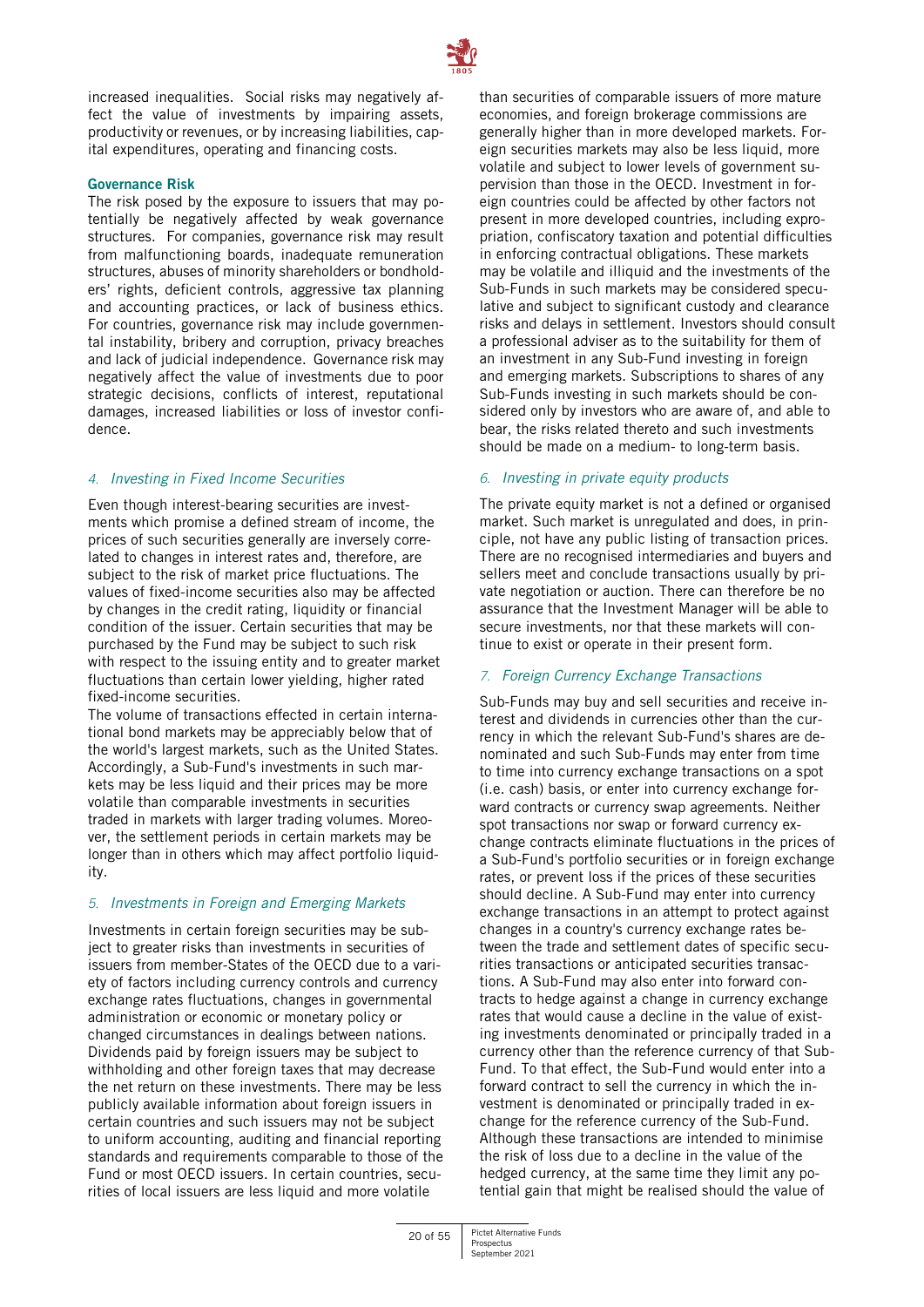

the hedged currency increase. The precise matching of the forward contract amounts and the value of the portfolio securities involved will not generally be possible because the future value of such securities will change as a consequence of market movements in the value of such securities between the date on which the forward contract is entered into and the date on which it matures. Therefore, no assurance may be given that any such currency hedging techniques will be successful. The Sub-Funds may also enter into such foreign currency exchange transactions for investment purposes.

#### *8. Risks in Transactions in Currencies and Options and Futures on Currencies*

#### a. Leverage

The currency market affords investors a substantial degree of leverage. This leverage presents the potential for significant profits, but also entails a high degree of risk, including the risk that losses in excess of the amount invested will be sustained. Certain Sub-Funds may maintain currency positions with an aggregate value in excess of such Sub-Funds' Net Asset Value. In times of significant volatility in the foreign exchange markets, margin requirements (if any) for exchange-traded futures or option contracts (to the extent that such contracts would be authorised investments) may be increased substantially. Any such increase would reduce the degree of leverage and, therefore, the potential profitability to the relevant Sub-Fund of the underlying positions. A Sub-Fund's leverage may also be reduced if any counterparty requires that Sub-Fund to collateralize its contingent liabilities arising from OTC derivative contracts.

# b. Volatility

In general, foreign exchange rates can be extremely volatile and difficult to predict. Foreign exchange rates may be influenced by, among other factors: changing supply and demand for a particular currency; trade, fiscal and monetary policies of governments (including exchange control programs, restrictions on local exchanges or markets and limitations on foreign investment in a country or on investment by residents of a country in other countries); political events; changes in balances of payments and trade; domestic and foreign rates of inflation; domestic and foreign rates of interest; international trade restrictions; and currency devaluations and revaluations. In addition, governments from time to time intervene, directly and by regulation, in the currency markets to influence prices directly (see "Risks of Government Intervention"). Variance in the degree of volatility of the market from the Investment Manager's expectations may produce significant losses to a Sub-Fund, particularly in the case of transactions entered into pursuant to non-directional strategies.

#### *9. Particular Risks of OTC Forward, Spot and Option Contracts*

#### a. Absence of regulation; counterparty default

In general, there is less governmental regulation and supervision of transactions in the OTC markets (in which currencies, forward, spot and option contracts, credit default swaps, total return swaps and certain options on currencies are generally traded) than of transactions entered into on organised exchanges. In addition, many of the protections afforded to participants on some organised exchanges, such as the performance guarantee of an exchange clearinghouse, may not be available in connection with OTC transactions. Therefore, any Sub-Fund entering into OTC transactions will be subject to the risk that its direct counterparty will not perform its obligations under the transactions and that the Sub-Fund will sustain losses. A Sub-Fund will only enter into transactions with counterparties which it believes to be creditworthy, and may reduce the exposure incurred in connection with such transactions through the receipt of letters of credit or collateral from certain counterparties. Regardless of the measures the Fund may seek to implement to reduce counterparty credit risk, however, there can be no assurance that counterparty will not default or that the Fund will not sustain losses as a result.

#### b. Liquidity; requirement to perform

From time to time, the counterparties with which the Fund effects transactions might cease making markets or quoting prices in certain of the instruments. In such instances, the Fund might be unable to enter into a desired transaction in currencies, credit default swaps or total return swaps or to enter into an offsetting transaction with respect to an open position, which might adversely affect its performance. Further, in contrast to exchange-traded instruments, forward, spot and option contracts on currencies do not provide the Investment Manager with the possibility to offset the Fund's obligations through an equal and opposite transaction. For this reason, in entering into forward, spot or options contracts, the Fund may be required. and must be able, to perform its obligations under the contracts.

#### c. Necessity for counterparty trading relationships

As noted above, participants in the OTC currency market typically enter into transactions only with those counterparties which they believe to be sufficiently creditworthy, unless the counterparty provides margin, collateral, letters of credit or other credit enhancements. The Fund may, but does not currently intend to, enter into transactions on the basis of credit facilities established on behalf of any company within Pictet & Cie. While the Fund and the Investment Manager believe that the Fund will be able to establish multiple counterparty business relationships to permit the Fund to effect transactions in the OTC currency market and other counterparty markets (including credit default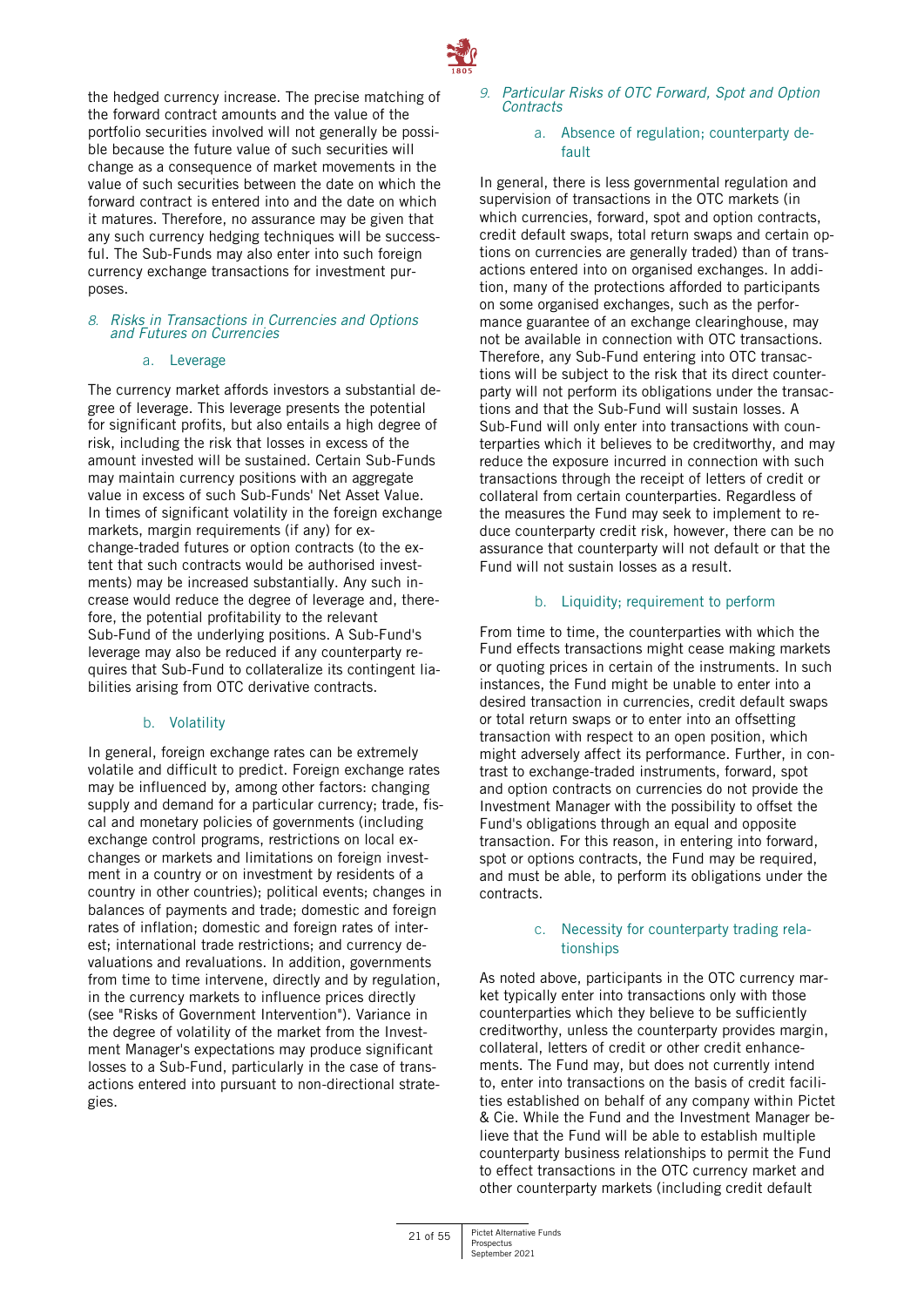

swaps, total return swaps and other swaps market as applicable), there can be no assurance that it will be able to do so. An inability to establish or maintain such relationships would potentially increase the Fund's counterparty credit risk, limit its operations and could require the Fund to cease investment operations or conduct a substantial portion of such operations in the futures markets. Moreover, the counterparties with which the Fund expects to establish such relationships will not be obligated to maintain the credit lines extended to the Fund, and such counterparties could decide to reduce or terminate such credit lines at their discretion.

# *10. Lack of Liquidity in Markets*

Despite the heavy volume of trading in securities and other financial instruments, the markets for some securities and instruments have limited liquidity and depth. This limited liquidity and lack of depth could be a disadvantage to the Sub-Funds, both in the realisation of the prices which are quoted and in the execution of orders at desired prices, notably for the Sub-Funds pursuing Distressed Securities strategies.

# *11. Suspensions of Trading*

Each securities exchange or commodities contract market typically has the right to suspend or limit trading in all securities or commodities which it lists. Such a suspension would render it impossible for the Sub-Funds, to liquidate positions and, accordingly, expose the Fund to losses and delays in its ability to redeem shares.

# *12. Risk of Trading in Futures*

Futures prices can be highly volatile. Because of the low margin deposits normally required in futures and options trading, an extremely high degree of leverage is typical of a futures trading account. As a result, a relatively small price movement in a futures contract may result in substantial losses to the investor. Like other leveraged investments, a future transaction may result in losses in excess of the amount invested.

# *13. Future Returns*

No assurance can be given that the strategies employed by the Investment Manager in the past to achieve attractive returns will continue to be successful or that the return on the Fund's investments will be similar to that achieved by the Investment Manager in the past.

The foregoing risk factors do not purport to be a complete explanation of the risks involved in investing in the shares. Prospective investors should read this entire information Prospectus and consult with their legal, tax and financial advisors before making any decision to invest in the Fund.

# *14. Initial Public Offerings*

Certain Sub-Funds may invest in initial public offerings. Such securities have no trading history, and information about such companies may only be available for limited periods. The prices of securities involved in

initial public offerings may be subject to greater price volatility than more established securities.

# **7. DUE DILIGENCE PROCESS**

<span id="page-21-0"></span>The due diligence process can be divided into two separate and distinct categories: qualitative and quantitative analysis.

# A. Qualitative Analysis

This process allows for the development of what may be considered a Submanager profile. It is a result of thorough assessment of the academic and professional history of the Submanager, principals and other key members of the UCI. In particular, past investment success is scrutinised to determine the likelihood of future achievement. The primary elements considered are the overall strategy, consistency in application, flexibility or constraints based on market sector, liquidity and diversification of the portfolio.

Organisational issues such as management style, independent process, operational integrity and methodological robustness are all vital factors in the determination of structural or non-investment risk. The organisation of the UCI itself is also a reflection of the structural strengths and efficiencies. Roles and relationships of each intervening institution i.e., administrator, auditor, depositary, legal advisors are therefore critical and must be evaluated individually.

Qualitative analysis by definition entails a great deal of personal contacts and relationship-building. Any potential conflict of interest is mitigated through intimate knowledge of management styles, techniques and personalities. Experience and relationships also allow for the establishment of a check and balance system among peers by way of a professional network.

# B. Quantitative Analysis

This process involves, when data are available, the comparative measurement of Submanagers to their own track records, those of their peers, and the overall results of the markets they deal in. Many statistical factors are taken into consideration to determine the risk-reward profiles of investment strategies, the correlation between Submanagers and markets, as well as style analysis across sectors. Technical factors including use of leverage or derivatives also contribute to the general appreciation of a particular investment style.

Quantitative analysis is a process which attempts to take historical data and project probabilities of future results. This process while having inherent limitations provides valuable insight in the composition of a multiproduct portfolio. The ability to identify trends or other characteristics in relation to market movements is an important factor in building a portfolio which reduces risk and increases returns over time.

The combination of both quantitative and qualitative analysis is critical to the successful implementation of any multi-manager product.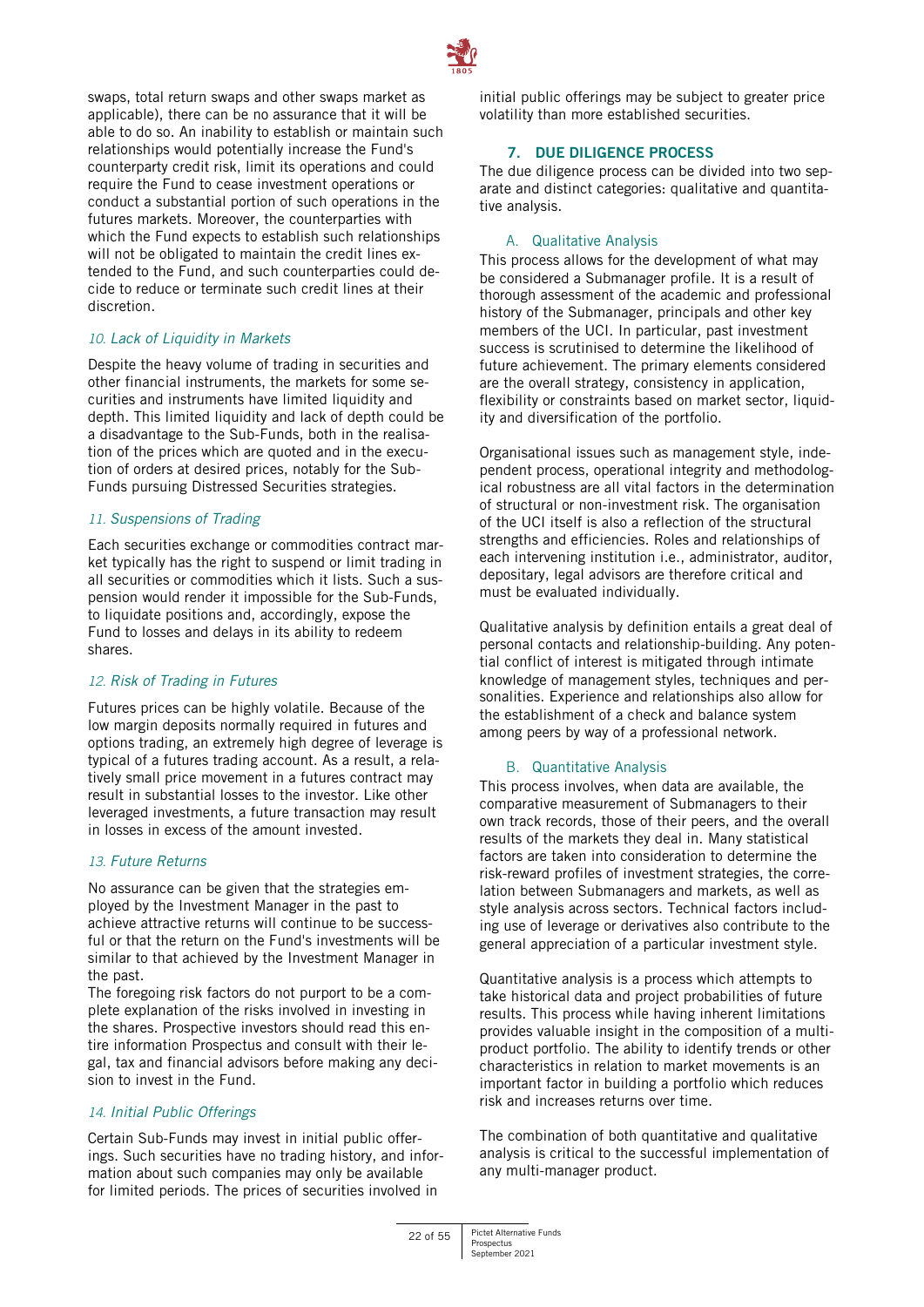

# <span id="page-22-0"></span>**8. ISSUE, REDEMPTION, CONVERSION AND TRANSFER OF SHARES**

Specific matters relating to the offering of Shares of each Sub-Fund are referred to in the Sub-Funds specifications in Part II of this Prospectus.

Subscription, redemption and conversion orders in each Sub-Fund in operation shall be sent directly to the Administrative Agent in Luxembourg in its function of registrar and transfer agent by facsimile transmission or other means approved by the Administrative Agent.

Subscriptions, redemptions and conversions orders will be executed in accordance with the provisions of the Articles and the provisions laid down hereinafter and in Part II of this Prospectus related to the Sub-Funds.

**The Fund does not permit practices related to Market Timing or Late Trading. The Fund reserves the right to reject subscription, redemption and conversion orders from an investor who the Fund suspects of using such practices and may take the necessary measures to protect the other investors of the Fund.** 

# 8.1. THE SHARES

**Shares of the different Sub-Funds of the Fund are issued at the discretion of the Board of Directors on each Subscription Valuation Day, according to the procedure described hereafter and as specified for each Sub-Fund in Part II of the Prospectus.** 

Shares in the Fund are issued in registered form only. Registered Shareholders will receive a confirmation of their shareholding and no certificate will be issued.

Fractions of shares may be issued up to five decimal places. Fractions of Shares do not have voting rights.

The Shares of each Sub-Fund will be entitled to participate equally as to profits, dividends, if any, and any liquidation proceeds (taking into account, as the case may be, the respective net asset value of the Shares in the case of issue of several Classes of Shares within a given Sub-Fund). The Shares have no mention of value and bear no preference right or right of pre-emption.

The Management Company may decide, in the interest of Shareholders, that some or all of the assets belonging to one or more Sub-Fund of the Fund will be invested indirectly, through a company wholly controlled by the Management Company which conducts the management activities exclusively for the benefit of the Sub-Fund(s) concerned. For the purposes of this Prospectus, references to "investments" and "assets" respectively mean either investment made and assets held directly or investments made and assets held indirectly by the agent of the aforementioned companies. In the event that a subsidiary company is used, this will be specified in the annex relating to the Sub-Fund(s) concerned.

#### SHARE CLASSES

Within each Sub-Fund, the Board of Directors may decide to create two or more Classes of Shares whose assets will generally be invested in accordance with the specific investment policy of the Sub-Fund in question. However, the Classes may differ in terms of their specific subscription and/or redemption fee structures, specific exchange rate hedging policies, specific distribution policies, currencies into which Shares are denominated and/or specific management or advisory fees, or other specific features applicable to each class. When necessary, this information is specified in Part II to the present Prospectus.

Shares can be divided into capitalisation Shares and distribution Shares. Distribution shares will be entitled to a dividend; subject to the decision of the Shareholder's meeting, whereas the corresponding amount for capitalisation Shares will be invested in the Class of Share in question rather than distributed.

The Fund may impose a minimum initial subscription requirement for each registered Shareholder in the different Sub-Funds and/or the different Classes of Shares within each Sub-Fund as set out in Part II of this Prospectus. This amount shall be determined by reference to the Subscription Price paid in respect of the Shares held.

The Board of Directors will have the possibility, within the limit of the 2010 Law, to waive the minimum initial subscription requirement at its discretion.

Shares of the Fund may be divided within the various Sub-Funds into "**A**", "**D**" "**I**", "**J**", "**P**", "**R**" and "**Z**" Shares.

"**D**" Shares shall be issued at the discretion of the Board of Directors to Institutional Investors who wish to invest a minimum initial amount and who have concluded a specific discretionary portfolio management agreement with any entity of the Pictet Group.

"**I**" Shares shall be issued to (i) certain distributors or platforms that are approved by the Management Company or the Distributor and have separate fee arrangements with their clients; (ii) institutional investors investing for their own account; (iii) other investors at the Management Company's discretion, who wish to invest a minimum initial amount. This amount is specified in the annex for each Sub-Fund in Part II of the present Prospectus, and is calculated for the Class concerned and its corresponding classes (hedged, issued in another currency or distributive…). Subscriptions in a Class other than these I Classes will not, in principle, be taken into account in calculating the initial minimum subscription amount. The Board of Directors or the Management Company nevertheless reserves the right to accept subscriptions for an amount below the initial amount required, at their discretion.

"**A**" and "**J**" Shares shall be issued at the discretion of the Board of Directors to Institutional Investors who wish to invest a minimum initial amount. This amount is specified in the annex for each Sub-Fund in Part II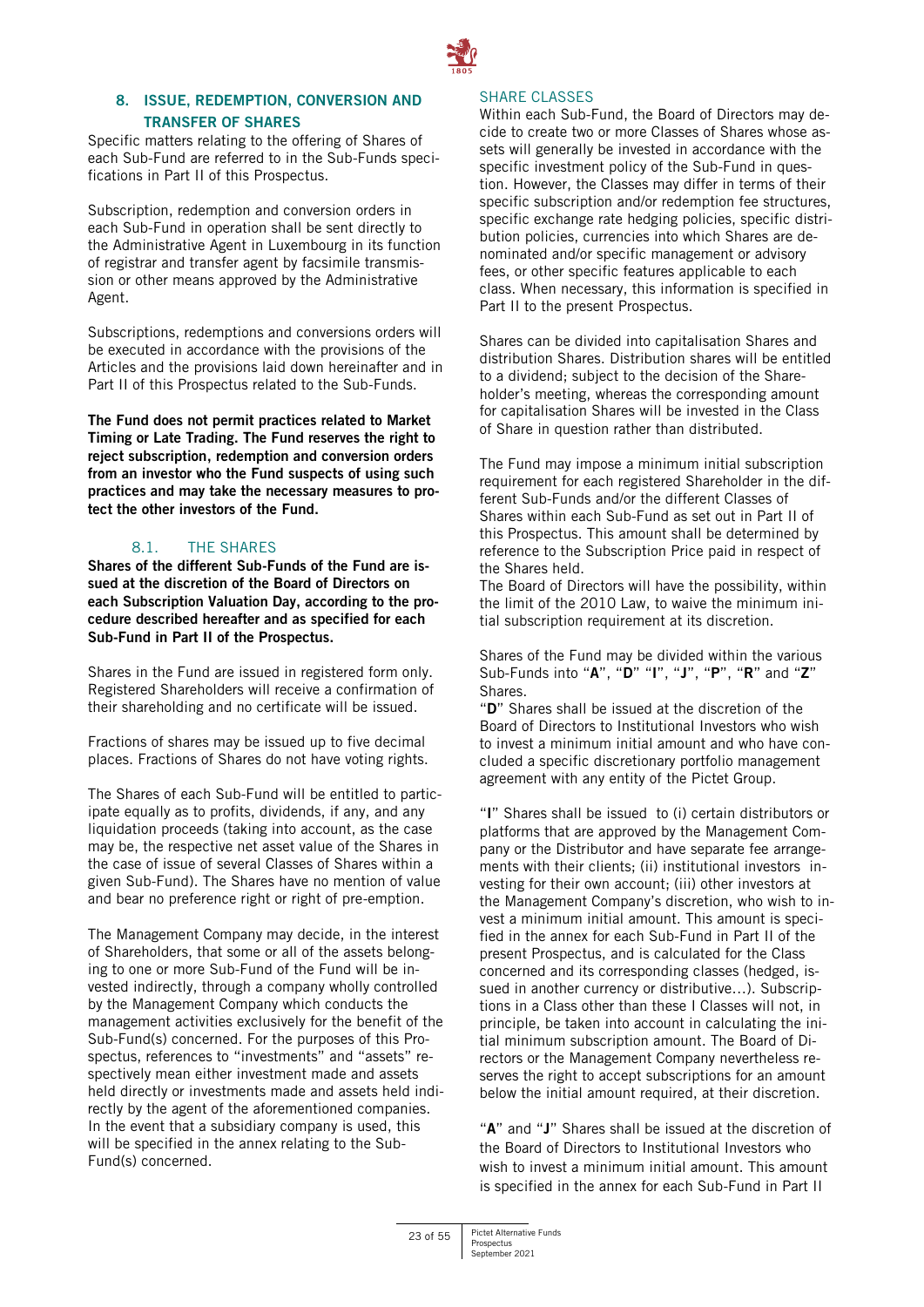

of the present Prospectus and is calculated for the Class concerned and its corresponding classes (hedged, issued in another currency or distributive…). Subscriptions in a Class other than these A or J Classes will not, in principle, be taken into account in calculating the initial minimum subscription amount. The Board of Directors/the Management Company nevertheless reserves the right to accept subscriptions for an amount that is less than the initial amount required, at their discretion.

"**P**" and "**R**" Shares shall be issued, at the discretion of the Board of Directors, to investors who wish to invest a minimum initial amount. This amount is specified in the annex for each Sub-Fund in Part II of the present Prospectus, and is calculated for the Class concerned and its corresponding Classes (hedged, issued in another currency or distributive…). Subscriptions in a Class other than these P and R Classes will not, in principle, be taken into account in calculating the initial minimum subscription amount. The Board of Directors/the Management Company nevertheless reserves the right to accept subscriptions for an amount below the initial amount required, at their discretion. Because of their widespread features, either or both respond to different commercial practices in force on the date of this Prospectus in the countries in which the Fund is marketed, their flexibility enabling them to be adapted where necessary to changes in the targeted markets. It should be noted that, in some countries, part of the management fee may be passed on to the intermediaries involved in marketing the Shares of the Fund.

"**Z**" Shares shall be issued at the discretion of the Board of Directors to Institutional Investors who wish to invest a minimum initial amount and who have concluded a specific remuneration agreement with any entity of the Pictet Group. This minimum amount is specified in the annex for each Sub-Fund in Part II of the present Prospectus, and is calculated for the Class concerned and its corresponding classes (hedged, issued in another currency or distributive…). Subscriptions in a Class other than these Z Classes will not, in principle, be taken into account in calculating the initial minimum subscription amount. The Board of Directors/the Management Company nevertheless reserves the right to accept subscriptions for an amount below the initial amount required, at their discretion.

In each Sub-Fund, Shares issued in currencies other than the Sub-Fund's reference currency may be created. These Shares may be hedged (as defined below) or not hedged.

#### **Hedged shares**:

Hedged Shares "**H**" seek to hedge most of the exchange-rate risk of these Shares against a given currency. These H Shares are subject to the same frontand back-end loads as the corresponding shares described above.

The minimum initial investment for H Shares issued in a currency other than the Sub-Fund's reference currency is the minimum initial investment amount applicable to the concerned Shares converted on the Net Asset Value calculation date into the applicable currency for the Class.

The attention of investors is drawn to the fact that, depending on whether foreign exchange hedging instruments are used in respect of each Class of Shares, a Shareholder may be exposed to the risk that the Net Asset Value of one Class of Shares denominated in a given valuation currency may fluctuate in a way that compares unfavourably to that of another Class of Shares denominated in another valuation currency. It should nevertheless be noted that all expenses associated with the financial instruments, if any, used for the purpose of hedging foreign exchange risks related to the Class of Shares concerned will be allocated to that Class of Shares.

Part II of the Prospectus indicates, for each Sub-Fund, which Classes of Shares are available and what are the characteristics of the Classes concerned.

# 8.2. ISSUE OF SHARES

#### INITIAL OFFER

The initial offer period for each newly created or activated Sub-Fund will be specified in the relevant Sub-Fund particulars in Part II of the present Prospectus (the "Initial Offer Period").

During any Initial Offer Period, the issue price per Share of each Class is the price specified in the relevant Sub-Fund particulars plus any applicable subscription charge.

#### GENERAL

The Fund may, at the discretion of the Board of Directors, issue at any time Shares of no par value within any Sub-Fund.

Investors' whishing to subscribe for Shares in any Sub-Fund of the Fund must receive the former approval of the Board of Directors, or of any person or entity designated by it.

Investors choose the Class of Shares to which they wish to subscribe, bearing in mind that, unless otherwise restricted in Part II of this Prospectus, any investor meeting the access conditions of a particular Class of Shares may request conversion of his or her Shares to shares of the Class.

If it appears that a shareholder in a Class reserved for Institutional Investors within the meaning of article 174 of the Law of 2010 is not such an Institutional Investor, or if a shareholder does not comply (any longer) with any other limitations applicable to a given Class, the Company may either redeem the shares in question using the above-described procedure, or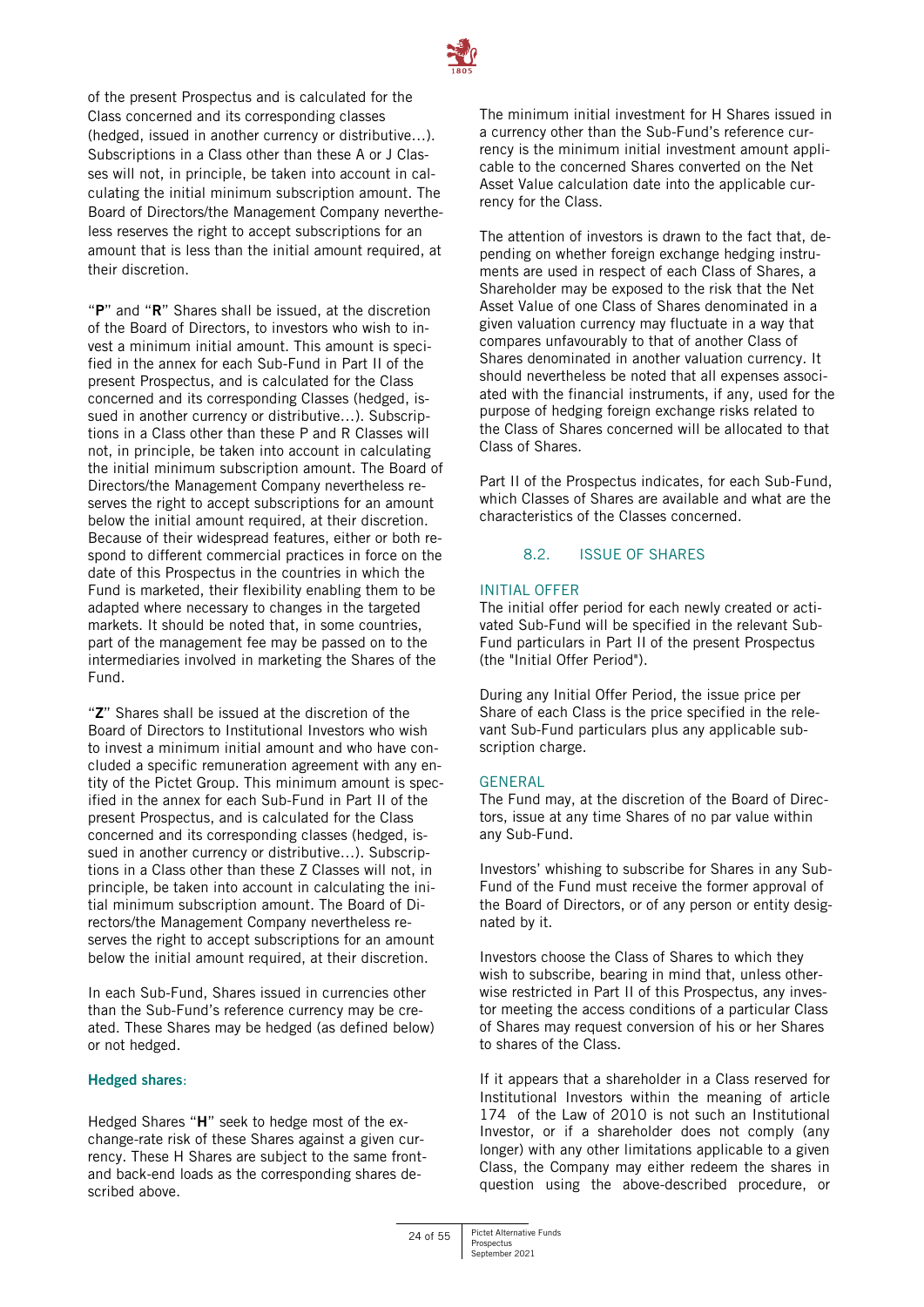

convert these shares into shares in a Class that is not reserved for Institutional Investors or for which the shareholder complies with the limitations applicable to the relevant Class (on condition that there is a Class with similar characteristics but for the avoidance of doubt not necessarily in terms of fees and expenses payable by such Class), notifying the relevant shareholder of this conversion.

Conditions for the conversion of shares are described more fully in the section "Conversion".

Unless otherwise disclosed in Part II of this Prospectus for a given Sub-Fund, subscription orders must be expressed in monetary value and not in number of Shares.

The Fund may impose a minimum initial subscription requirement for each registered Shareholder in the different Sub-Funds and/or the different classes of shares within each Sub-Fund as set out in Part II to the present Prospectus. This amount shall be determined by reference to the Subscription Price paid in respect of the shares held.

The Board of Directors or the Management Company, as the case may be, may, at its discretion, waive any prior notice or any minimum subscription amounts specified in Part II for subscription requests.

The Fund reserves the right to reject in whole or in part any subscription application. In addition, the Board of Directors reserves the right to suspend the issue and sale of shares at any time and without notice.

No Shares of any Sub-Fund and/or Class will be issued by the Fund during any period when the calculation of the Net Asset Value per Share of such Sub-Fund and/or Class is suspended (see below).

Institutional investors which subscribe in their own name but on behalf of a third party must certify to the Fund's Administrative Agent that the subscription was undertaken on behalf of an investor qualifying as an Institutional Investor under 2010 Law. The Fund and/or the Administrative Agent may, at their discretion and at any time, request any supporting documentation necessary to prove that the final beneficiary of the shares concerned can be considered as an institutional investor as defined by the 2010 Law.

For applications for Shares of any Sub-Fund, see the specific terms and conditions in the Part II of the present Prospectus applicable to each of them.

#### ISSUE PRICE

The issue price of new Shares shall correspond to the prevailing Net Asset Value of the Shares of the relevant Class (the "Subscription Price"). All subscriptions will be handled on the basis of an unknown Net Asset Value.

A Subscription Charge not exceeding a certain

percentage of the relevant Subscription Price may be added to compensate financial intermediaries and other persons who assist in the placement of Shares, as it may be further detailed in Part II of this Prospectus for each Sub-Fund.

This issue price will be increased to cover any duties, taxes and stamp duties due.

In the event that a Class of a given Sub-Fund, closed for subscriptions because all the Shares issued in that Class have been redeemed, is reopened for subscriptions or in the event that no Shares of a Class are subscribed to during the Initial Offer Period of a Sub-Fund, as set out in the Sub-Funds specifications of Part II of the Prospectus for the Sub-Fund concerned, the initial price per Share of the Class concerned will, at the time of the launch of the Class, be fixed by a decision of the Board of Directors, or following the rules disclosed in Part II of the Prospectus.

#### SUBSCRIPTIONS IN KIND

The Board of Directors may from time to time accept subscriptions for Shares, according to the provisions of the 1915 Law, against contribution in kind of securities or other assets which could be acquired by the relevant Sub-Fund pursuant to its investment policy and restrictions. Any such contribution in kind will be made at the Net Asset Value of the assets contributed calculated in accordance with the rules set out in section "Valuation of Shares" below. Any costs incurred in connection with a contribution in kind shall be borne by the relevant Shareholder, unless the Board considers that the subscription in kind is in the interest of the Fund in which case such costs may be borne in all or in part by the Fund.

#### RESTRICTIONS APPLICABLE TO THE ACQUISITION AND HOLDING OF SHARES, AND REGULATIONS FOR THE PREVENTION OF MONEY LAUNDERING AND THE FINANCING OF TERRORISM

The AML/CFT provisions require the Fund, the Management Company or the Administrative Agent, in its capacity as transfer agent ("Transfer Agent") to identify subscribers in accordance with applicable Luxembourg laws and regulations. Shareholders may be requested to provide any document that it deems necessary to ensure such identification. In the event that a Shareholder is subscribing into the Fund via an intermediary ("acting on behalf of others") the Funds, the Management Company or the Transfer Agent applies enhanced due diligence on the intermediary in order to ensure that all obligations pursuant to the Luxembourg laws and regulations or at least equivalent laws and regulations are met.

Unless otherwise permitted by the applicable antimoney laundering regulations, subscription forms will only be accepted once the signed subscription form and other applicable identification documents have been received and approved by the Fund, the Management Company or the Administrative Agent.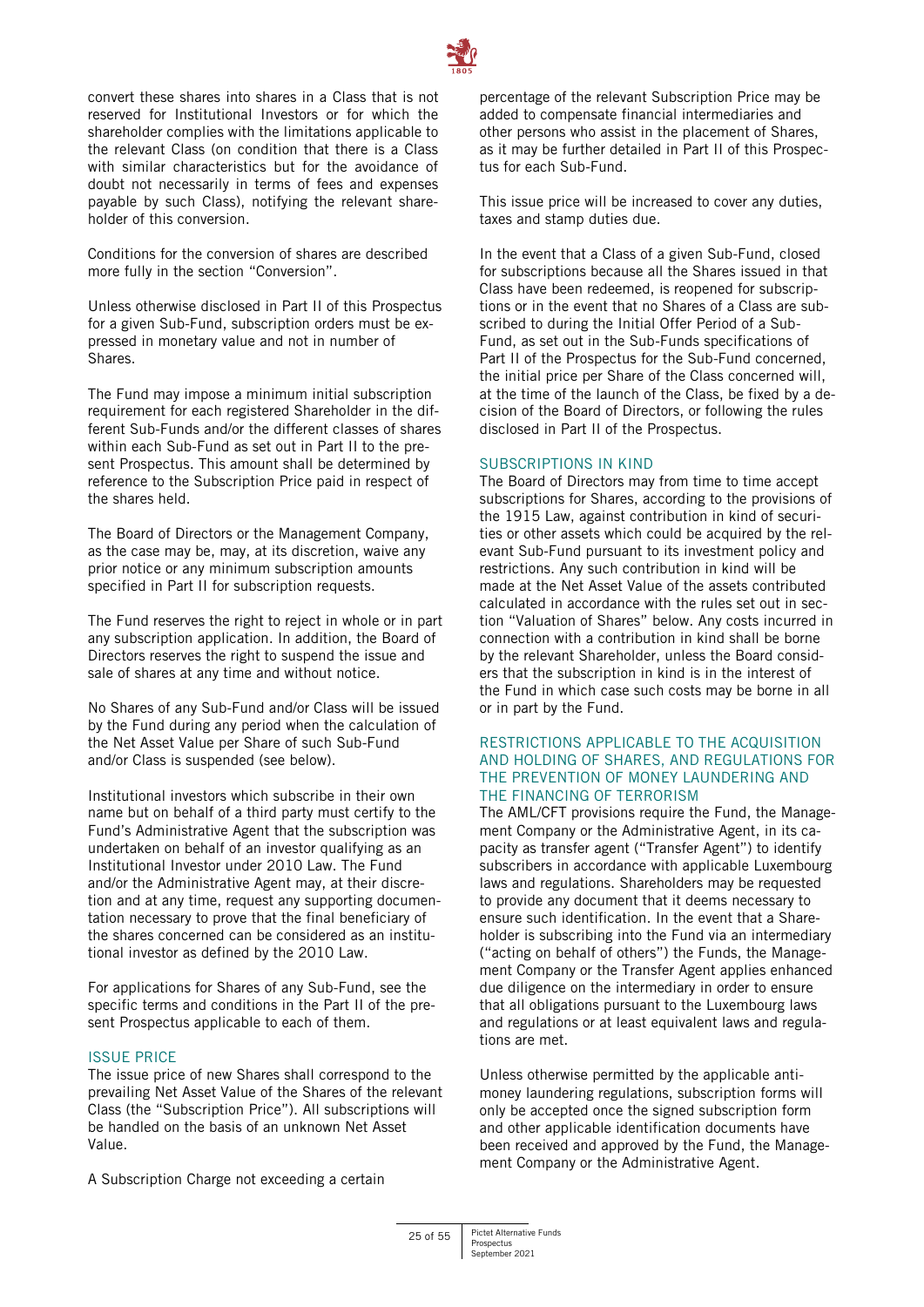

In case of refusal by an investor to provide suitable anti money-laundering materials satisfactory to the Fund, the Management Company or the Administrative Agent, the Fund will not be able to accept the application for subscription of Shares.

Subscription forms from non-FATF residents could only be accepted once the signed subscription form and other applicable identification documents have been received and approved by the Fund, the Management Company or the Administrative Agent.

The Fund will require from each registered Shareholder acting on behalf of other investors that any assignment of rights to the shares of the Fund be made in compliance with applicable securities laws in the jurisdictions where such assignment is made.

The Board of Directors of the Fund may adopt a policy of controlling the growth of each Sub-Fund and may therefore from time to time restrict or suspend the offering of new Shares of any Class of any Sub-Fund, including, as the case may be, those arising from the conversion of Shares of another Class or another Sub-Fund. This policy would be without effect on the redemptions of the shares.

# LATE TRADING AND MARKET TIMING

The Fund, the Management Company and the Registrar and Transfer Agent ensure that the practices of late trading and market timing will be eliminated in relation to the distribution of Shares. The cut-off times mentioned in Part II of this Prospectus will be observed rigidly and any decision to accept trades will be done on the basis that it will not prejudice the interests of the other shareholders. Investors do not know the net asset value per Share at the time of their request for subscription, redemption, or conversion. Subscriptions, redemptions and conversions of Shares should be made for investment purposes only. The Fund and the Management Company do not permit market‐timing or other excessive trading practices. The repeated purchase and sale of shares designed to take advantage of pricing inefficiencies in the Fund – also known as "Market Timing" – may disrupt portfolio investment strategies and increase the Fund's expenses and adversely affect the interests of the Fund's long term Shareholders. To deter such practice, the Board of Directors reserve the right, in case of reasonable doubt and whenever an investment is suspected to be related to Market Timing, which the Board of Directors shall be free to appreciate, to suspend, revoke or cancel any subscription or conversion order placed by investors who have been identified as doing frequent in and out trades within the Fund.

The Board of Directors, as safeguard of the fair treatment of all investors, takes necessary measures to ensure that (i) the exposure of the Fund to Market Timing activities is adequately assessed on an ongoing basis, and (ii) sufficient procedures and controls are implemented to minimise the risks of Market Timing in the Fund.

# 8.3. REDEMPTION OF SHARES REDEMPTION PROCEDURE

The Shareholders shall have the right, on such dates as determined in Part II of this Prospectus for the relevant Sub-Fund to present their Shares for redemption to the Fund, on the basis of an unknown Net Asset Value.

The redemption price may be higher or lower than the subscription price, depending on changes in the Net Asset Value.

Unless otherwise disclosed in Part II of this Prospectus for a given Sub-Fund, redemption orders may be expressed in monetary value or in number of Shares.

A Redemption Charge not exceeding a certain percentage of the relevant Redemption Price may be levied on the Redemption Price to compensate financial intermediaries and other persons who assist in the placement of shares, as it may be further detailed in Part II of this Prospectus for each Sub-Fund.

Under certain circumstances, e.g. days with high trading volumes, investment and/or disinvestment costs may have an adverse effect on Shareholders' interests in the Fund. To safeguard against this effect – known as "dilution" – the Fund's Board of Directors is authorised to apply a "Dilution Levy" on the redemption of shares, as described in the "Dilution Levy" section.

The redemption price will also be reduced to cover any duties, taxes and stamp duties to be paid.

All the Shareholders having asked for redemption on a given Valuation Day will be treated equally.

The Board of Directors may waive, at its discretion, any prior notice specified in Part II of this Prospectus for redemption requests provided that the equal treatment of Shareholders be ensured.

# PAYMENT OF REDEMPTION PROCEEDS

Redemption proceeds, net of any applicable redemption charge, are paid in the reference currency of the relevant Sub-Fund or Class specified in the relevant Sub-Fund particulars in Part II of this Prospectus.

# LACK OF LIQUIDITY

The preceding is subject to the Fund's ability to liquidate its investments. Sometimes, under exceptional circumstances, due for example to bad markets conditions, the Fund may be unable to liquidate assets sufficient to satisfy a request for redemption, and the Fund may redeem the Shareholder's interest to the extent possible, which may include not redeeming the Shareholder's interest completely or not at all until the Fund is able to liquidate assets sufficient to satisfy a request for redemption.

The right to receive proceeds with respect to redemption of all or part of Shares tendered for redemption is contingent upon the Fund having sufficient liquidity to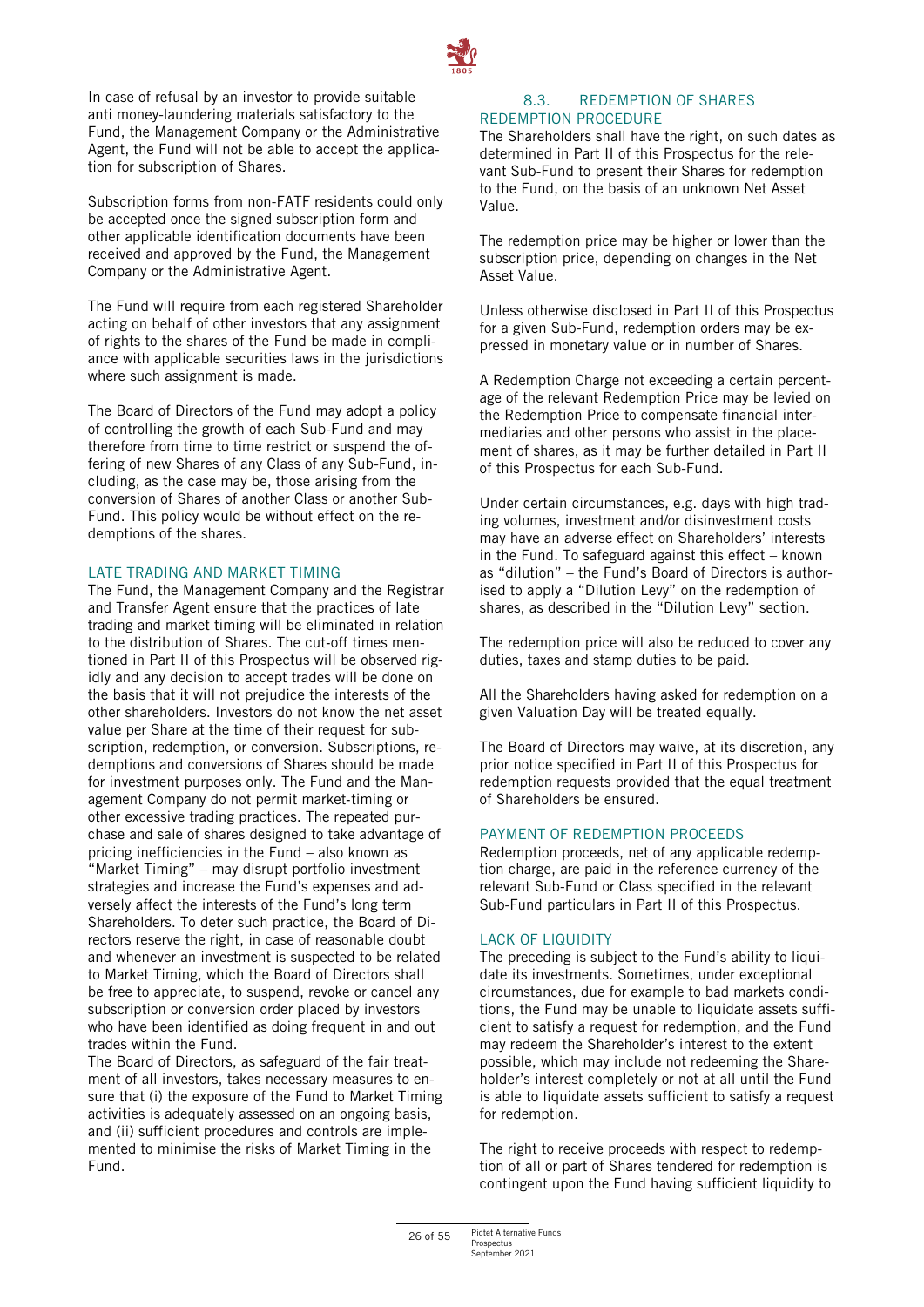

discharge any liabilities on the date of redemption. The Fund may also defer payment of the proceeds of a redemption if, in the judgment of the Board, liquidating investments to raise funds to pay said proceeds will be, as determined in good faith, unduly burdensome to the Shareholders remaining in the Fund. Until such Shareholder receives his net redemption proceeds, the Shareholder will be deemed a creditor of the Fund and thereafter not a Shareholder. Under such circumstances, the Fund will endeavor to redeem the Shareholder's interest at the earliest possible time.

In the same circumstances, the Board of Directors may consider the creation of side pockets via any means authorised pursuant to the Luxembourg laws and regulations, as the case may be subject to prior clearance from the CSSF.

#### LARGE REDEMPTIONS

If, following redemption requests, it is necessary on a given Valuation Day to redeem more than 10% of the Shares issued for a Sub-Fund, the Board of Directors may decide that part or all redemptions will be deferred for such period as the Board considers being in the best interest of the Sub-Fund (until the Sub-Fund is able to liquidate assets sufficient to satisfy said redemption request(s)). With respect to the next Redemption Day following such deferral period, these redemption requests will be met in priority to later requests.

# SUSPENSION OF REDEMPTIONS

The Fund may suspend the Shareholders' right to require the Fund to redeem their Shares during any period when the determination of the Net Asset Value of the Shares of the Sub-Fund and/or class is suspended as provided under the chapter "Net Asset Value" below.

Any such suspension is communicated by all appropriate means to Shareholders who have presented requests of redemption, the execution of which is now suspended.

#### REVOCABILITY OF REDEMPTION REQUESTS

In normal circumstances, applications for redemptions of Shares are irrevocable and may not be withdrawn by any Shareholder, unless if it is approved by the Board. In the event of suspension of the determination of the Net Asset Value of the relevant Sub-Fund, the Shareholders of the relevant Sub-Fund who have made an application for redemption of their Shares may give written notice to the Fund that they wish to withdraw their application. Furthermore, the Board may, at its sole discretion and taking due account of the principle of equal treatment between Shareholders and the interest of the relevant Sub-Fund, decide to accept any withdrawal of an application for redemption.

#### REDEMPTIONS IN KIND

In exceptional circumstances, the Board of Directors may request that a Shareholder accepts "redemption in kind" i.e. receives a portfolio of stock from the

relevant Class of equivalent value to the appropriate cash redemption payment. In such circumstances the Shareholder must specifically accept the redemption in kind. He may always request a cash redemption payment in the reference currency of the Class. Where the Shareholder agrees to accept redemption in kind he will, as far as possible, receive a representative selection of the Class's holdings pro rata to the number of Shares redeemed and the Board of Directors will make sure that the remaining Shareholders do not suffer any loss therefrom. Otherwise, the Board of Directors may decide that the value of the redemption in kind will be certified by a certificate drawn up by the Auditors of the Fund. The specific costs for such redemptions in kind, in particular the costs of the special audit report, will have to be borne by the Shareholder, but will not be borne by the Fund unless the Board considers that the redemption in kind is in the interest of the Fund or made to protect the interests of the Fund.

#### COMPULSORY REDEMPTION OF SHARES

The Board shall have power to impose such restrictions as it may think necessary for the purpose of ensuring that no shares in the Company are acquired or held by (a) any person in breach of the laws, regulations or requirements of any country or governmental authority, or (b) any person whose situation in the opinion of the Board may result in the Company, its shareholders or any of its delegates, incurring any liability to taxation, or suffering any sanction, penalty, burden or other disadvantage (whether pecuniary, administrative or operational) or incurring a risk of legal, fiscal or financial consequences that they would not have incurred or suffered otherwise (including but not limited to consequences relating to the Foreign Account Tax Compliance Act or the Common Reporting Standard) or otherwise be detrimental to the interests of the Company (including its shareholders) ; or (c) a United States person as defined in the Articles of Association.

For the reasons outlined in Chapter "Taxation" below, the Shares of the Fund may not be offered, sold, assigned or delivered to investors who are not (i) participating foreign financial institutions, (ii) deemed-compliant foreign financial institutions, (iii) non-reporting IGA foreign financial institutions, (iv) exempt beneficial owners (v), Active Non-Financial Foreign Entities ("Active NFFE") or (vi) non-specified US persons, all as defined under FATCA, the US FATCA final regulations and/or any applicable intergovernmental agreement on the implementation of FATCA. FATCA noncompliant investors may not hold Shares of the Fund and Shares may be subject to compulsory redemption if this is deemed appropriate for the purpose of ensuring compliance of the Fund with FATCA. Investors will be required to provide evidence of their status under FATCA by means of any relevant tax documents, in particular a "W-8BEN-E" form of the US Internal Revenue Service that must be renewed on a regular basis according to applicable regulations.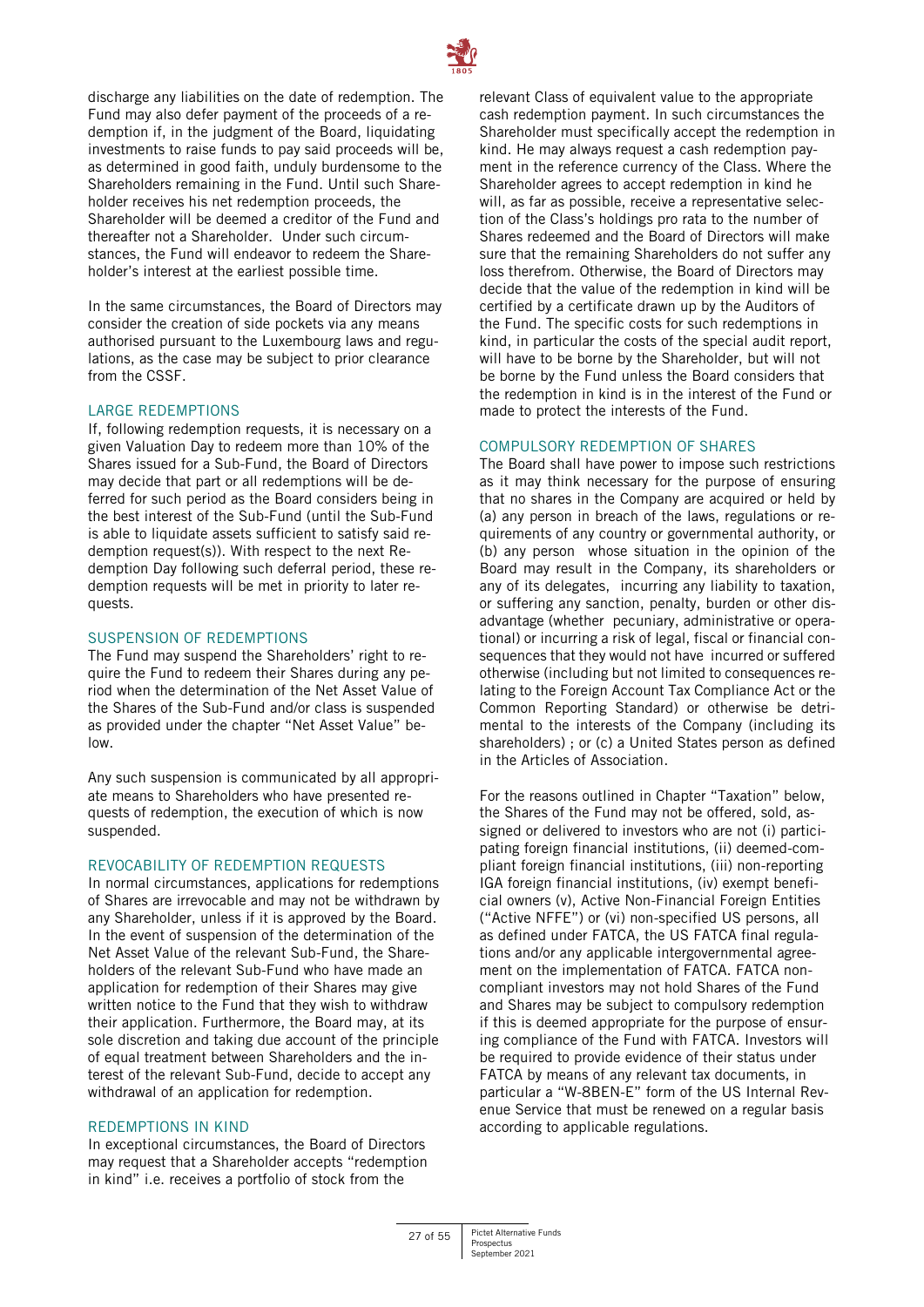

# 8.4. CONVERSION OF SHARES TYPES OF SHARE CONVERSIONS

To the extent described in and permitted by Part II of this Prospectus for each Sub-Fund, and subject to any suspension of the determination of the Net Asset Values concerned (see the chapter "Net Asset Value"), Shareholders may ask to convert all or part of the Shares which they hold in a Class of a given Sub-Fund (hereinafter referred to as a "Divested Class")

- Into Shares of another Class in the same Sub-Fund; or
- Into Shares of the same Class of another Sub-Fund; or
- Into Shares of another Class of another Sub-Fund,

(all referred to hereinafter as an "Invested Class") by applying for conversion in the same manner as for issue and redemption of Shares.

# LIMITATIONS APPLICABLE TO CONVERSIONS

For each Sub-Fund, as stated in Part II of this Prospectus, the Board of Directors may decide, at its discretion, to prohibit the conversion of Shares between Sub-Funds and/or between Classes of Shares, in particular if, for example, as a result, the value of a Shareholder's holding in the Invested Class would be less than the minimum, or if, the value of a shareholder's holding in the Divested Class would become less than the relevant minimum holding.

No conversion is possible if the calculation of the Net Asset Value of the Sub-Fund(s) concerned is suspended as provided under Chapter "Net Asset Value" below. Moreover, in case of substantial requests, conversions may also be delayed under the same conditions as those applied to redemptions.

# EXECUTION OF CONVERSIONS

- Subject to the hereabove considerations, conversions of Shares within the same Sub-Fund or between the different Sub-Funds shall be made on the basis of the Net Asset Values of the Sub-Funds concerned, calculated on the same Valuation Day for both the Divested and Invested Classes, as determined for redemptions regarding the Divested Class.
- Subject to the hereabove considerations, concerning conversions within the same Sub-Fund, the conversion of one Class denominated in a given currency into another Class denominated in a different currency shall be made on the basis of the Net Asset Values calculated on the same Valuation Day for both the Divested and Invested Classes, as determined for redemptions regarding the Divested Class.
- Except for the two points above, conversions of Shares between all Sub-Funds are technically

executed as redemption followed by a subscription. Consequently, all deadlines set in the Sub-Funds specifications in Part II of this Prospectus for the Divested Class shall apply to conversion requests, and all deadlines of the Invested Class shall also apply.

Consequently, the attention of the Shareholders is drawn to the particular problems involved in a conversion operation when the terms and methods of redeeming Shares in the Divested Class do not coincide with the terms and methods of subscribing to Shares in the Invested Class.

If the Valuation Days of the Divested Class and the Invested Class taken into account for the conversion do not coincide, the Shareholders' attention is drawn to the fact that the amount converted will not generate interest during the time interval between the two Valuation Days.

Assuming that there are no subscriptions to Shares in the Invested Class on the Valuation Day applicable to the conversion, the initial subscription price per Share of the Shares in the Invested Class will be determined by the Board of Directors.

The Fund, or its Administrative Agent, shall inform the shareholder of the number of new Shares resulting from the conversion as well as their price.

# CONVERSION FORMULA

The conversion of Shares will normally be carried out using the following formula, unless otherwise decided by the Board of Directors:

$$
A = (\underline{B \times C \times E}) - F
$$

- A. equals the number of Shares in the Invested Class that the shareholder will receive;
- B. equals the number of Shares in the Divested Class to convert;
- C. equals the Net Asset Value of the Shares in the Divested Class;
- D. equals the Net Asset Value of Shares in the Invested Class;
- E. equals the selling exchange rate of the currency of the Invested Class Shares expressed in relation to the currency of the Divested Class Shares.
- F. the conversion fee, when applicable

Under certain circumstances, the Board of Directors is entitled to charge a "Dilution Levy" on the conversion price, representing up to 2% of the net asset value, as described in the "Dilution Levy" section. In all cases, the actual Dilution Levy charged on each Valuation Day will apply identically to all shares converted on that Valuation Day.

# CONVERSION FEE

The Board of Directors may apply a conversion charge not exceeding a certain percentage of the Net Asset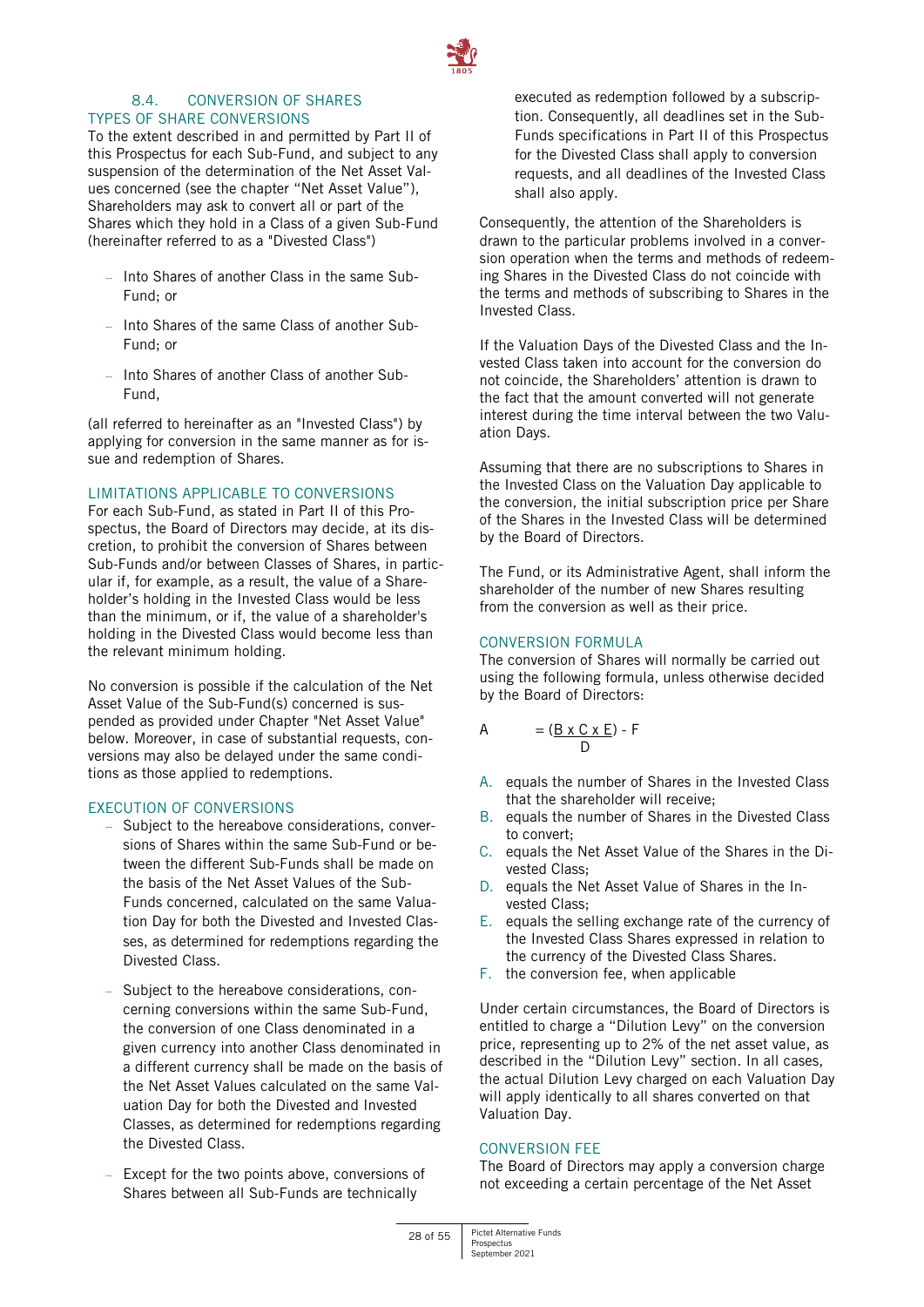

Value of the Divested Shares, as it may be further detailed in Part II of this Prospectus for each Sub-Fund, to be applied for the benefit of the Invested Classes or Sub-Funds between which conversion is effected as appropriate to cover the costs of transactions arising from the conversion. The same conversion charge will be applied in respect of all conversions of a class or Sub-Fund effected on the same common Valuation Day.

# 8.5. TRANSFER OF SHARES

In accordance with the condition provided for in Part II of this Prospectus, any Shareholder may transfer Shares to one or more other persons, provided that all Shares have been paid in full with cleared funds and each transferee meets the conditions applicable to the relevant Share Class; it being understood that any transferee under any transfer of Shares must have provided suitable anti money-laundering materials satisfactory to the Administrative Agent.

The Fund will not give effect to any transfer of Shares to any investor who not meets the conditions applicable to the relevant Share Class and who has not provided suitable anti-money laundering materials satisfactory to the Administrative Agent.

In order to transfer Shares, the Shareholder must notify the Administrative Agent of the proposed date and the number of Shares to be transferred. The Administrative Agent will only recognize a transfer with a future date. In addition, each transferee must complete an application form.

The Administrative Agent may request a transferee to provide additional information to substantiate any representation made by the transferee in its application. The Administrative Agent will not effectuate any transfer until it is satisfied with the form of notice and has accepted each transferee's subscription application, and until the Board of Directors, or any person or entity designated by it, has approved such transfer.

# <span id="page-28-0"></span>**9. NET ASSET VALUE**

# 9.1. CALCULATION OF NFT ASSET VALUE

The Net Asset Value per Share of each Class of each Sub-Fund is determined by the Administrative Agent, under the responsibility of the Board of Directors, as at the Valuation Day specified for each Sub-Fund in Part II of this Prospectus.

The Net Asset Value of each Class of Shares of each Sub-Fund will be determined and made available in its reference currency.

The Net Asset Value per Share of each Class for each Sub-Fund is determined by dividing the value of the total assets of the Sub-Fund properly allocate to such Class less the liabilities of the Sub-Fund properly allocate to such Class by the total number of Shares of such Class outstanding as at any Valuation Day.

In calculating the Net Asset Value, income and

expenditure are treated as accruing from day-to-day. Assets will be valued in accordance with the following principles:

- a. The value of any cash on hand or on deposit, bills and demand notes and accounts receivable (including any rebates on fees and expenses payable by any Investment Fund), prepaid expenses, cash dividends declared and interest accrued, and not yet received shall be deemed to be the full amount thereof, unless, however, the same is unlikely to be paid or received in full, in which case the value thereof shall be determined after making such discount as the Board may consider appropriate to reflect the true value thereof.
- b. The value of securities (including shares or units of closed-ended Investment Funds) which are quoted, traded or dealt in on any stock exchange shall be based on the closing prices or, if appropriate, on the average price on the stock exchange which is normally the principal market of such securities, and each security traded on any other regulated market shall be valued in a manner as similar as possible to that provided for quoted securities.
- c. For non-quoted securities or securities not traded or dealt in on any stock exchange or other regulated market as well as quoted or non-quoted securities on such other market for which no valuation price is available, or securities for which the quoted prices are, in the opinion of the Board of Directors, not representative of the fair market value, the value thereof shall be determined based on the valuation method proposed in good faith by the Board of Directors taking into consideration:
- The latest available price
- The basis of recent events that may have an impact on the value of the securities, or
- Any other available assessment.
	- d. Liquid assets and money market instruments may be valued at nominal value plus any accrued interest or on an amortised cost basis.
	- e. Futures and options are valued by reference to the previous day's closing price on the relevant market; the market prices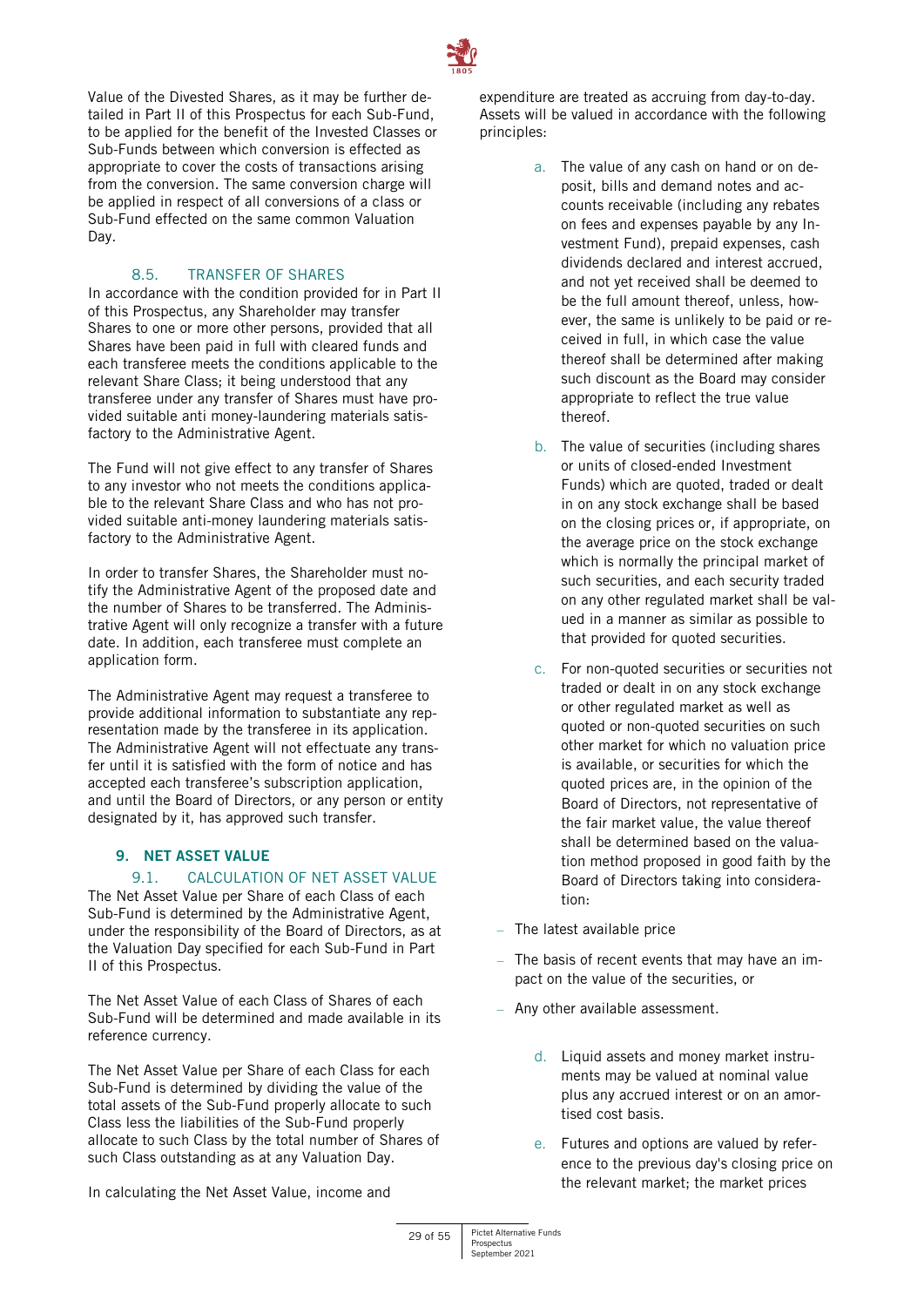

used are the futures exchanges settlement prices.

- f. Swaps are valued at fair value based on the last available closing price of the underlying security.
- g. In determining the value of the assets of the Fund, shares in open-ended Underlying Funds, including shares of other Sub-Funds of the Fund in case of investment by a Sub-Fund in one or more Sub-Funds of the Fund, will be valued at the current net asset value for such shares or units as of the relevant Valuation Day, or if no such actual net asset value is available as of such Valuation Day, they shall be valued at the estimated net asset value as of such Valuation Day, or if no such estimated net asset value is available they shall be valued at the last available actual or estimated net asset value which is calculated prior to such Valuation Day whichever is the closer to such Valuation Day. If events have occurred which may have resulted in a material change in the net asset value of such shares or units since the date on which such actual or estimated net asset value was calculated, the value of such shares or units may be adjusted in order to reflect, in the reasonable opinion of the Board of Directors, such change but the Board Directors will not be required to revise or recalculate the Net Asset Value on the basis of which subscriptions, redemptions or conversions may have been previously accepted.

In respect of shares or units held by the Fund, for which issues and redemptions are restricted and a secondary market trading is effected between dealers who, as main market makers, offer prices in response to market conditions, the Board of Directors may decide to value such shares or units in line with the realisation prices so established.

The Administrative Agent, the Board of Directors and the Management Company may rely solely on the valuations provided by UCIs with respect to the investment such UCIs have made. Valuations provided by UCIs may be subject to adjustments made by such UCIs subsequent to the determination of the net asset value of a Sub-Fund. Such adjustments, whether increasing or decreasing the Net Asset Value of a Sub-Fund, will not affect the amount of the redemption proceeds received by redeeming shareholders. As a result, to the extent that

such subsequently adjusted valuations from UCIs adversely affect the net asset value of a Sub-Fund, the remaining outstanding shares of such Sub-Fund will be adversely affected by redemptions. Conversely, any increases in the net asset value of a Sub-Fund resulting from such subsequently adjusted valuations will be entirely for the benefit of the remaining outstanding shares of such Sub-Fund.

The Administrative Agent and the Board of Directors may consult with the Investment Manager(s) and the Investment Adviser(s) in valuing each Sub-Fund's net assets. Year-end net asset value calculations are audited by the Fund's independent auditors and may be revised as a result of such audit. As discussed above, such revisions may result from adjustments in valuations provided by UCIs.

In no event shall the Board of Directors, the Management Company the Depositary Bank, the Administrative Agent, the Investment Manager(s) or the Investment Adviser(s) if any incur any individual liability or responsibility for any determination made or other action taken or omitted by them in the absence of negligence, willful misfeasance or bad faith.

If events have occurred which may have resulted in a material change of the net asset value of such shares or units in other Investment Funds since the day on which the latest official net asset value of these UCIs was calculated, the value of such shares or units may be adjusted in order to reflect, in the reasonable opinion of the Board of Directors, such change of value.

h. All other securities and assets will be valued at fair market value as determined in good faith pursuant to procedures established by the Board of Directors.

The Board of Directors, or any appointed agent, may, at its discretion, permit some other method of valuation to be used if it considers that such method of valuation better reflects the fair value and is in accordance with good accounting practice.

For the purpose of determining the value of the Fund's Net Assets, the Administrative Agent, having due regards to the standard of care and due diligence in this respect, may, when calculating the Net Asset Value, completely and exclusively rely, unless there is manifest error or negligence on its part, upon the valuations provided (i) by various pricing sources available on the market such as pricing agencies or fund administrators, (ii) by brokers, or (iii) by a specialist duly authorized to that effect by the Board of Directors. Finally, in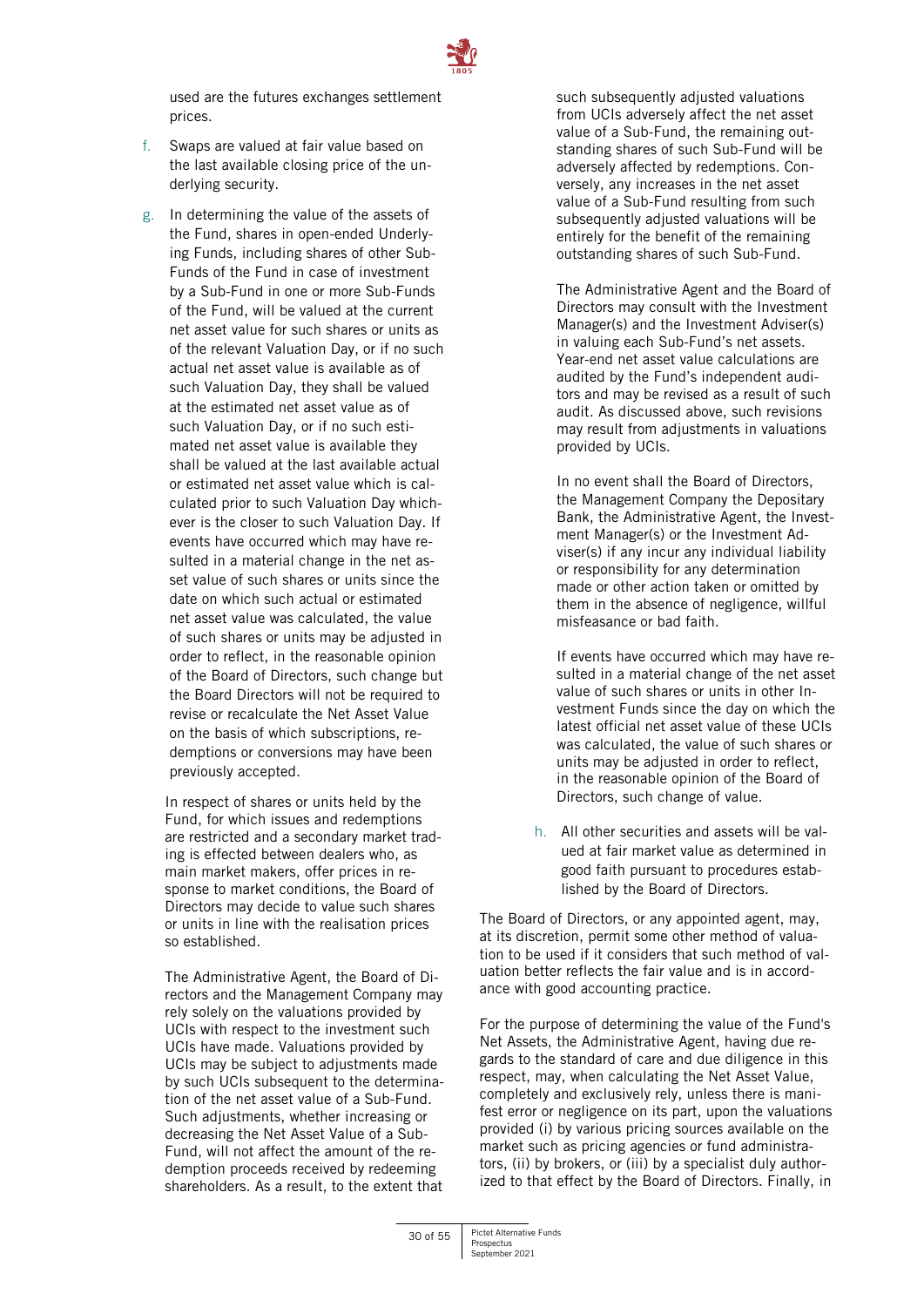

the cases no prices are found or when the valuation may not correctly be assessed, the Administrative Agent may rely upon the valuation of the Board of Directors.

In circumstances where (i) one or more pricing sources fail(s) to provide valuations to the Administrative Agent, which could have a significant impact on the Net Asset Value, or where (ii) the value of any asset(s) may not be determined as rapidly and accurately as required, the Administrative Agent is authorized to postpone the Net Asset Value calculation and as a result may be unable to determine subscription, redemption and conversion prices. The Board of Directors shall be informed immediately by the Administrative Agent should the situation arise. The Board of Directors may then decide to suspend the calculation of the Net Asset Value in accordance with point "Suspension of the Net Asset Value Calculation" hereof.

The value of assets denominated in a currency other than the reference currency of a Sub-Fund shall be determined by taking into account the rate of exchange prevailing at the time of determination of the Net Asset Value.

The assets and liabilities of the Fund shall be allocated in such manner as to ensure that the proceeds received upon the issue of Shares of a specific Sub-Fund shall be attributed to that Sub-Fund. All of the assets and liabilities of a specific Sub-Fund as well as the income and expenses which are related thereto shall be attributed to that Sub-Fund. Assets or liabilities which cannot be attributed to any particular Sub-Fund shall be allocated to all the Sub-Funds pro rata to their respective Net Asset Values or allocated in such a way as the Board of Directors determines prudently and in good faith. The proportion of the total net assets attributable to each Sub-Fund shall be reduced as applicable by the amount of any distribution to Shareholders and by any expenses paid.

For some Sub-Funds, in the interests of Shareholders and to the extent deemed appropriate by the Board of Directors, taking into account market conditions and / or the level of subscriptions and redemptions in a given Sub-Fund in relation to the size of that Sub-Fund, the net asset value of the Sub-Fund may be (i) calculated on the basis of the offer or redemption prices of shares in its portfolio and / or adjusted for appropriate sales commission and dealing costs or (ii) adjusted to take into account the impact resulting from the difference between the dealing price and the valuation of the investments or disinvestments, and / or sales commissions and / or dealing fees incurred.

The attention of the investor is drawn to the fact that the valuation of the assets of a Sub-Fund is based on information (including, without limitation, position reports, confirmations statements, information from the Investment Manager etc...) which is available at the time of such valuation. Except in case of manifest error, the valuation is conclusive and no adjustments will be made.

#### 9.2. DILUTION LEVY

In certain exceptional circumstances such as, for example:

- significant trading volumes,
- and/or market disturbances,
- and in any other cases when the Board of Directors deems, at its sole discretion, that the interest of the existing Shareholders (concerning issues/conversions) or of the remaining Shareholders (concerning redemptions/ conversions) might be negatively affected,

the Board of Directors of the Fund will be authorised to charge a "Dilution levy" for a maximum of 2% of the value of the Net Asset Value on the issue, redemption and/or conversion price

In cases when it is charged, this Dilution levy will equitably apply, on a given Valuation Day, to all shareholders of the relevant Sub-Fund. It will be paid to the Sub-Fund and will become an integral part of that Sub-Fund.

The Dilution Levy thus applied will be calculated with reference to market effects as well as to the dealing costs incurred for transactions on the underlying investments for the Sub-Fund, including any applicable commissions, spreads and transfer taxes.

# 9.3. SUSPENSION OF THE CALCULATION OF THE NET ASSET VALUE

The Fund may temporarily suspend the calculation of the Net Asset Value of one or more Sub-Funds and in consequence the issue, redemption and conversion of Shares in any of the following events. It being understood that where the context so requires "Sub-Fund" may also be read as "Class":

- a. during any period when any one of the stock exchanges or other principal markets on which a substantial portion of the assets of the Fund attributable to such Sub-Fund(s), from time to time, is quoted or dealt in is closed (otherwise than for ordinary holidays) or during which dealings therein are restricted or suspended provided that such restriction or suspension affects the valuation of the investments of the Fund attributable to such Sub-Fund(s) quoted thereon; or
- b. during any period when, as a result of political, economic, military, social, or monetary events or any circumstances outside the control, responsibility and power of the Board of Directors, or the existence of any state of affairs which constitutes an emergency in the opinion of the Board of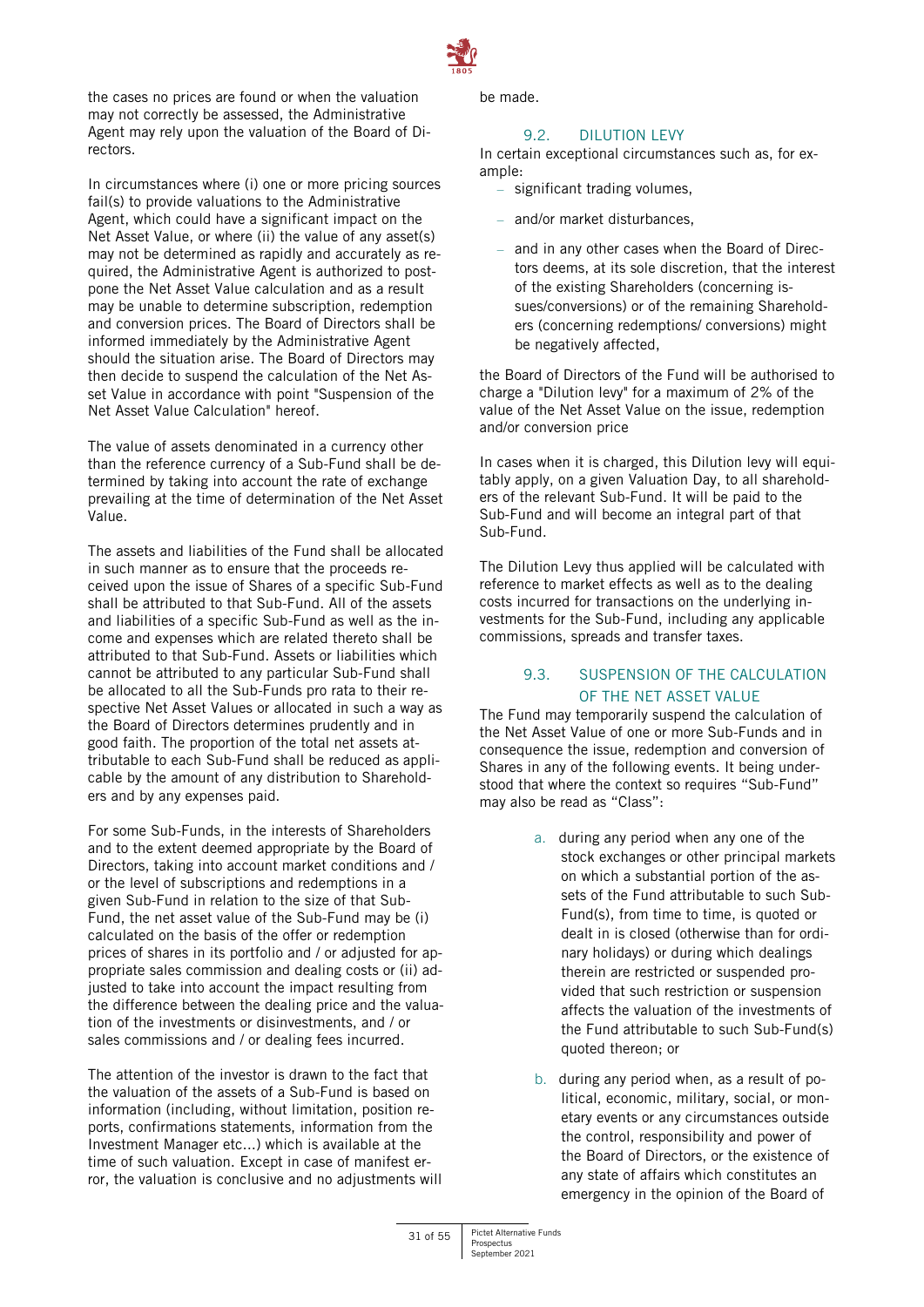

Directors, disposal or valuation of the assets held by the Fund attributable to such Sub-Fund(s) is not reasonably practicable without this being detrimental to the interests of Shareholders, or if in the opinion of the Board of Directors, the issue and, if applicable, redemption prices cannot fairly be calculated; or

- c. during any breakdown in the means of communication or computation normally employed in determining the price or value of any of the investments of the Fund attributable to such Sub-Fund(s) or the current prices or values on any stock exchanges or other markets in respect of the assets attributable to such Sub-Fund(s); or
- d. during any period when dealing the units/shares of an investment vehicle in which the concerned Sub-Fund(s) may be invested are restricted or suspended; or, more generally, during any period when remittance of monies which will or may be involved in the realisation of, or in the payment for any of the concerned Sub-Fund(s)' investments is not possible; or
- e. during any period when the Fund is unable to repatriate funds for the purpose of making payments on the redemption of Shares of such Sub-Fund(s) or during which any transfer of funds involved in the realisation or acquisition of investments or payments due on redemption of Shares of the Fund cannot, in the opinion of the Board of Directors, be effected at normal rates of exchange; or
- f. from the time of publication of (i) a notice convening an extraordinary general meeting of Shareholders for the purpose of dissolving and liquidating the Fund any Sub-Fund or Class or informing the shareholders of the decision of the Board to liquidate any Sub-Fund or Class(es), or (ii) to the extent any such suspension is justified for the protection of the Shareholders, of a notice convening an extraordinary general meeting of Shareholders for the purpose of or merging the Fund or any Sub-Fund(s), or the split / consolidation of one or more Class(es) or informing the Shareholders of the decision of the Board of Directors to liquidate or merge any Sub-Fund(s) or to split / consolidate one or more Class(es); or
- g. when for any other reason, the prices of any investments owned by the Fund attributable to such Sub-Fund cannot be promptly or accurately determined; or
- h. during any other circumstance where a failure to do so might result in the Fund, any of its Sub-Funds or its Shareholders incurring any liability, pecuniary disadvantage or any other detriment which the Fund the Sub-Fund or its Shareholders might so otherwise not have suffered.

Shareholders having made an application for subscription, redemption and conversion of Shares in the Sub-Fund(s) for which the calculation of the Net Asset Value has been suspended will be informed of any such suspension at the time of the filing of their written request for such subscription, redemption or conversion or as soon as possible thereafter.

Such suspension as to any Sub-Fund will have no effect on the calculation of the Net Asset Value per Share of any other Sub-Fund, unless these Sub-Funds are also affected.

Any request for subscription, redemption or conversion will be irrevocable except in the event of a suspension of the calculation of the Net Asset Value, in which case Shareholders may give notice that they wish to withdraw their application. If no such notice is received by the Fund, such application will be dealt with on the first applicable Valuation Day, as determined for each relevant Sub-Fund, following the end of the period of suspension.

Under exceptional circumstances that may adversely affect the interests of Shareholders, or in instances of massive redemption applications of one Sub-Fund, the Board of Directors reserves the right only to determine the share price after having executed, as soon as possible, the necessary sales of securities or other assets on behalf of the Sub-Fund. In this case, subscription, redemption and conversion applications in process shall be dealt with on the basis of the Net Asset Value thus calculated.

The Fund may, at any time and at its discretion, temporarily discontinue, permanently cease or limit the issue of Shares in one or more Sub-Funds to natural or legal entities resident or domiciled in certain countries or territories. It may also prohibit them from acquiring Shares if such a measure is deemed necessary to protect all Shareholders and the Fund.

Moreover, the Fund has the right to:

- 1. Reject any application to subscribe for Shares at its discretion;
- 2. Redeem Shares acquired in breach of an exclusion measure at any time.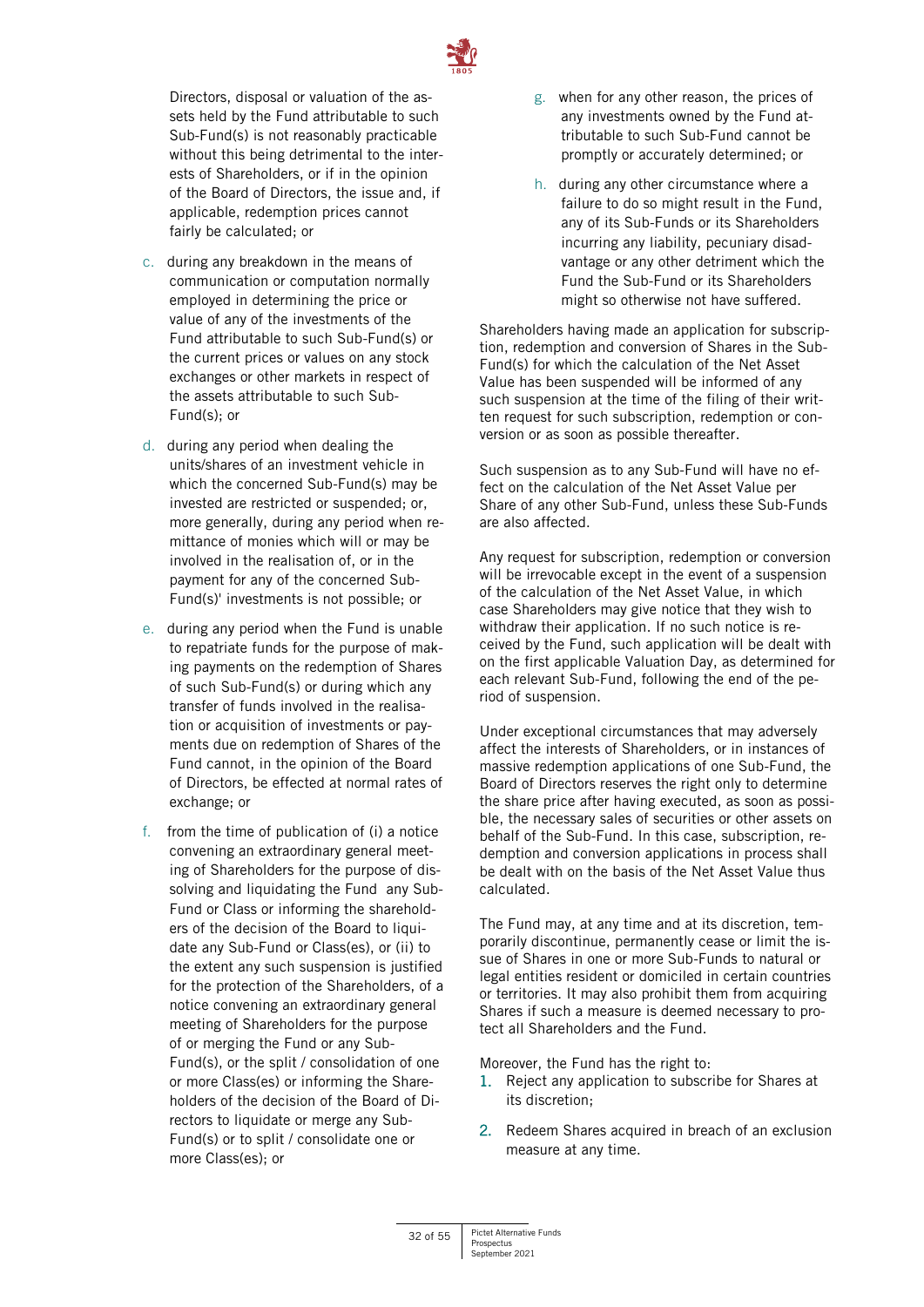

#### **10. DISTRIBUTION POLICY**

<span id="page-32-0"></span>Unless otherwise stated in for each Sub-Fund in Part II of this Prospectus, the Board of Directors has the option, in any given accounting year, to propose to the shareholders of any Sub-Fund or Class the payment of a dividend out of all or part of that Sub-Fund's or Class's net income, capital gains or capital, if the Board of Directors thinks it appropriate to make such a proposal.

No distribution may be made if, as a result, the Net Asset Value of the Fund would fall below the equivalent of Euro 1,250,000.

The Fund may distribute free bonus shares within the same limits.

Interim dividends may be distributed as the Board may determine in compliance with applicable law.

Dividends and allotments not claimed within five years of their payment date will lapse and revert to the Sub-Fund or to the relevant Class of Shares in the Fund Sub-Fund.

# <span id="page-32-1"></span>**11. FEES AND EXPENSES**

# 11.1. MANAGEMENT FEE/ ADVISORY FEE/ PERFORMANCE FEE

An annual management fee and service fee calculated on the average net asset values of each Sub-Fund will be paid to the Management Company in payment for the services provided by it to the Fund. These fees will also enable the Management Company to remunerate the Investment Manager(s), investment advisers and distributors, if applicable, and the Administrative Agent for the functions of transfer agent, administrative agent and paying agent.

These fees will be charged to the Classes of Shares of a given Sub-Fund in proportion to its net assets.

For details of the service fees and the management fees, please refer to Part II of this Prospectus.

# 11.2. DEPOSITARY FEE

The Depositary Bank, is entitled to receive, out of the assets of each Sub-Fund, fees calculated in accordance with normal banking practice in Luxembourg.

In addition, the Depositary Bank is entitled to be reimbursed by the Fund for its respective reasonable out-ofpocket expenses properly incurred in carrying out its duties as such and for the charges of any correspondents.

All the above charges are subject to review from time to time.

# 11.3. OTHER FEES AND EXPENSES

The Fund bears all costs and expenses directly incurred in the operations including, but not limited to, the following:

- directors of the Fund shall be entitled to fees accrued in principle equally across Sub-Funds;
- all taxes and duties that may be due on the Fund's assets or income earned by the Fund;
- all operational costs, including fees payable to accountants, any paying agent and permanent representatives in places of registration and other registration fees (when the Fund is distributed abroad, the regulations in force in some jurisdictions may require the presence of a local Paying Agent. In this case, investors domiciled in these jurisdictions may be required to bear the fees and commissions levied by the local Paying Agents);
- all costs and expenses associated with other agents employed by the Fund, including fees for legal and auditing services, promotional, printing, reporting and publishing expenses, including the cost of advertising or preparing and printing of prospectuses, explanatory memoranda, reports or registration statements, taxes or governmental charges;
- all costs for the listing of the Shares of the Fund on any stock exchange or regulated market and all other operating expenses, including the cost of buying and selling assets, fees and expenses relating to investment research fees paid to rating agencies; interest, bank charges and brokerage, postage, telephone and telex;
- the cost of preparing, printing and filing administrative documents, prospectuses and explanatory reports with the authorities, fees payable for the registration and maintenance of the Fund with authorities and official stock exchanges, the cost of preparing, translating, printing and distributing periodic reports and other documents required by law or regulations, the cost of accounting and calculating the net asset value, the cost of preparing, distributing and publishing reports for Shareholders, fees for legal consultants, experts and independent auditors, and any similar operating costs.
- advertising costs and expenses, other than those specified above, relating directly to the offer or distribution of shares will be charged to the Fund to the extent decided by the Board of Directors;
- all costs relating to the preparing and dispatching of mailing to Shareholders and the Directors' fees; and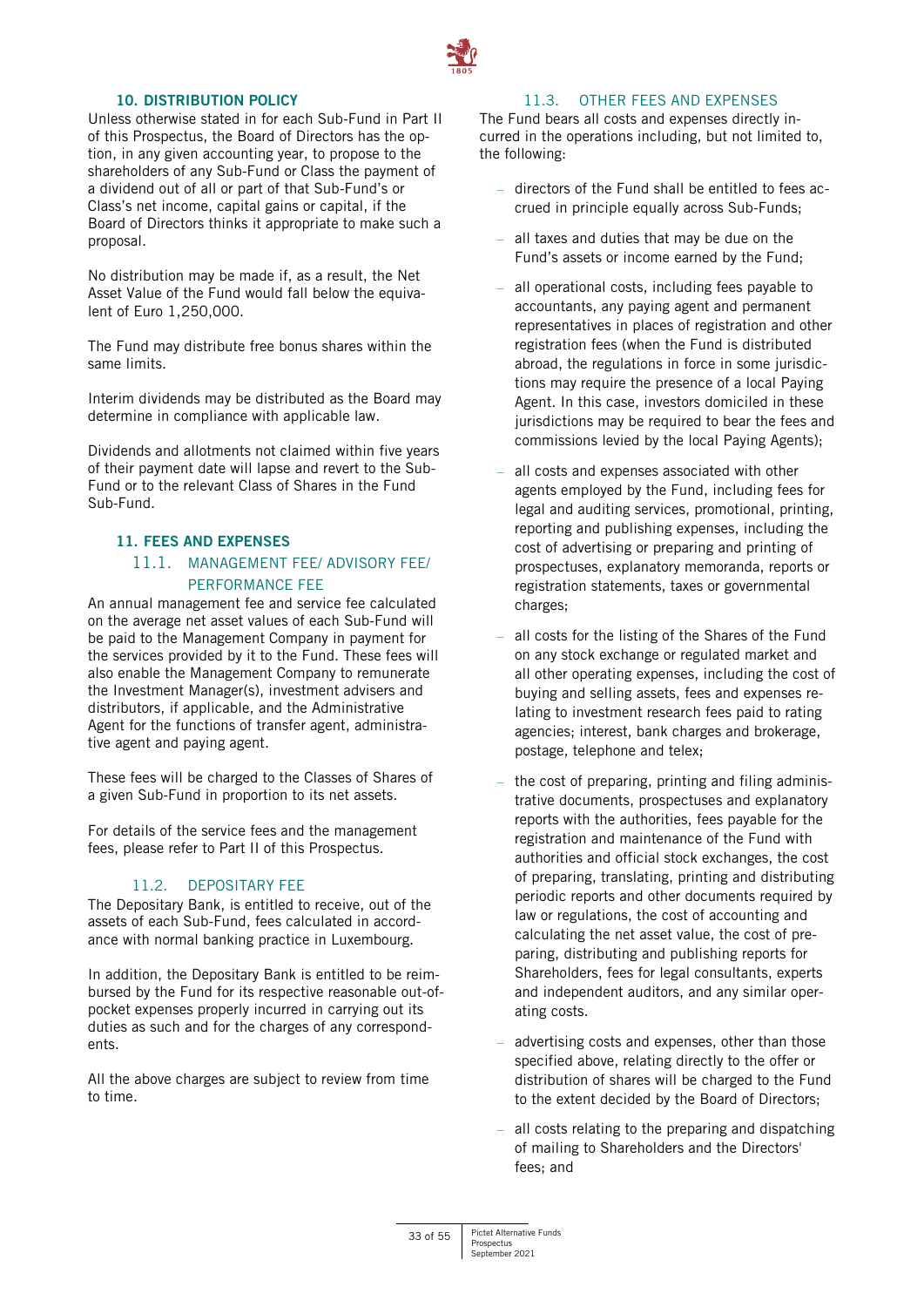

– all extraordinary expenses not incurred in the ordinary course of business (such as fees in connection to legal proceedings in order to defend the interests of the Fund and/or its Shareholders).

All expenses are accrued in the price of the Shares.

It should be noted that the investment policy of the Fund is to invest principally in UCIs and will result in a duplication of certain costs that will be charged both to the underlying UCI by its service providers, as well as to the Fund by the service providers of the Fund. Such costs will include, but are not limited to, formation expenses, depositary, domiciliary, management fees, audit expenses and other associated costs.

Costs and expenses which cannot be allotted to one specific Sub-Fund will be charged pro rata to their respective Net Asset Values or allocated in such a way as the Board of Directors determines prudently and in good faith.

# 11.4. FORMATION AND LAUNCHING EX-PENSES OF THE FUND AND OF NEW SUB-FUNDS

The expenses incurred by the Fund in relation to the launch of new Sub-Funds will be borne by, and payable out of the assets of, those Sub-Funds, unless otherwise decides by the Board, and may be amortized over a period not exceeding five years, it being understood that the new Sub-Fund will also be charged a prorata portion of the initial establishment expenses unamortized as of its launch date.

# **12. TAXATION**

<span id="page-33-0"></span>The following information is based on the laws and practice currently in force and is subject to changes therein. Prospective investors should consult their own professional advisers as to the implications of buying, holding or disposing of Shares and to the provisions of the laws of the jurisdiction in which they are subject to tax.

# 12.1. TAXATION OF SHAREHOLDERS

Shareholders who are not domiciled, resident or who do not have a permanent establishment in Luxembourg for taxation purposes are not liable to any corporation, income, transfer, capital or other taxes on holding, sale, purchase or repurchase of Shares in the Fund or on any dividends, distributions or other payments made to such Shareholders. Capital gains tax will be payable by Shareholders who hold more than 10% of the outstanding Shares in the Fund in the event that they have been Luxembourg residents for more than 15 years and became non-resident less than 5 years prior to realisation of the gain.

#### 12.2. TAXATION OF THE FUND

The Fund is subject to Luxembourg tax legislation. Purchasers of shares in the Fund are responsible for ensuring that they are informed of the applicable legislation and regulations governing the acquisition, holding and sale of Shares, with regard to their residence and nationality.

In accordance with the legislation in force in Luxembourg, the Fund is not subject to any Luxembourg income tax, capital gains tax or wealth tax, withheld at source or otherwise. Nevertheless, the net assets of the Fund are subject to tax at an annual rate of 0.05%, payable at the end of each quarter and calculated on the basis of the Fund's net assets at the end of each quarter. This tax will be reduced to 0.01% for assets relating to shares reserved for Institutional Investors.

As from January  $1<sup>st</sup>$ , 2021, a progressively decreasing subscription tax rate (from 0.05% down to 0.01%) applies on the portion of a Sub-Fund's assets invested in sustainable economic activities, as defined by Article 3 of the EU Regulation 2020/852.

No stamp duty or other tax is payable in Luxembourg on the issue of Shares in the Fund.

Dividends and interest on securities issued in other countries (including those issued by target funds) may be subject to withholding taxes imposed by such countries.

# 12.3. FATCA

The US Foreign Account Tax Compliance Act ("FATCA") aims at preventing US tax evasion by requiring foreign (non-US) financial institutions to report to the US Internal Revenue Service information on financial accounts held outside the United States by US investors. US securities held by a non-US financial institution that does not comply with the FATCA reporting regime will be subject to a US tax withholding of 30% on gross sales proceeds and income, commencing on 1 July 2014.

Luxembourg has entered into a Model I Intergovernmental Agreement (the "IGA") with the US on 28 March 2014. Under the terms of the IGA, the Fund will be obliged to comply with the provisions of FATCA under the terms of the IGA and under the terms of Luxembourg legislation implementing the IGA (the "Luxembourg IGA Legislation"). Under the IGA, Luxembourg-resident financial institutions that comply with the requirements of the Luxembourg IGA Legislation will be treated as compliant with FATCA and, as a result, will not be subject to withholding tax under FATCA ("FATCA Withholding"). In order to elect for and keep such FATCA status, the Fund only allows allows (i) participating foreign financial institutions, (ii) deemed-compliant foreign financial institutions, (iii) non-reporting IGA foreign financial institutions, (iv) exempt beneficial owners (v), Active Non-Financial Foreign Entities, Active NFFE, or (vi) non-specified US persons, all as defined under FATCA as Shareholders;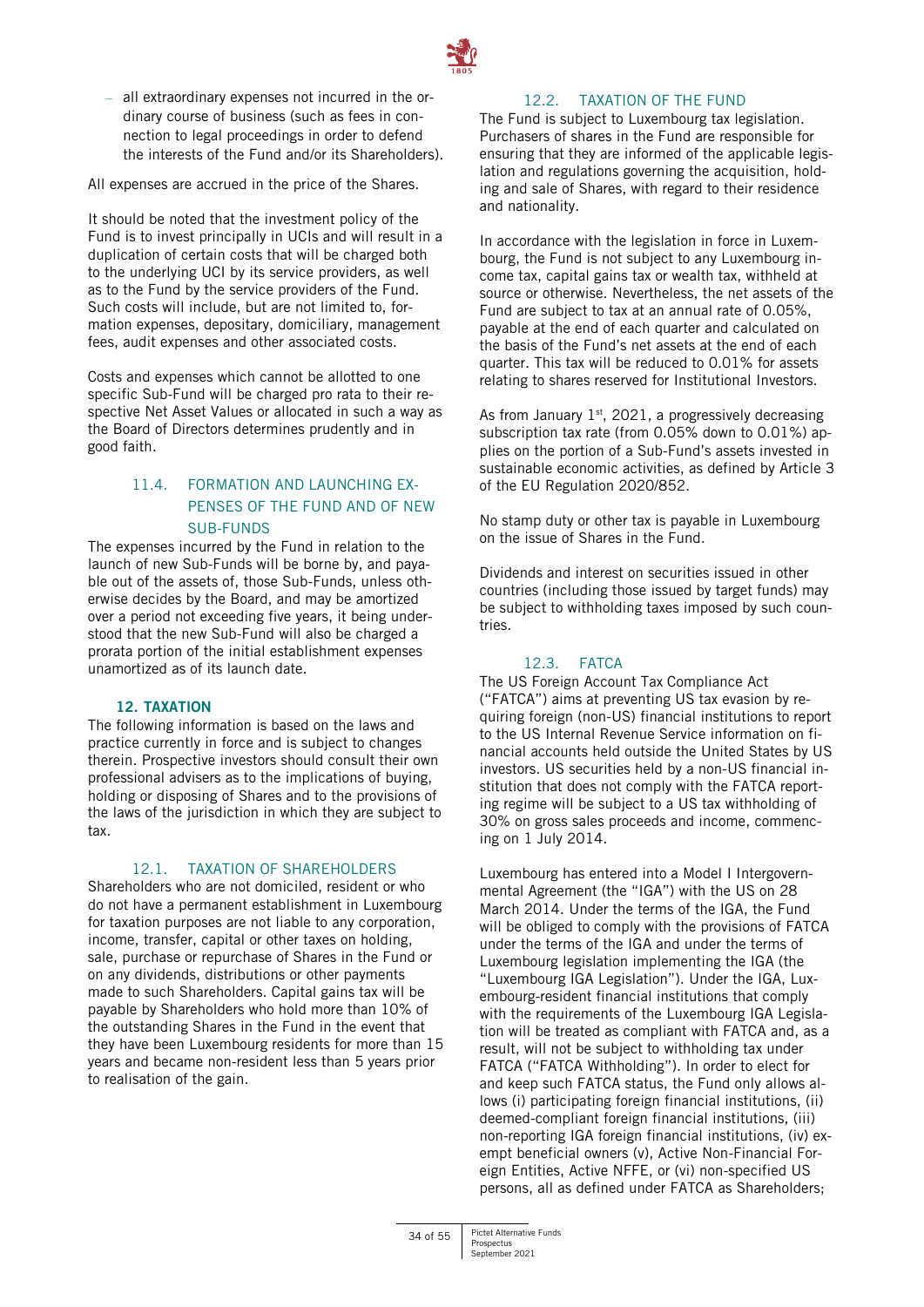

accordingly, investors may only subscribe for and hold Shares through a financial institution that complies or is deemed to comply with FATCA. The Fund may impose measures and/or restrictions to that effect, which may include the rejection of subscription orders or the compulsory redemption of Shares, as further detailed in this Prospectus under paragraph "Compulsory redemption of shares" and in compliance with the Fund's Articles and/or the withholding of the 30% tax from payments to the account of any Shareholder found to qualify as a "recalcitrant account" or "nonparticipating foreign financial institution" under FATCA.

Prospective investors should (i) consult their own tax advisors regarding the impact of FATCA further to an investment in the Fund and (ii) be advised that although the Fund will attempt to comply with all FATCA obligations, no assurance can be given that it will be able to satisfy the such obligations and therefore to avoid FATCA Withholding.

The attention of US taxpayers is drawn to the fact that the Fund qualifies as a passive foreign investment company ("PFIC") under US tax laws and does not intend to provide information that would allow such investors to elect to treat the fund as a qualified electing fund (so-called "QEF election").

#### 12.4. COMMON REPORTING STANDARD

On 10 November 2015, the European Council adopted Council Directive (EU) 2015/2060 repealing Council Directive 2003/48/EC on the taxation of savings income in the form of interest payments of 3 June 2003 (the "**Directive**") from 1 January 2017 for Austria and from 1 January 2016 for all other EU Member States. In accordance with the Directive, Member States of the European Union will be required to provide to the tax authorities of another Member State of the European Union information relating to interest payments or other similar income (within the meaning of the Directive) made by entities (within the meaning of the Directive) to individual beneficial owner who is a resident, or to certain residual entities (within the meaning of the Directive) established, in that other Member State of the European Union. Other countries including the Swiss Confederation, the dependent or associated territories in the Caribbean, the Channel Islands, the Isle of Man, the Principality of Monaco and the Principality of Liechtenstein will also introduce measures equivalent to the exchange of information or the withholding tax.

Under the Luxembourg laws dated 21 June 2005 (the "**Law**"), implementing the Directive, as amended by the law of 25 November 2014, and several agreements concluded between Luxembourg and certain dependent or associated territories of the EU ("**Territories**"), a Luxembourg-based paying agent is required since 1 January 2015 to report to the Luxembourg tax authorities the payment of interest and other similar income paid by it to (or under certain circumstances, to the benefit of) an individual or certain residual entities

resident or established in another EU Member State or in the Territories, and certain personal details on the beneficial owner. Such details are provided by the Luxembourg tax authorities to the competent foreign tax authorities of the state of residence of the beneficial owner (within the meaning of the Directive).The dividends distributed by a compartment of the Fund will be subject to the Directive and the Law if more than 15% of the assets of the compartment are invested in debt securities (as defined by the Law), and proceeds realised by shareholders on the redemption or sale of shares of the compartment will be subject to the Directive and the Law if more than 25% of the assets of this compartment are invested in debt securities (such compartments are referred to below as "affected compartment[s]").

Consequently, if, as part of transactions conducted by an affected compartment, a Luxembourg paying agent makes a payment of dividends or redemption proceeds directly to a shareholder who is a physical person, residing or considered to reside for tax purposes in another Member State of the European Union or in certain dependencies or associated territories, the Luxembourg paying agent will exchange information with the tax authorities as stipulated by the Law.

Under the directive 2015/2060/EU, the Directive has been repealed and will no longer apply once all the reporting obligations concerning year 2015 will have been complied with.

# **13. CERTAIN SHAREHOLDER MATTERS**

<span id="page-34-0"></span>13.1. FISCAL YEAR, FINANCIAL REPORTS The financial year of the Fund ends on 31 December in each year.

Audited financial statements of the Fund made up to 31 December in each year will be prepared in USD, the Fund's Reference Currency and in accordance with Luxembourg GAAP.

The Fund publishes audited Annual Reports within six months of the end of the financial year and unaudited Semi-Annual Reports within two months of the end of the reference period.

The Annual Report includes the financial statements for the Fund and each Sub-Fund.

Audited annual reports will be made available to the Shareholders at no cost to them at the registered office of the Fund, the Management Company, the Depositary Bank and any paying agent. The reports will contain individual information on each Class expressed in the reference currency of such Class and consolidated information on the Fund expressed in USD.

Any other financial information to be published concerning the Fund or the Management Company, including the Net Asset Value per Share of each Class of the Fund and any suspension of such valuation, will be made available to the public at the registered office of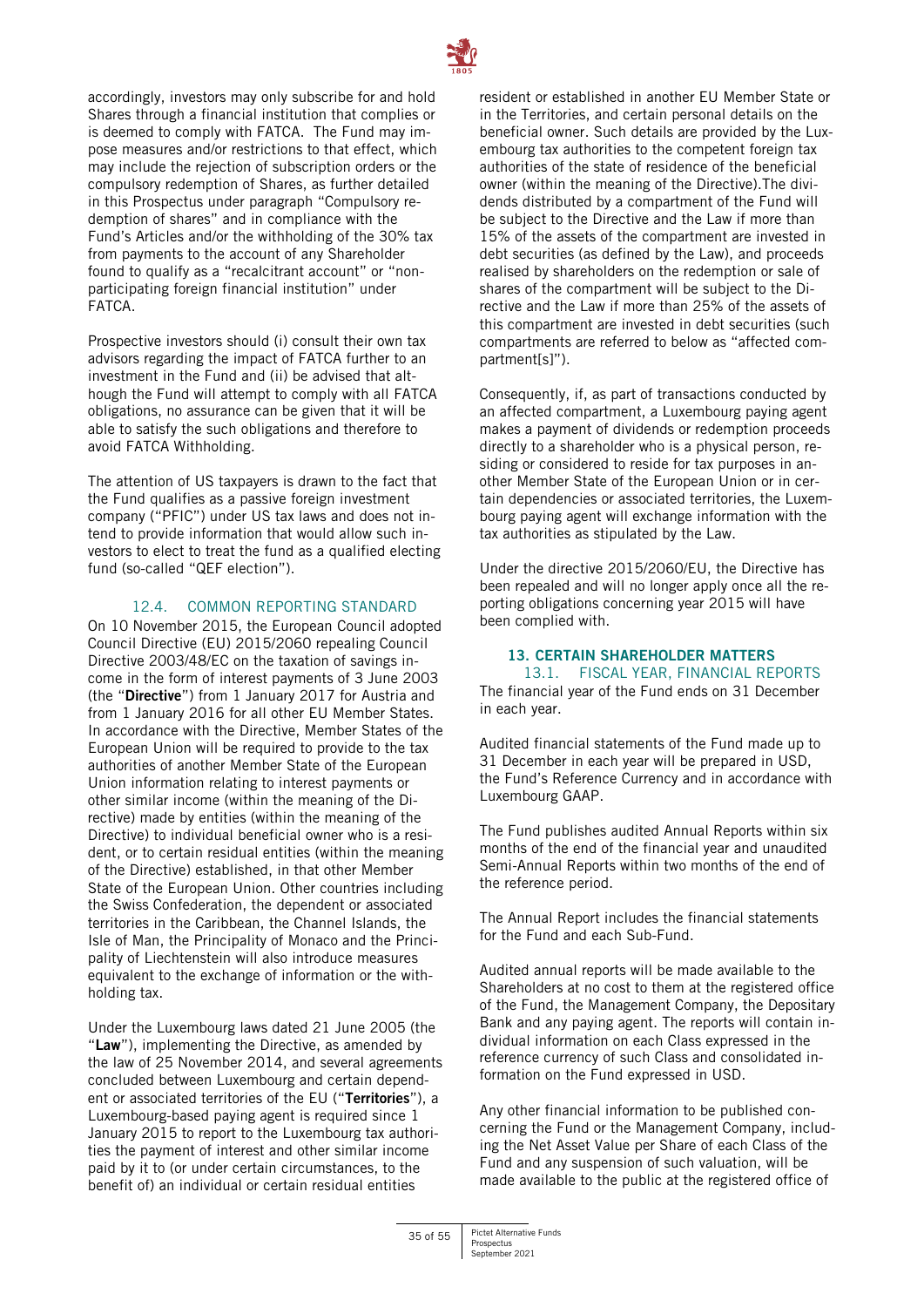

the Fund, the Management Company and the Depositary Bank.

The following information will be disclosed at the time of the publication of the annual report as separate document to be appended:

- $\rightarrow$  the percentage of the Fund's assets which are subject to special arrangements arising from their illiquid nature;
- $\rightarrow$  any new arrangements for managing the liquidity of the Fund;
- the current risk profile of the Fund and the risk management systems employed by the Fund to manage those risks; and
- $\rightarrow$  the total amount of leverage employed by the Fund.

# 13.2. SHAREHOLDERS' MEETINGS

The annual general meeting of Shareholders of the Fund will be held at the registered office of the Fund in Luxembourg on the third Tuesday of April in each year at 3:00 p.m., or if any such day is not a bank business day in Luxembourg on the next following bank business day.

Extraordinary Shareholders' meetings or general meetings of Shareholders of any Sub-Fund may be held at such time and place as indicated in the notice to convene. Notices of such meetings shall be provided to the Shareholders in accordance with Luxembourg laws.

# 13.3. SHAREHOLDERS INFORMATION

The NAV per Share of each Sub-Fund shall be made available as soon as practicable after the relevant Valuation Day, but not later than the next following Valuation Day, at the registered office of the Fund, the Management Company and the Depositary Bank.

The Board of Directors may at any time change this Prospectus (including the investment strategy and/or policy of the Fund or of any relevant Sub-Fund, if any) subject to the prior approval of the CSSF and to compliance with the requirements below. For the avoidance of doubt, in case of changes only affecting one Sub-Fund (if any) or one or more specific Class(es), the requirements detailed below will only apply to the relevant Sub-Fund and/or Class(es). The Board of Directors is entitled to make non-material changes to this Prospectus at its entire discretion without requesting the consent of the Shareholders concerned. The Board of Directors may furthermore make material changes to this Prospectus provided that it offers Shareholders who do not agree with the change(s) the right to exit the Fund with no redemption charge during a onemonth period as from the notification of the change. Unless waived by all Shareholders, material changes will at the earliest enter into force after the expiry of that one-month redemption period.

Shareholders will be informed in due time of all specific amendments or decisions impacting the Fund. Notices to the Shareholders will be sent by registered mail to all the Shareholders at their address indicated in the register of Shareholders. If deemed necessary or required by applicable laws, notices will be published in a newspaper and in the *Mémorial*.

Shareholders may receive copies of the Articles, this Prospectus, the latest financial reports by mail upon their request and free of charge as well as during normal business hours at the registered office of the Management Company.

Copies for material contracts the Fund has entered into are available for inspection during normal business hours at the registered office of the Management Company.

The Management Company will also make available at its registered office all information to be provided to investors under the AIFM Law, including: (i) all relevant information regarding conflicts of interest (such as the description of any conflict of interest that may arise from any delegation of the functions listed in Appendix I of the AIFM Law or of any conflicts that must be communicated to investors under article 13.1 and 13.2 of the AIFM Law), (ii) the latest Net Asset Value of the Sub-Funds, (iii) the list of the sub-custodian used by the Depositary Bank, (iv) the maximum amount of the fees that may be paid annually by the Fund, (v) any right to reuse collateral and guarantees granted under the leveraging agreement, (vi) information on any preferential treatment granted to certain Shareholders.

# 13.4. SHAREHOLDERS RIGHTS

The Fund draws the investors' attention to the fact that any investor will only be able to fully exercise his investor rights directly against the Fund, notably the right to participate in general Shareholders' meetings if the investor is registered himself and in his own name in the Shareholders' register of the Fund. In cases where an investor invests in the Fund through an intermediary investing into the Fund in his own name but on behalf of the investor, it may not always be possible for the investor to exercise certain Shareholder rights directly against the Fund. Investors are advised to take advice on their rights.

To the extent permitted by law, the Board of Directors may suspend the right to vote of any shareholder which does not fulfil its obligations under the Articles of Association or any document (including any applications forms) stating its obligations towards the Fund and /or the other shareholders. In case the voting rights of one or more shareholders are suspended in accordance with the previous sentence, such shareholders shall be convened and may attend the general meeting but their shares shall not be taken into account for determining whether the quorum and majority requirements are satisfied. Any shareholder may undertake (personally) to not exercise his voting rights on all or part of his shares, temporarily or indefinitely.

The attention of Shareholders is drawn to the fact that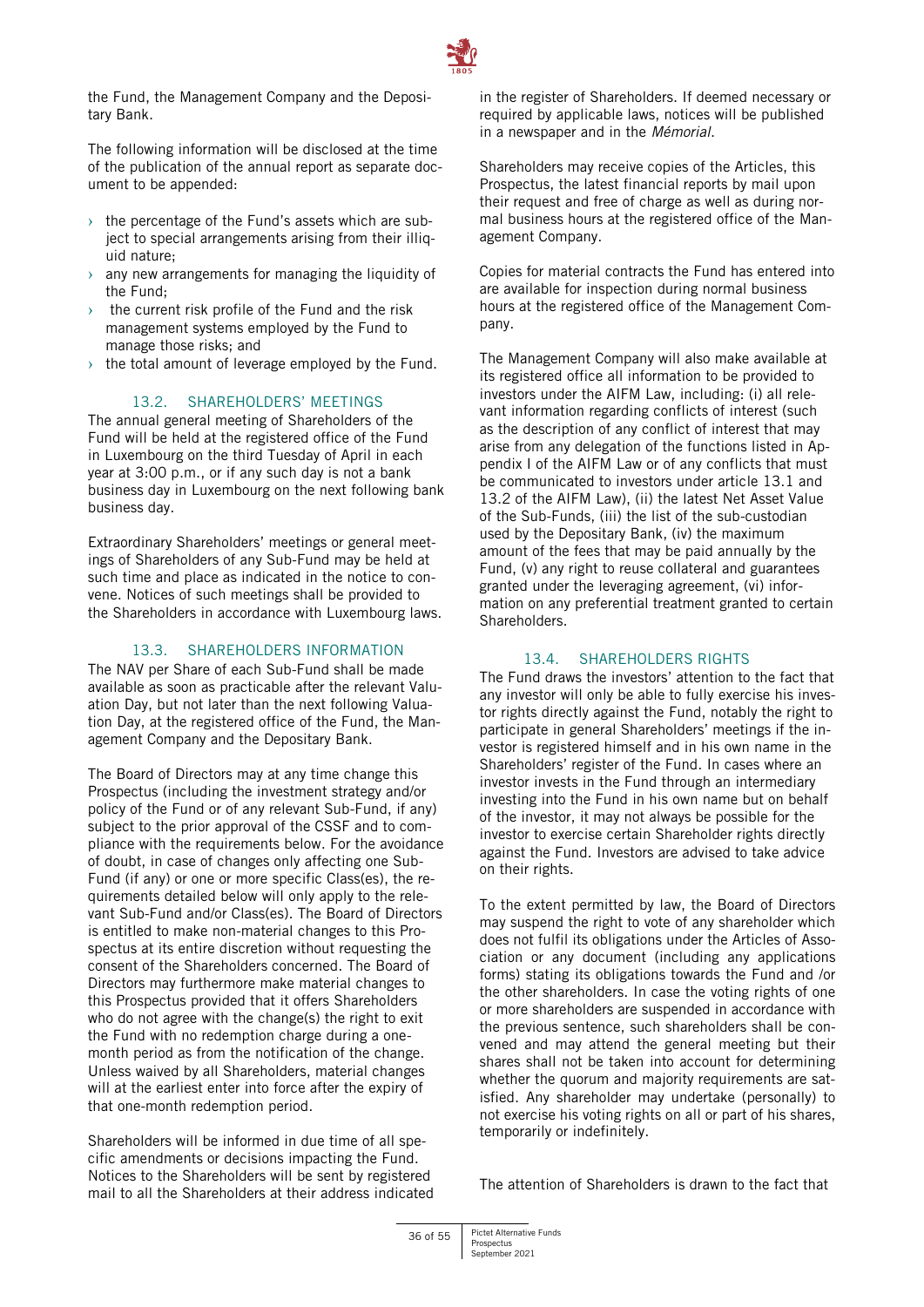

unless otherwise provided for under Luxembourg law, they will have no direct right against the service providers of the Fund. The liability of the Depositary Bank towards Shareholders could in principle only be invoked through the Management Company. Should the Management Company fail to act despite a written notice to that effect from a Shareholder within a period of three months following receipt of such a notice, the relevant Shareholder may directly invoke the liability of the Depositary Bank in accordance with Luxembourg law.

# 13.5. FAIR TREATMENT OF SHAREHOLD-ERS

The Fund has established procedures, arrangements and policies to ensure compliance with the principles of fair treatment of investors. The principles of treating investors fairly include, but are not limited to:

- a. acting in the best interests of the Fund and of the investors;
- b. executing the investment decisions taken for the account of the Fund and its various Sub-Funds (if any) in accordance with the objectives, the investment policy and the risk profile of the Fund/ the Sub-Funds;
- c. taking all reasonable measures to ensure that orders are executed to obtain the best possible result;
- d. ensuring that the interests of any group of investors are not placed above the interests of any other group of investors;
- e. ensuring that fair, correct and transparent pricing models and valuation systems are used for the Sub-Funds/the Fund managed;
- f. preventing undue costs being charged to the Fund and investors;
- g. taking all reasonable steps to avoid conflicts of interests and, when they cannot be avoided, identifying, managing, monitoring and, where applicable, disclosing those conflicts of interest to prevent them from adversely affecting the interests of investors; and
- h. recognising and dealing with complaints fairly.

The Fund maintains and operates organisational, procedural and administrative arrangements and implements policies and procedures designed to manage actual and potential conflicts of interest.

The Management Company and/or the Fund may enter into side letters relating to retrocessions/rebates and shorter cut-off times with some investors. More details on such side letters may be obtained at the registered office of the Management Company.

# 13.6. CONFLICTS OF INTEREST

Situations may occur where the Fund, the Management Company, the Investment Manager, the investment advisers, the Depositary Bank and/or the Administrative Agent (including their respective directors/managers, officers, and employees) have conflicts of interest. In particular the Investment Manager, the investment advisers, the Depositary Bank and the Administrative Agent do not perform their services exclusively for the Fund, but possibly also for other third parties whose interests might conflict with those of the Shareholders of the Fund. The Investment Manager and investment advisers shall, in such cases, allocate investment opportunities among the various parties advised or managed by them in a manner it believes to be reasonable and fair considering, inter alia, investment objective, strategies, restrictions and capital available for investment of the respective parties.

Conflicts of interests may also arise from the fact that the Fund may make investments in/with entities, which are managed, advised, or controlled by a company associated with the Management Company, the Investment Manager, the investment advisers or any of their affiliates. In such an event, each will at all times have regard to its obligations under any agreements to which it is party or by which it is bound in relation to the Fund. In particular, but without limitation to its obligations to act in the reasonable best interests of the investors when undertaking any dealings or investments where conflicts of interest may arise, each will respectively endeavour to ensure that such conflicts are resolved fairly and on an arm's length basis.

# 13.7. APPLICABLE LAW AND JURISDICTION

Any dispute arising between the Shareholders, the Fund, the Management Company and the Depositary Bank will be subject to the jurisdiction of the District Court of Luxembourg.

Notwithstanding the foregoing, the Fund, the Management Company and the Depositary Bank may subject themselves to the jurisdiction of the courts of the countries in which the Shares of the Fund are offered and sold with respect to claims by investors resident in such countries and with respect to matters relating to subscriptions and redemptions by Shareholders resident in such countries, to the laws of such countries.

The claims of the Shareholders against the Fund, the Management Company or the Depositary Bank will lapse five (5) years after the date of the event which gave rise to such claims.

Any person who would like to receive further information regarding the Fund or who wishes to make a complaint about the operations of the Fund should contact the Compliance Officer of the Management Company, i.e. Pictet Asset Management (Europe) S.A.,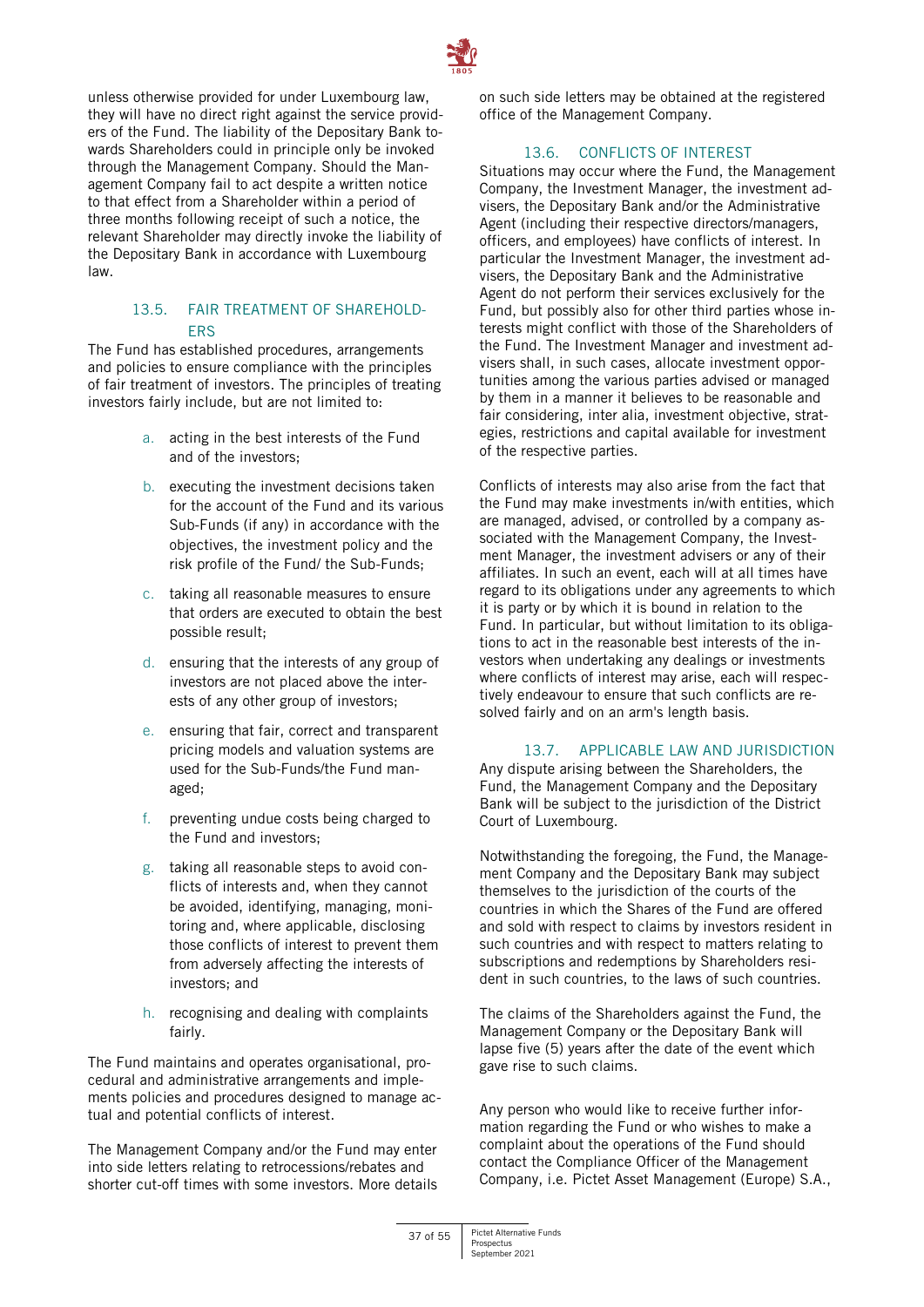

15, avenue J.F. L-2016 Luxembourg, Grand Duchy of Luxembourg.

# **14. QUERIES AND COMPLAINTS**

<span id="page-37-0"></span>Any person who would like to receive further information regarding the Fund including the strategy followed for the exercise of voting rights of the Fund, the conflict of interest policy, the best execution policy and the complaints handling policy or who wishes to make a complaint about the operations of the Fund should contact the Head of Compliance of the Management Company, i.e. Pictet Asset Management (Europe) S.A., 15, avenue J.F. Kennedy L-1855 Luxembourg, Grand Duchy of Luxembourg.

The details of the complaints handling policy of the Management Company and of the CSSF out-of-court complaint resolution procedure are available at [https://www.am.pictet/en/luxembourg/global-arti](https://www.am.pictet/en/luxembourg/global-articles/2017/pictet-asset-management/complaint-resolution-procedure)[cles/2017/pictet-asset-management/complaint-resolu](https://www.am.pictet/en/luxembourg/global-articles/2017/pictet-asset-management/complaint-resolution-procedure)[tion-procedure.](https://www.am.pictet/en/luxembourg/global-articles/2017/pictet-asset-management/complaint-resolution-procedure) A copy of these documents can also be obtained free of charge upon request.

# <span id="page-37-1"></span>**15. LIQUIDATION OF THE FUND/SUB-FUNDS, AMALGAMATION, SPLIT**

# 15.1. LIQUIDATION OF THE FUND

The Fund has been established for an unlimited period. However, it may be dissolved by decision of an extraordinary general meeting of Shareholders of the Fund.

Such meetings must be convened if the value of the net assets of the Fund falls below the respective levels of two thirds or one quarter of the minimum capital prescribed by the 2010 law. At such meetings convened at such circumstances decisions to dissolve the Fund will be taken in accordance with the requirements of article 30 of the 2010 Law.

Moreover, the Fund may, at any time, be liquidated by a resolution of the general meeting of Shareholders taken in the same conditions that are required by law applicable to amend the Articles. The Board of Directors may propose at any time to the Shareholders to liquidate the Fund.

If the Fund should be liquidated, its liquidation will be carried out in accordance with the provisions of the 2010 Law which specifies the steps to be taken to enable Shareholders to participate in the liquidation distribution(s) and in this connection provides for deposit in escrow at the *"Caisse de Consignation"* of any amounts which have not been claimed by Shareholders at the close of liquidation. Amounts not claimed from escrow within the prescription period are liable to be forfeited in accordance with the provisions of Luxembourg laws.

As soon as the decision to liquidate the Fund is taken, the issue, redemption or conversion of Shares in all Sub-Funds is prohibited and shall be deemed void.

The liquidation of the Fund should be conducted by one or more liquidators, who may be individuals or legal entities and who will be appointed by a meeting of Shareholders. This meeting will determine their powers and compensation.

# 15.2. LIQUIDATION OR AMALGAMATION OF SUB-FUNDS

The Sub-Funds may be established for a limited or unlimited period, as specified for each Sub-Fund in Part II of this Prospectus.

If the net assets of any Sub-Fund or Class fall below or do not reach an amount determined by the Board to be the minimum level for such Sub-Fund or Class to be operated in an economically efficient manner or if a change in the economic, monetary or political situation relating to the Sub-Fund or Class concerned justifies it or in order to proceed to an economic rationalization or if the interest of the relevant Shareholders so justifies it, the Board has the discretionary power to liquidate such Sub-Fund or Class concerned and cancel the shares of that Sub-Fund or Class. The decision of the liquidation will be published by the Fund and the publication will indicate the reasons for, and the procedures of, the liquidation operations. Unless the Board decides otherwise in the interests of, or in order to ensure equal treatment of, the shareholders, the shareholders of the Sub-Fund or Class concerned may continue to request redemption or conversion of their shares free of redemption or conversion charges (but taking into account actual realisation prices of investments and realisation expenses).

Notwithstanding the powers conferred to the Board by the preceding paragraph, a general meeting of shareholders of any Sub-Fund or Class may, upon proposal from the Board, decide to dissolve the Sub-Fund or the Class and cancel the shares of that Sub-Fund or Class. There shall be no quorum requirements for such a general meeting of Shareholders at which resolutions shall be adopted by simple majority of the votes cast at the meeting.

Assets which could not be distributed to the relevant shareholders upon the close of the liquidation of a Sub-Fund or Class will be deposited with the Caisse de Consignation to be held for the benefit of the relevant shareholders. Amounts not claimed will be forfeited in accordance with Luxembourg law.

The Board may also decide to allocate the assets of any Sub-Fund to those of another Sub-Fund within the Fund or to another UCI, or to another Sub-Fund within such other UCI (the "new Sub-Fund") and to re-designate the Shares of the Sub-Fund concerned as Shares of the new Sub-Fund (following a split or consolidation, if necessary and the payment of the amount corresponding to any fractional entitlement to Shareholders), it being understood that where the context so requires, "Sub-Fund" may also be read as "Class". Such decision will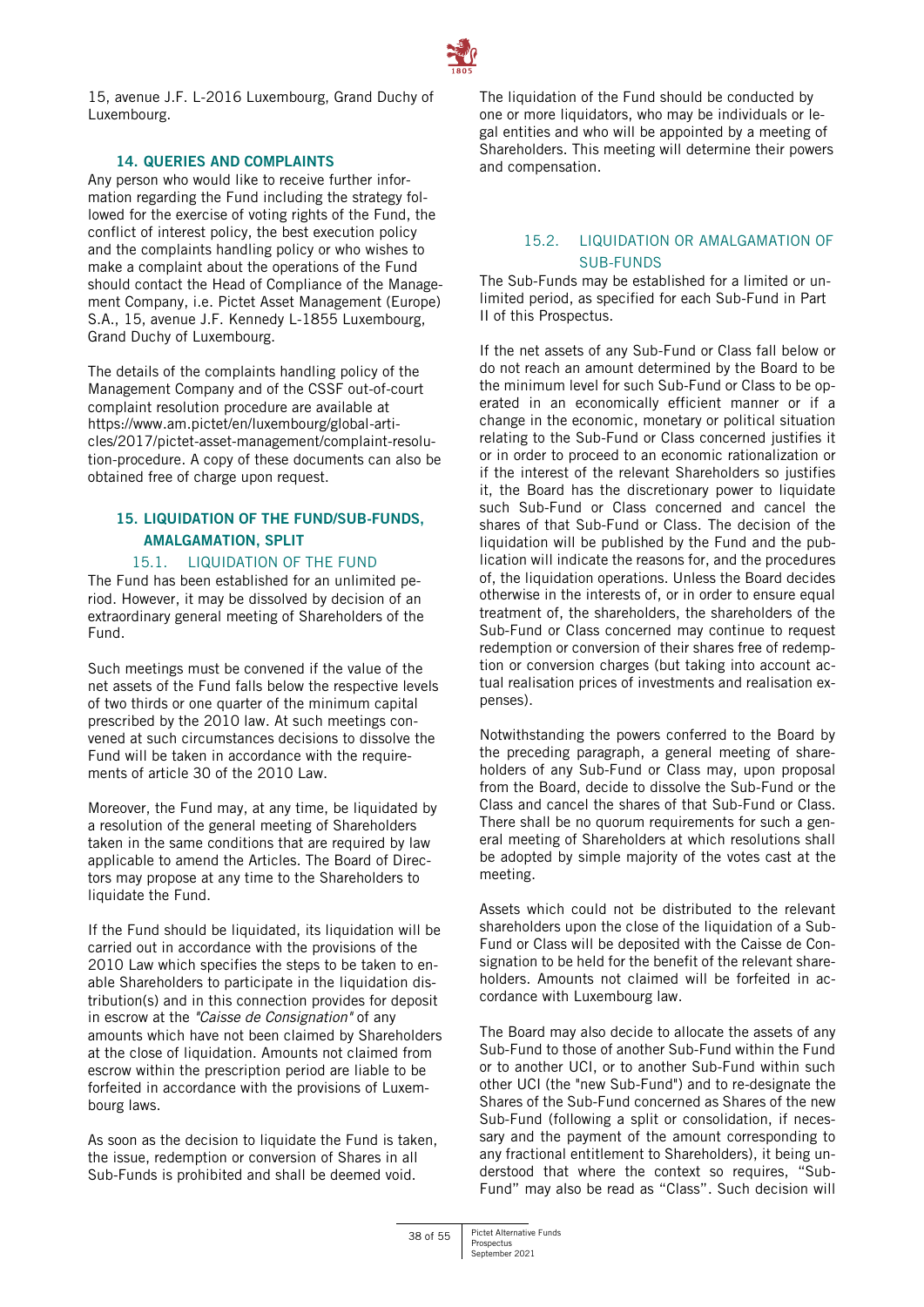

be notified to the Shareholders concerned (together with information in relation to the new Sub-Fund), before the date on which the amalgamation becomes effective in order to enable shareholders to request redemption or conversion of their shares, free of charge, during such period. After such period, the decision commits the entirety of shareholders who have not used this possibility, provided however that, if the amalgamation is to be implemented with a Luxembourg UCI of the contractual type ("*fonds commun de placement*") or a foreign based undertaking for collective investment, such decision shall be binding only on the shareholders who are in favour of such amalgamation.

Notwithstanding the powers conferred to the Board by the preceding paragraph, a contribution of the assets and liabilities attributable to any Sub-Fund or Class to another Sub-Fund / Class or to another UCI or to another sub-fund within such other UCI may be decided upon by a general meeting of the shareholders, upon proposal from the Board and with its approval, of the contributing Sub-Fund / Class for which there shall be no quorum requirements and which shall decide upon such an amalgamation by resolution adopted by simple majority of the votes cast, except when such amalgamation is to be implemented with a Luxembourg UCI of the contractual type ("*fonds commun de placement*") or a foreign based UCI, in which case resolutions shall be binding only on the shareholders of the contributing Sub-Fund who have voted in favour of such amalgamation.

A contribution of the assets and liabilities attributable to any Sub-Fund / Class to another UCI or to a subfund within such other UCI shall be decided by a general meeting of Shareholders and shall require a

resolution of the Shareholders of the contributing Sub-Fund where no quorum is required and adopted by a simple majority of the votes cast, except when such amalgamation is to be implemented with a Luxembourg UCI of the contractual type ("fonds commun de placement") or a foreign based UCI, in which case resolutions shall be binding only on the Shareholders of the contributing Sub-Fund who have voted in favour of such amalgamation.

# 15.3. CONSOLIDATION & SPLITTING OF SHARES

The Board of Directors may decide to consolidate or split the Classes of Shares of a Sub-Fund within a given Class of Shares.

# **16. KEY INVESTOR INFORMATION DOCUMENT**

<span id="page-38-0"></span>The Fund has established Key Investor Information Documents ("KIIDs") for each sub-class of shares in compliance with the rules foreseen by EU Regulation 583/2010 and which will be provided to all future investors. The KIIDs are also available under am.pictet and on request and free of charge at the registered office of the Fund.

Key Information Documents ("PRIIPS KIDs") for each sub-class of shares of the Fund will be established and delivered to all future investors of the Fund in accordance with the PRIIPS Regulation as soon as the exemption provided under article 32(2) of the PRIIPS Regulation is over. The PRIIPS KIDs will also be available under am.pictet and on request and free of charge at the registered office of the Fund.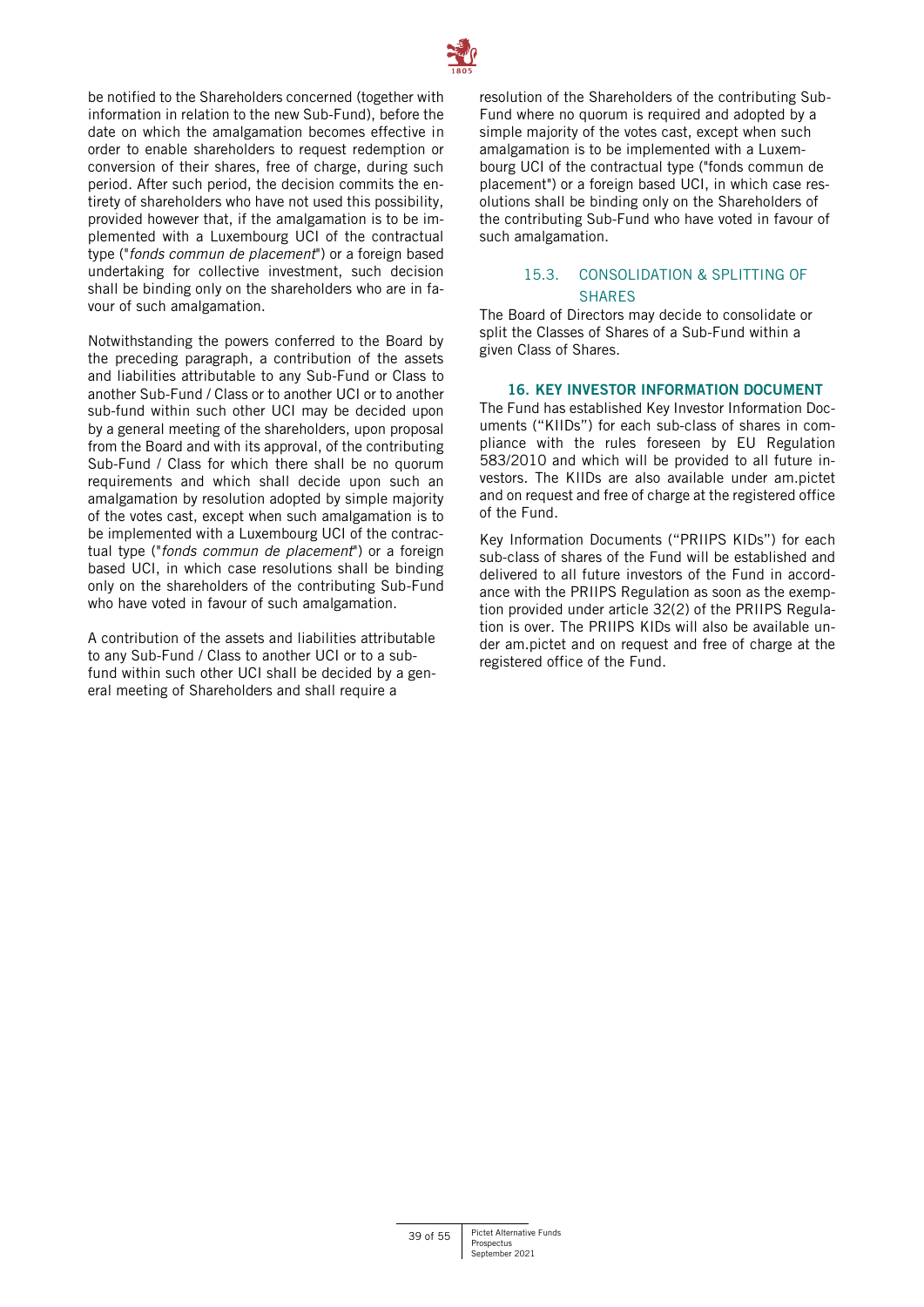

# <span id="page-39-0"></span>**PART II: SUB-FUNDS SPECIFICATIONS**

Information contained in Part II of the present Prospectus should be read in conjunction with the full text of Part I of the Prospectus. In case of discrepancy between Part I and Part II, Part II will prevail.

# <span id="page-39-1"></span>**ANNEX 1: PICTET ALTERNATIVE FUNDS – MYRIAD**

# I. INVESTMENT OBJECTIVES AND POLICY OF THE SUB-FUND

The Sub-Fund seeks to achieve long-term, risk-adjusted capital appreciation by investing substantially all of its assets in UCIs which are generically known as Hedge Funds, primarily managed by independent investment managers worldwide having the possibility of using alternative asset management strategies. The UCIs in which the Sub-Fund will invest may include investment companies, investment trusts and limited partnerships.

The Investment Manager will construct a multi-strategy portfolio of UCIs which the Investment Manager believes will achieve optimum risk adjusted return on capital invested. The Sub-Fund's assets will be allocated to professionally managed selected UCIs. The main objective of the Sub-Fund is to invest in UCIs pursuing Equity Hedge and Macro strategies. However, the Investment Manager has the right to invest in UCIs pursuing and to a lesser extent, other types of strategies. These selected UCIs may include all hedge fund strategies such as Event Driven and Relative Value strategies.

The Sub-Fund will pursue its investment objectives through a policy of investment in a diversified portfolio of UCIs anticipated to have relatively low volatility, as well as relatively low correlation to traditional asset classes.

Portfolio construction guidelines have been established by the Investment Manager which are consistent with the overall investment objectives of the Sub-Fund. The guidelines provide for diversification across investment strategies, with a particular focus on selecting strategies that have low correlation of returns with each other.

After the initial selection and allocation process, the Investment Manager will continue to advise upon and manage the portfolio of the Sub-Fund with adjustments made when deemed necessary and appropriate by the Investment Manager. UCIs will be continuously monitored and reviewed in order to ensure that stated strategies and objectives are adhered to. The Investment Manager will also maintain an ongoing process of review of prospective new candidates for investment.

If the Investment Manager considers this to be in the best interest of the Shareholders, the Sub-Fund may also, hold liquid assets, up to 100% of its net assets, such as cash deposits, money market UCIs and money market instruments.

The Sub-Fund may also invest directly or through UCIs in any other type of securities such as equities, debt securities and private equity products worldwide. For hedging and for any other purposes, the Investment Manager may use all types of financial derivative instruments traded on a regulated market and/or over the counter (OTC) provided they are contracted with leading financial institutions specialized in this type of transactions. In particular, the Sub-fund may take exposure through any derivative investments such as but not limited to warrants, futures, options, swaps (including but not limited to total return swaps, contracts for difference, credit default swaps) and forwards on any underlying including, but not limited to, commodities (cash settled only) and precious metals, currencies (including non delivery forwards), interest rates, transferable securities, indexes (including but not limited to commodities, precious metals or volatility indexes), undertakings for collective investment, and invest in structured products, within the limits set out in Chapter "Investment Restrictions" in Part I of this Prospectus.

The Sub-Fund will make sure that its portfolio of UCIs will at all times present appropriate level of liquidity so as to enable it to meet any redemption requests made by the shareholders.

Investors should carefully read the information contained in Part I of the Prospectus, under Chapter "Risk Factors".

The investment process integrates ESG factors based on proprietary and third-party research to evaluate investment risks and opportunities. When selecting the Sub-Fund's investments, UCIs with high sustainability risks may be purchased and retained in the Sub-Fund's portfolio.

# II. LEVERAGE

As of the date of this Prospectus, the maximum level of leverage permitted in respect of the Fund is 200% of its Net Asset Value under the Commitment Method and 200% of its Net Asset Value under the Gross Method.

# III. REFERENCE CURRENCY OF THE SUB-**FUND**

The USD is the reference currency of the Sub-Fund.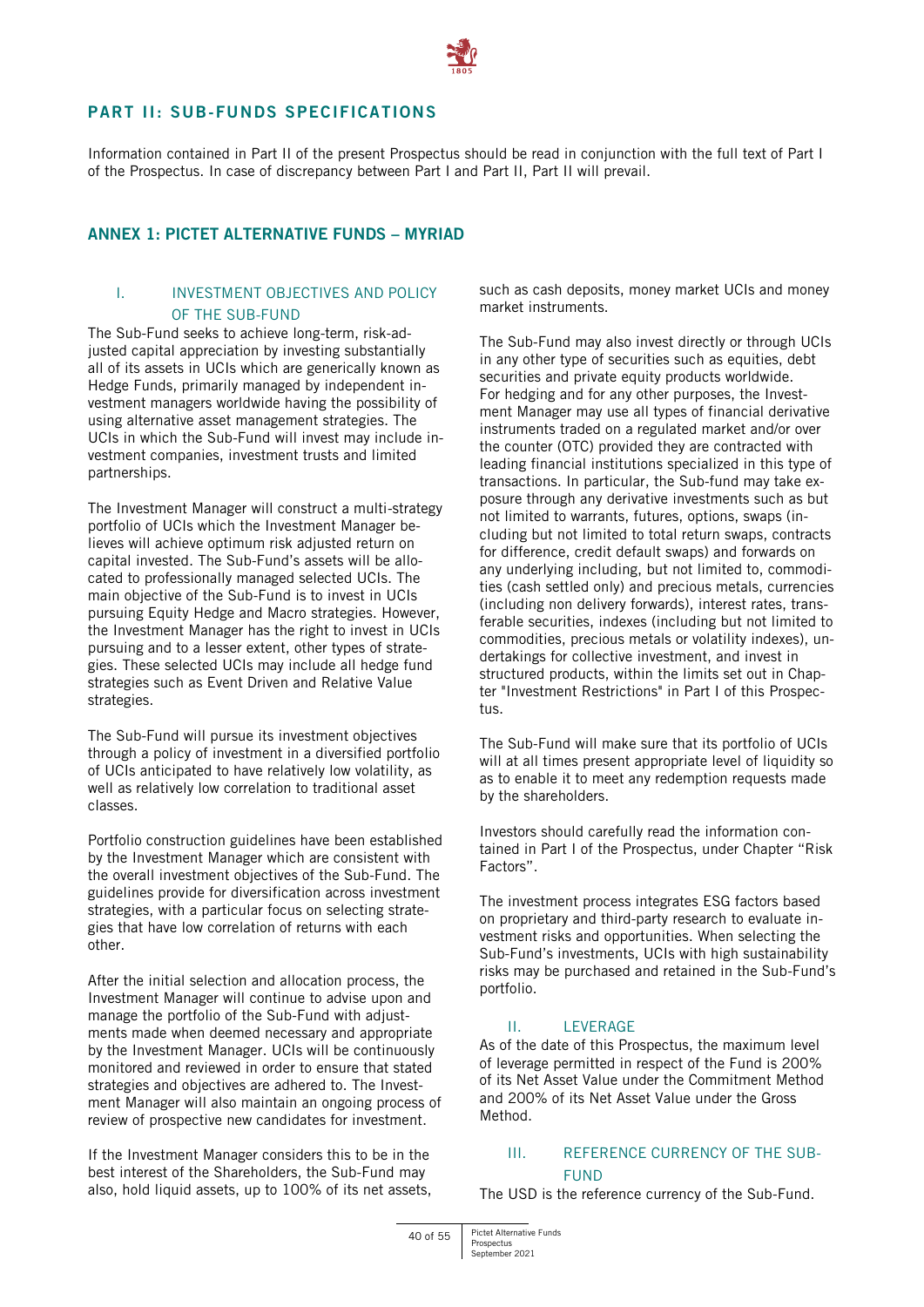

# IV. CLASSES OF SHARES WITHIN THE SUB-FUND

Within the Sub-Fund shares are divided into:

| <b>JUSD</b> | <b>USD</b>    | <b>PUSD</b>   | <b>RUSD</b>   | <b>Z USD</b>  |
|-------------|---------------|---------------|---------------|---------------|
| shares      | shares        | shares        | shares        | shares        |
| HJ CHF      | <b>HI CHF</b> | <b>HP CHF</b> | <b>HR CHF</b> | <b>HZ CHF</b> |
| shares      | shares        | shares        | shares        | shares        |
| HJ EUR      | <b>HIFUR</b>  | <b>HP EUR</b> | <b>HR EUR</b> | <b>HZ EUR</b> |
| shares      | shares        | shares        | shares        | shares        |
| HJ GBP      | HI GBP        | <b>HP GBP</b> | <b>HR GBP</b> | <b>HZ GBP</b> |
| shares      | shares        | shares        | shares        | shares        |

The reference currency is the

- › US dollar for J USD, I USD, P USD, R USD and Z USD Shares;
- › Swiss franc for HJ CHF, HI CHF, HP CHF, HR CHF and HZ CHF Shares;
- › Euro for the HJ EUR, HI EUR, HP EUR, HR EUR and HZ EUR Shares and
- › British Pound for the HJ GBP, HI GBP, HP GBP, HR GBP and HZ GBP Shares.

J, I, P, R and Z shares are subject to a minimum initial subscription amount and may be distinguished by their pricing as stated hereafter.

HJ, HI, HP, HR and HZ shares ("Hedged Shares") seek to hedge for their corresponding shares most of the exchange-rate risk of the USD against the Swiss franc, the GBP and the Euro respectively.

# V. VALUATION DAY

Shares in each class are issued at the relevant Net Asset Value per share (the "Subscription Price"), as determined as of each "Valuation Day", being the last calendar day of each month (the "Subscription Valuation Day").

# VI. ISSUE OF SHARES

Non activated Classes of Shares of the Sub-Fund may be activated at any time by decision of the Board of Directors.

Shares of the Sub-Fund are issued, at the discretion of the Board of Directors, on a monthly basis at the relevant Subscription Price as determined as of each Subscription Valuation Day as defined in point "Valuation Day" here above.

A Subscription Charge of up to 3.5% of the relevant Subscription Price may be added to the Subscription Price to compensate financial intermediaries and other persons who assist in the placement of shares.

Investments in shares of the Sub-Fund shall be subject to the following minimum initial subscription requirements:

Minimum initial subscription amounts:

| J Shares | USD 10,000,000 |
|----------|----------------|
| I Shares | USD 1,000,000  |
| P Shares | USD 10,000     |
| R Shares | USD 10,000     |
| Z Shares | USD 10,000     |

The Hedged Shares are subject to the same minimum initial subscription amount as their corresponding shares as described above. The minimum initial subscription amount will be converted to Swiss francs, the GBP or EUR at the exchange rate in force on the relevant Valuation Day.

Applications must be received by the Administrative Agent by 5:00 p.m. (Luxembourg time), at the latest on the Business Day falling 8 Business Days prior to the relevant Subscription Valuation Day. Any application received after such time is considered for the immediately following Subscription Valuation Day.

Payment of the subscription monies must normally be received in cleared funds 5 Business Days before the Subscription Valuation Day.

# VII. REDEMPTION OF SHARES

Shares in each Class of the Sub-Fund are redeemable on a quarterly basis, based on the relevant Net Asset Value (the "Redemption Price") calculated as of the Valuation Day of the months of March, June, September and December (the "Redemption Valuation Day") as defined under point "Valuation Day" hereabove. The Board of Directors may determine additional Redemption Valuation Days for which all shareholders in identical situations will be treated equally, in the best interest of all the Shareholders.

A Redemption Charge of up to 3% of the relevant Redemption Price may be levied on the Redemption Price to compensate financial intermediaries and other persons who assist in the placement of shares.

A written redemption request must be received by the Administrative Agent by 5:00 p.m. (Luxembourg time), on the Business Day falling at least 45 calendar days before the relevant Redemption Valuation Day. Orders received thereafter are considered for the immediately following Redemption Valuation Day.

The proceeds of redemption will normally be paid in the currency of denomination of the Class concerned within 30 calendar days after the relevant Redemption Valuation Day and in any case before the next Valuation Day.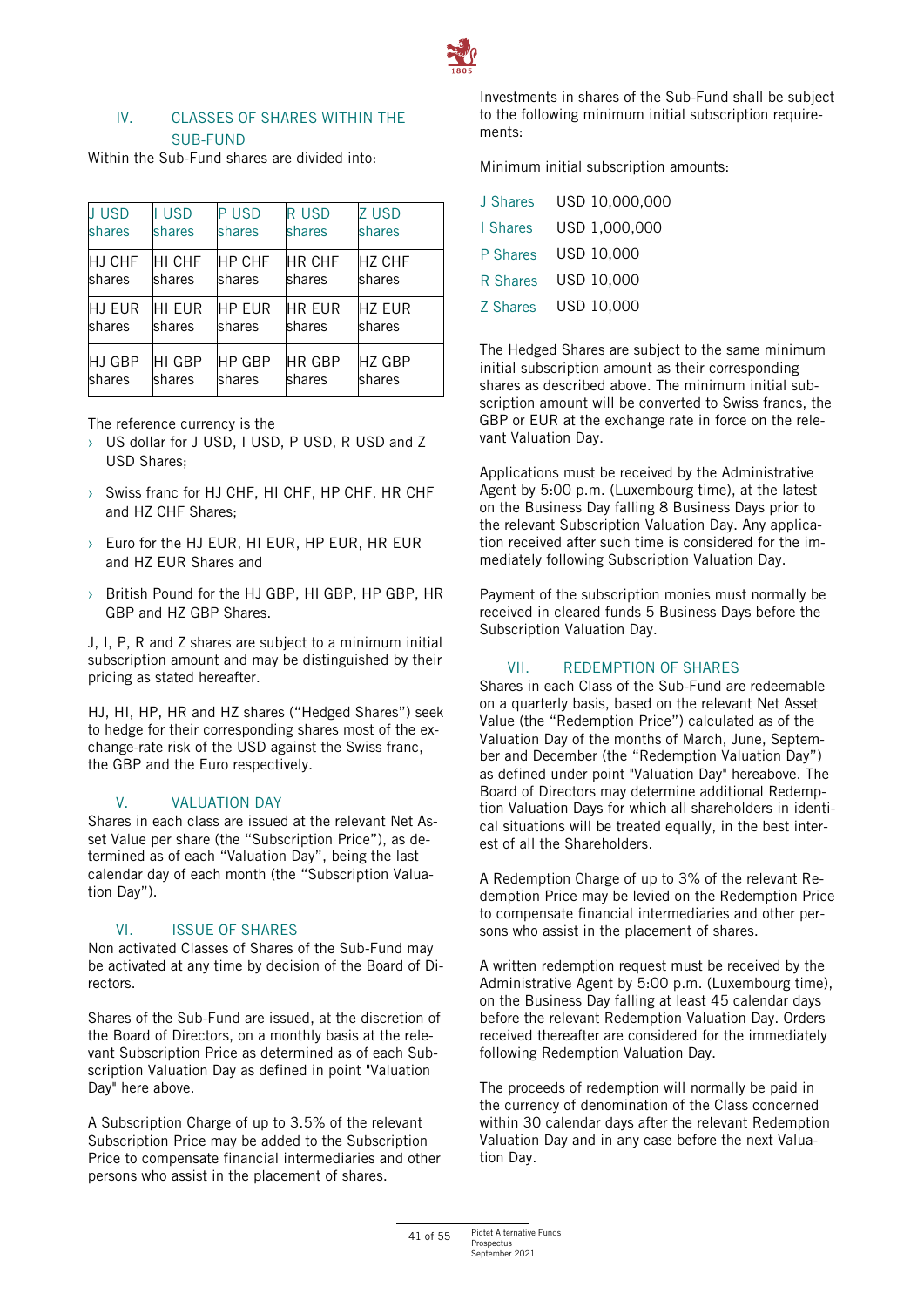

# VIII. CONVERSION OF SHARES

Conversions are only allowed between any classes within the Sub-Fund. The Board of Directors may, in exceptional circumstances, and at its entire discretion, accept conversion requests into shares of another existing Sub-Fund, according to the provisions of chapter "Conversion of Shares" in Part I of this Prospectus. Conversion applications must be received by the Administrative Agent in the manner described above for subscriptions of Shares.

A conversion charge not exceeding 1% of the Net Asset Value of the Divested Shares, can be applied for the benefit of the Invested Class, as appropriate to cover the costs of transactions arising from the conversion.

# IX. TAXATION

The Sub-Fund is subject in Luxembourg to an annual tax ("taxe d'abonnement") of

- $\rightarrow$  0.05% of the net asset value of classes I, P and R, and their respective Hedged Shares;
- $\rightarrow$  0.01% of the net asset value of classes J and Z, and their respective Hedged Shares.

Such tax is payable at the end of each quarter and calculated on the Net Asset Value of the relevant class at the end of the relevant quarter. For the portion of the assets of the Sub-Fund invested in other UCIs which are established in Luxembourg, no such tax is payable.

# X. LISTING

Shares of Classes I and J and their respective Hedged Shares of the Sub-Fund, except those denominated in GBP, may be listed on the Luxembourg Stock Exchange.

# XI. FEES

See next page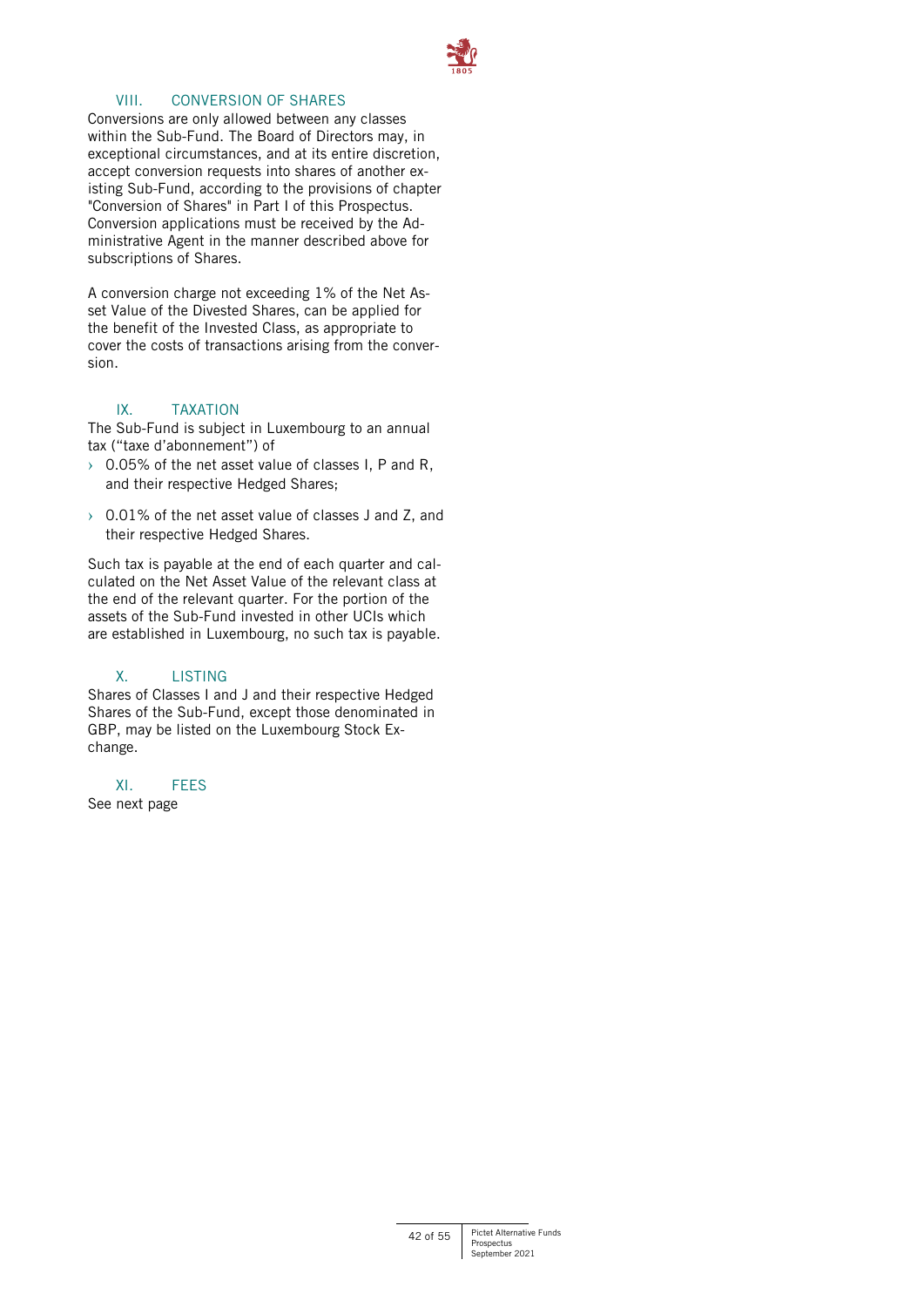

# XII. FEES FOR MYRIAD

The Sub-Fund shall pay, out of its assets and on a periodic basis, the fees specified below:

| Type of       | <b>ISIN Code</b> | Fees (max $\%$ ) $*$ |                |                        |  |
|---------------|------------------|----------------------|----------------|------------------------|--|
| share         |                  | Management           | <b>Service</b> | <b>Depositary Bank</b> |  |
| <b>JUSD</b>   | LU0207647321     | 1.25%                | 0.15%          | 0.10%                  |  |
| <b>I USD</b>  | LU0207651604     | 1.50%                | 0.15%          | 0.10%                  |  |
| P USD         | LU1055033184     | 1.50%                | 0.15%          | 0.10%                  |  |
| R USD         | LU0207648642     | 2.50%                | 0.15%          | 0.10%                  |  |
| Z USD         | LU0306903203     | 0%                   | 0.15%          | 0.10%                  |  |
| <b>HJ CHF</b> | LU0207650465     | 1.25%                | 0.20%          | 0.10%                  |  |
| HI CHF        | LU0207652917     | 1.50%                | 0.20%          | 0.10%                  |  |
| <b>HP CHF</b> | LU1055033267     | 1.50%                | 0.20%          | 0.10%                  |  |
| <b>HR CHF</b> | LU0207651513     | 2.50%                | 0.20%          | 0.10%                  |  |
| <b>HZ CHF</b> | LU0306903385     | 0%                   | 0.20%          | 0.10%                  |  |
| <b>HJ EUR</b> | LU0207649293     | 1.25%                | 0.20%          | 0.10%                  |  |
| <b>HI EUR</b> | LU0207652834     | 1.50%                | 0.20%          | 0.10%                  |  |
| <b>HP EUR</b> | LU1055033341     | 1.50%                | 0.20%          | 0.10%                  |  |
| <b>HR FUR</b> | LU0207649962     | 2.50%                | 0.20%          | 0.10%                  |  |
| <b>HZ EUR</b> | LU0306903468     | $0\%$                | 0.20%          | 0.10%                  |  |
| <b>HJ GBP</b> | LU0368669262     | 1.25%                | 0.20%          | 0.10%                  |  |
| <b>HI GBP</b> | LU0368669346     | 1.50%                | 0.20%          | 0.10%                  |  |
| <b>HP GBP</b> | LU1055033424     | 1.50%                | 0.20%          | 0.10%                  |  |
| <b>HR GBP</b> | LU0368669429     | 2.50%                | 0.20%          | 0.10%                  |  |
| <b>HZ GBP</b> | LU0368669692     | 0%                   | 0.20%          | 0.10%                  |  |

\* Maximum percentage per year of the average net assets attributable to this type of shares during the relevant quarter. The actual amounts charged are shown in the Fund's Annual Reports.

There is no performance fee for this Sub-Fund.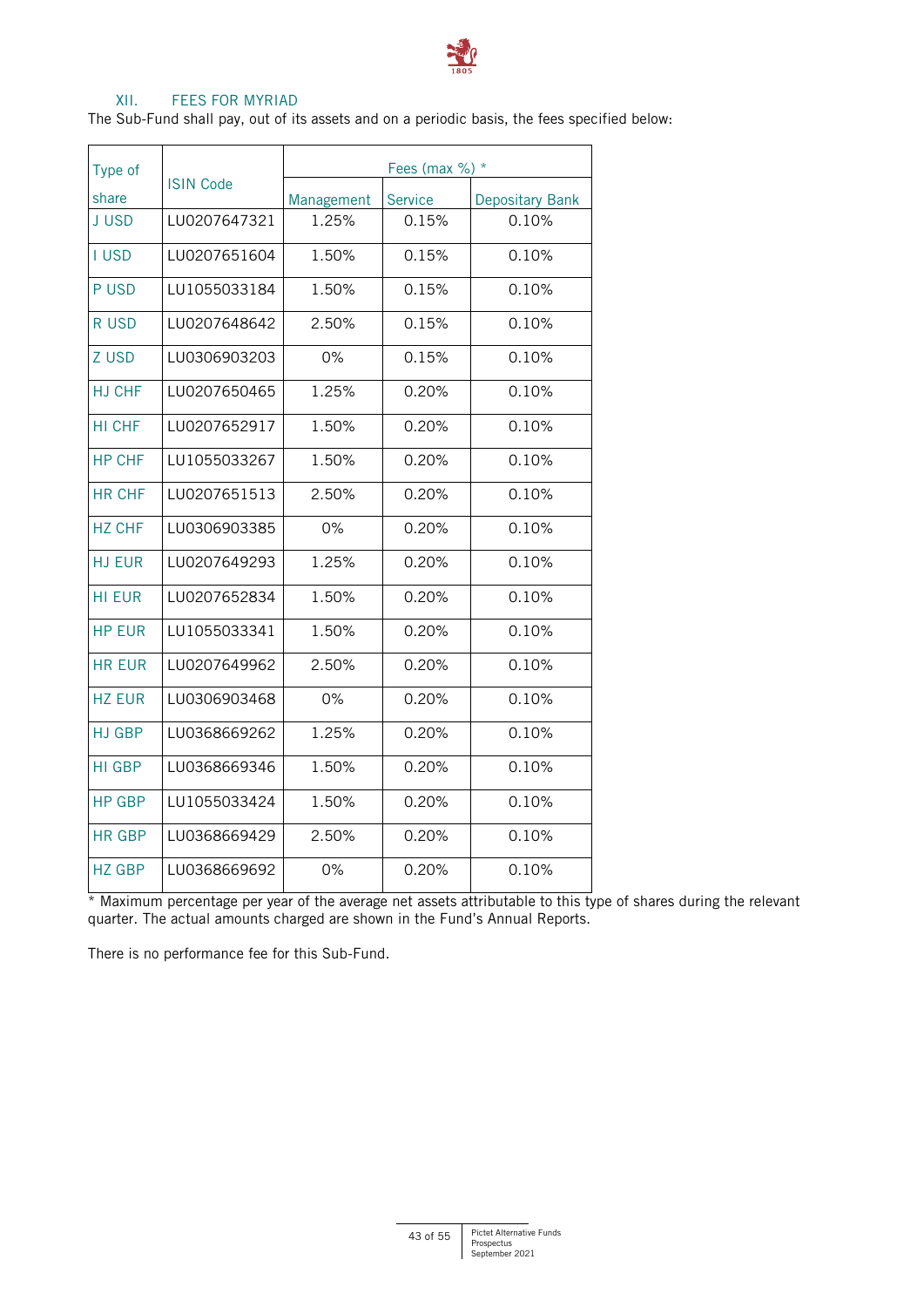# <span id="page-43-0"></span>**ANNEX 2: PICTET ALTERNATIVE FUNDS – PLEIAD**

# I. INVESTMENT OBJECTIVES AND POLICY OF THE SUB-FUND

The Sub-Fund seeks to achieve long-term, risk-adjusted capital appreciation by investing substantially all of its assets in UCIs which are generically known as Hedge Funds, primarily managed by independent investment managers worldwide having the possibility of using alternative asset management strategies. The UCIs in which the Sub-Fund will invest may include investment companies, investment trusts and limited partnerships.

The Investment Manager will construct a multi-strategy portfolio of UCIs which the Investment Manager believes will achieve optimum risk adjusted return on capital invested. The Sub-Fund's assets will be allocated to professionally managed selected UCIs. The main objective of the Sub-Fund is to invest in UCIs pursuing Event Driven and Relative Value strategies. However, the Investment Manager has the right to invest in UCIs pursuing and to a lesser extent, other types of strategies. These selected UCIs may include all hedge fund strategies such as Equity Hedge and Macro strategies.

Despite the multi strategy possibility, the Sub-Fund will invest mainly in credit funds. However, and depending on financial market conditions, a particular focus can be placed in one or a limited number of other strategies. $1$ 

The Sub-Fund will pursue its investment objectives through a policy of investment in a diversified portfolio of UCIs anticipated to have relatively low volatility, as well as relatively low correlation to traditional asset classes.

Portfolio construction guidelines have been established by the Investment Manager which are consistent with the overall investment objectives of the Sub-Fund. The guidelines provide for diversification across investment strategies, with a particular focus on selecting strategies that have low correlation of returns with each other.

After the initial selection and allocation process, the Investment Manager will continue to advise upon and manage the portfolio of the Sub-Fund with adjustments made when deemed necessary and appropriate by the Investment Manager. UCIs will be continuously monitored and reviewed in order to ensure that stated strategies and objectives are adhered to. The Investment Manager will also maintain an ongoing process of review of prospective new candidates for investment.

If the Investment Manager considers this to be in the best interest of the Shareholders, the Sub-Fund may

 $1$  As from  $1$ <sup>st</sup> January 2022, this paragraph will be removed from the section "Investment Objectives And Policy Of The Sub-Fund".

also, hold liquid assets, up to 100% of its net assets, such as cash deposits, money market UCIs and money market instruments.

The Sub-Fund may also invest directly or through UCIs in any other type of securities such as equities, debt securities and private equity products worldwide.

For hedging and for any other purposes, the Investment Manager may use all types of financial derivative instruments traded on a regulated market and/or over the counter (OTC) provided they are contracted with leading financial institutions specialized in this type of transactions. In particular, the Sub-fund may take exposure through any derivative investments such as but not limited to warrants, futures, options, swaps (including but not limited to total return swaps, contracts for difference, credit default swaps) and forwards on any underlying including, but not limited to, commodities (cash settled only) and precious metals, currencies (including non delivery forwards), interest rates, transferable securities, indexes (including but not limited to commodities, precious metals or volatility indexes), undertakings for collective investment, and invest in structured products, within the limits set out in Chapter "Investment Restrictions" in Part I of this Prospectus.

The Sub-Fund will make sure that its portfolio of UCIs will at all times present appropriate level of liquidity so as to enable it to meet any redemption requests made by the shareholders.

Investors should carefully read the information contained in Part I of the Prospectus, under Chapter "Risk Factors".

The investment process integrates ESG factors based on proprietary and third-party research to evaluate investment risks and opportunities. When selecting the Sub-Fund's investments, UCIs with high sustainability risks may be purchased and retained in the Sub-Fund's portfolio.

#### II. LEVERAGE

As of the date of this Prospectus, the maximum level of leverage permitted in respect of the Fund is 200% of its Net Asset Value under the Commitment Method and 200% of its Net Asset Value under the Gross Method.

# III. REFERENCE CURRENCY OF THE SUB-FUND

The USD is the reference currency of the Sub-Fund.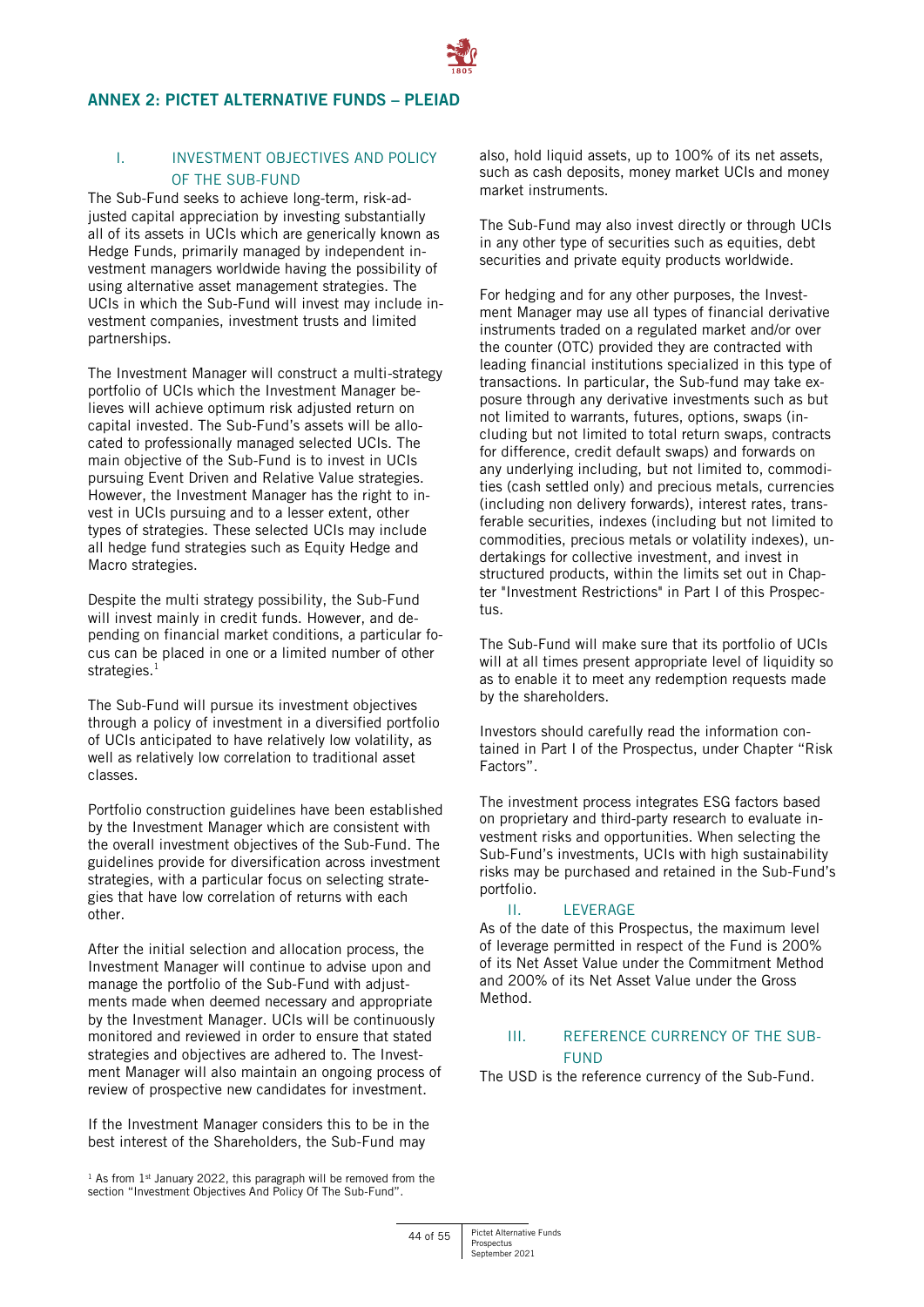

# IV. CLASSES OF SHARES WITHIN THE SUB-FUND

Within the Sub-Fund shares are divided into:

| <b>DUSD</b><br>shares                               | <b>JUSD</b><br>shares | <b>I</b> USD<br>shares | <b>PUSD</b><br>shares | R USD<br>shares | <b>Z USD</b><br>shares |
|-----------------------------------------------------|-----------------------|------------------------|-----------------------|-----------------|------------------------|
| HD CHF HJ CHF HI CHF HP CHF HR CHF HZ CHF<br>shares | shares                | shares                 | shares shares         |                 | shares                 |
| HD EUR HJ EUR HI EUR HP EUR HR EUR HZ EUR<br>shares | shares                | shares                 | shares shares         |                 | shares                 |

The reference currency is the

- › US dollar for the D USD, J USD, I USD, P USD, R USD and Z USD Shares;
- › Swiss franc for the HD CHF, HJ CHF, HI CHF, HP CHF, HR CHF, and HZ CHF shares; and
- › Euro for the HD EUR, HJ EUR, HI EUR, HP EUR, HR EUR and HZ EUR shares.

D, J, I, P, R and Z shares may be distinguished by their respective minima initial subscription amounts, their pricing and detention timing as stated hereafter.

HD, HJ, HI, HP, HR and HZ shares ("Hedged Shares") seek to hedge for their corresponding shares most of the exchange-rate risk of the USD against the Swiss franc and the euro respectively.

Each Class of Shares of the Sub-Fund will be issued as further described in point "Issue of Shares" here under.

#### V. VALUATION DAY

Shares in each class are issued at the relevant Net Asset Value per share (the "Subscription Price"), as determined as of each "Valuation Day", being the last calendar day of each month (the "Subscription Valuation Day").

# VI. ISSUE OF SHARES

Non activated Classes of Shares of the Sub-Fund may be activated at any time by decision of the Board of Directors.

Shares of the Sub-Fund are issued, at the discretion of the Board of Directors, on a monthly basis, at the relevant Subscription Price as determined as of each Subscription Valuation Day as defined in point "Valuation Day" here above, and as described above.

A Subscription Charge of up to 3.5% of the relevant Subscription Price may be added to the Subscription Price to compensate financial intermediaries and other persons who assist in the placement of shares.

Investments in shares of the Sub-Fund shall be subject to the following minimum initial subscription

requirements:

Minimum initial subscription amounts:

| D Shares        | USD 100,000,000 |
|-----------------|-----------------|
| J Shares        | USD 10,000,000  |
| I Shares        | USD 1,000,000   |
| P Shares        | USD 10,000      |
| R Shares        | USD 10,000      |
| <b>Z</b> Shares | USD 10,000      |
|                 |                 |

The Hedged Shares are subject to the same minimum initial subscription amount as their corresponding shares as described above. The minimum initial subscription amount will be converted to Swiss francs or EUR at the exchange rate in force on the relevant Valuation Day.

Applications must be received by the Administrative Agent by 5:00 p.m. (Luxembourg time), at the latest on the Business Day falling 8 Business Days prior to the relevant Subscription Valuation Day. Any application received after such time is considered for the immediately following Subscription Valuation Day.

Payment of the subscription monies must normally be received in cleared funds 5 Business Days before the Subscription Valuation Day.

# VII. REDEMPTION OF SHARES

Shares in each Class of Sub-Fund are redeemable on a quarterly basis, based on the relevant Net Asset Value (the "Redemption Price") calculated as of the Valuation Day of the months of March, June, September and December (the "Redemption Valuation Day"), as defined under point "Valuation Day" hereabove. The Board of Directors may determine additional Redemption Valuation Days for which all shareholders in identical situations will be treated equally, in the best interest of all the Shareholders.

A Redemption Charge of up to 3% of the relevant Redemption Price may be levied on the Redemption Price to compensate financial intermediaries and other persons who assist in the placement of shares.

A written redemption request must be received by the Administrative Agent by 5:00 p.m. (Luxembourg time), on the Business Day falling at least 45 calendar days before the relevant Redemption Valuation Day. Orders received thereafter are considered for the immediately following Redemption Valuation Day.

The proceeds of redemption will normally be paid in the currency of denomination of the Class concerned within 30 calendar days after the relevant Redemption Valuation Day and in any case before the next Valuation Day.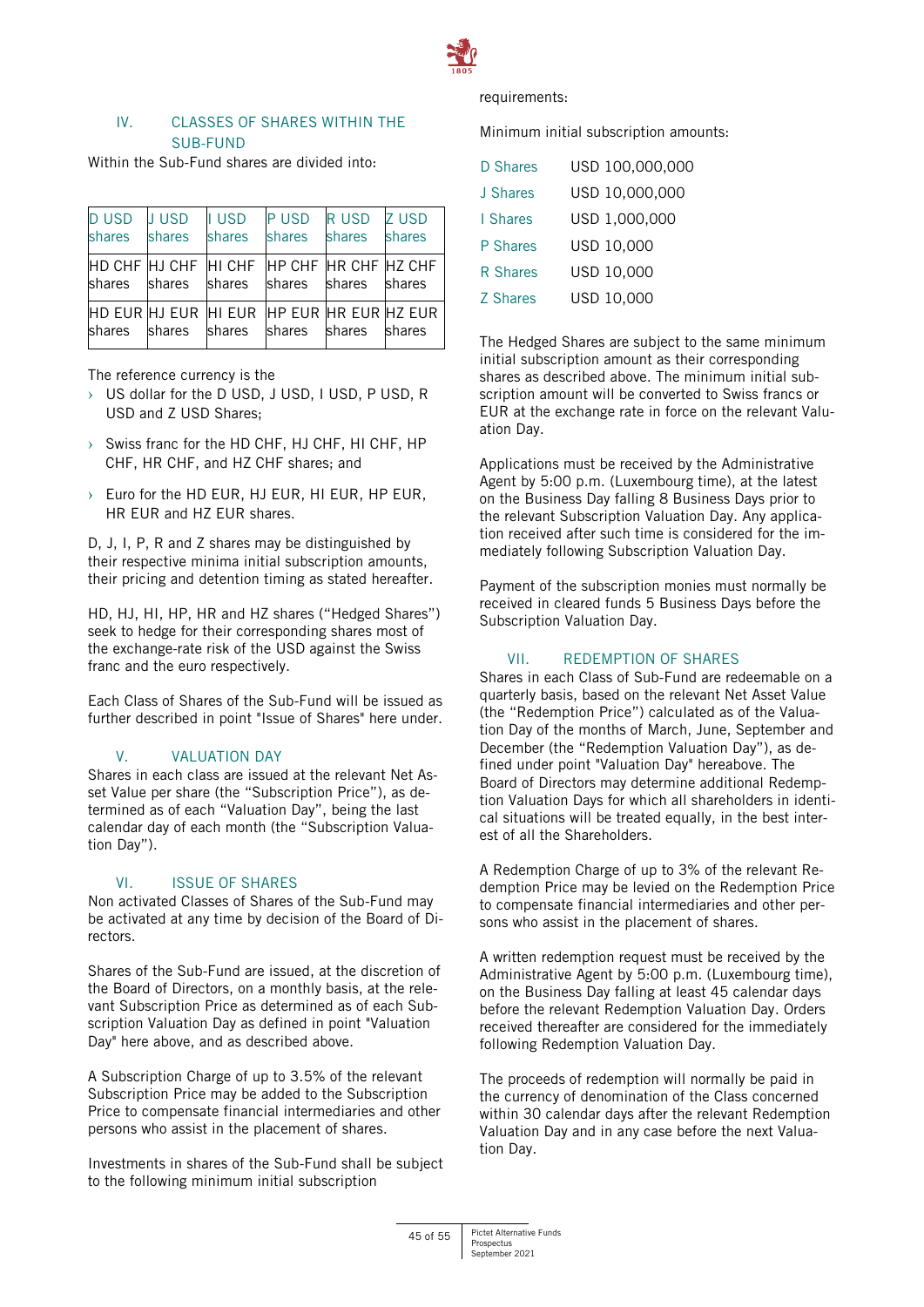

# VIII. CONVERSION OF SHARES

Conversions are only allowed between any classes within the Sub-Fund. The Board of Directors may, in exceptional circumstances, and at its entire discretion, accept conversion requests into shares of another existing Sub-Fund, according to the provisions of chapter "Conversion of Shares" in Part I of this Prospectus. Conversion applications must be received by the Administrative Agent in the manner described above for subscriptions of Shares.

A conversion charge not exceeding 1% of the Net Asset Value of the Divested Shares, can be applied for the benefit of the Invested Class, as appropriate to cover the costs of transactions arising from the conversion.

# IX. TAXATION

The Sub-Fund is subject in Luxembourg to an annual tax ("taxe d'abonnement") of

- $\rightarrow$  0.05% of the net asset value of classes I, P and R, and their respective Hedged Shares;
- $\rightarrow$  0.01% of the net asset value of classes D, J and Z, and their respective Hedged Shares.

Such tax is payable at the end of each quarter and calculated on the Net Asset Value of the relevant class at the end of the relevant quarter. For the portion of the assets of the Sub-Fund invested in other UCIs which are established in Luxembourg, no such tax is payable.

# X. LISTING

Shares of Classes I and J and their respective Hedged Shares of the Sub-Fund, may be listed on the Luxembourg Stock Exchange.

# XI. FEES

See next page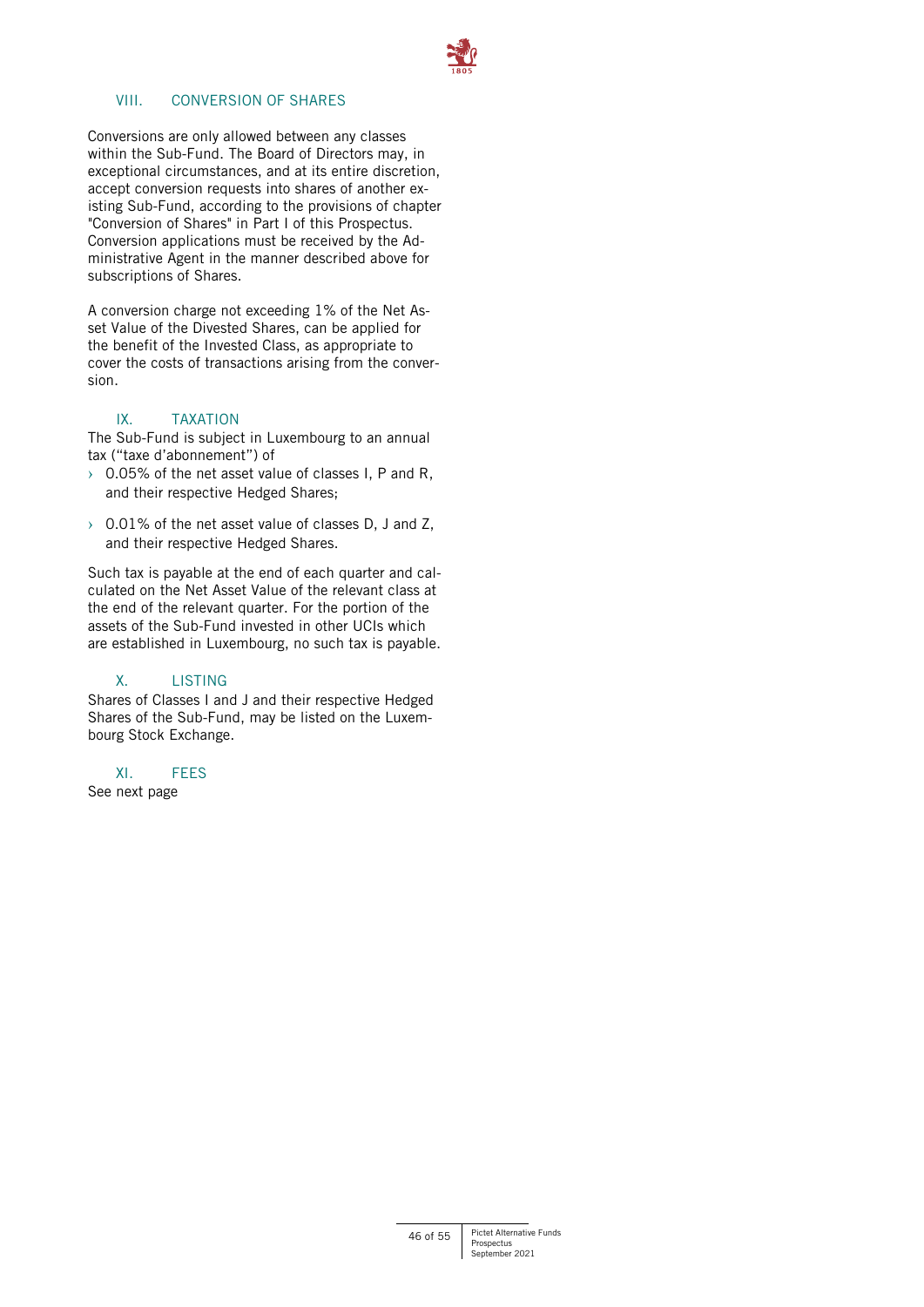

# XII. FEES FOR PLEIAD

The Sub-Fund shall pay, out of its assets and on periodic basis, the fees specified below:

| Type of       |                  | Fees (max $\%$ ) $*$ |                |                        |
|---------------|------------------|----------------------|----------------|------------------------|
| share         | <b>ISIN Code</b> | Management           | <b>Service</b> | <b>Depositary Bank</b> |
| <b>DUSD</b>   | LU0933678392     | 1.25%                | 0.15%          | 0.10%                  |
| <b>JUSD</b>   | LU0232829845     | 1.25%                | 0.15%          | 0.10%                  |
| <b>I USD</b>  | LU0232830348     | 1.50%                | 0.15%          | 0.10%                  |
| P USD         | LU1055033697     | 1.50%                | 0.15%          | 0.10%                  |
| R USD         | LU0232830694     | 2.50%                | 0.15%          | 0.10%                  |
| Z USD         | LU0306903542     | 0%                   | 0.15%          | 0.10%                  |
| HD CHF        | LU0933678715     | 1.25%                | 0.15%          | 0.10%                  |
| <b>HJ CHF</b> | LU0232830850     | 1.25%                | 0.20%          | 0.10%                  |
| HI CHF        | LU0232830934     | 1.50%                | 0.20%          | 0.10%                  |
| <b>HP CHF</b> | LU1055033770     | 1.50%                | 0.20%          | 0.10%                  |
| HR CHF        | LU0232831312     | 2.50%                | 0.20%          | 0.10%                  |
| <b>HZ CHF</b> | LU0306903625     | 0%                   | 0.20%          | 0.10%                  |
| <b>HD EUR</b> | LU0933678558     | 1.25%                | 0.20%          | 0.10%                  |
| <b>HJ EUR</b> | LU0232831585     | 1.25%                | 0.20%          | 0.10%                  |
| <b>HI EUR</b> | LU0232832476     | 1.50%                | 0.20%          | 0.10%                  |
| <b>HP EUR</b> | LU1055033853     | 1.50%                | 0.20%          | 0.10%                  |
| <b>HR EUR</b> | LU0232832559     | 2.50%                | 0.20%          | 0.10%                  |
| <b>HZ EUR</b> | LU0306903898     | 0%                   | 0.20%          | 0.10%                  |

\* Maximum percentage per year of the average net assets attributable to this type of shares during the relevant quarter. The actual amounts charged are shown in the Fund's Annual Reports.

There is no performance fee for this Sub-Fund.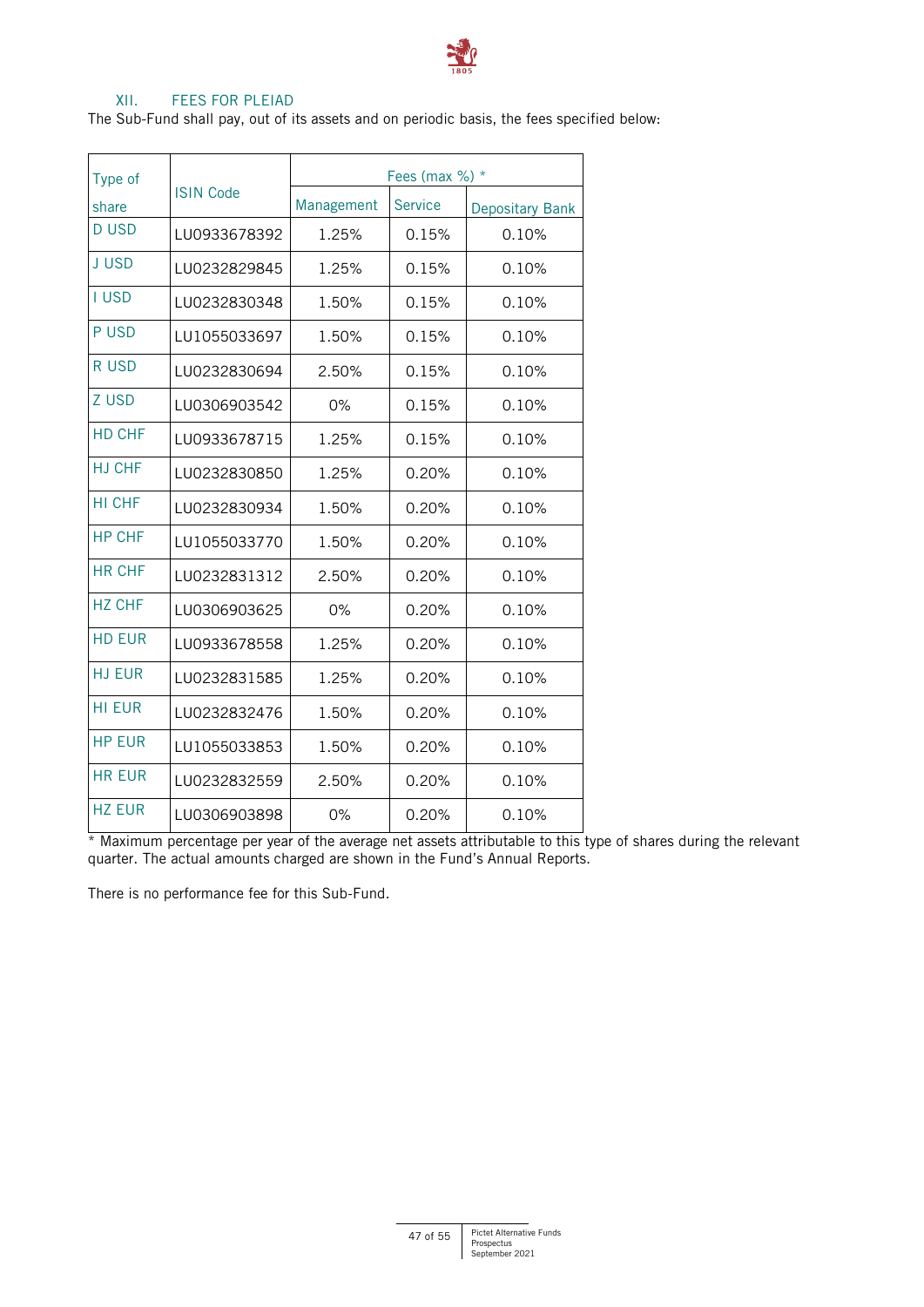

#### <span id="page-47-0"></span>**ANNEX 3 PICTET ALTERNATIVE FUNDS – GLOBAL**

# I. INVESTMENT OBJECTIVES AND POLICY OF THE SUB-FUND

The Sub-Fund's investment objective is to outperform global equity markets in the long run. The Sub-Fund seeks to achieve its investment objective by seeking exposure to a diversified range of asset classes which may include but is not limited to equities, fixed income securities, money market instruments, primarily through investment in UCIs. Such UCIs may be traditional longonly UCIs but also UCIs which invest in financial derivative instruments and/or make use of leverage, short sales, borrowings for investment purposes or otherwise pursue so-called hedge fund strategies. The Sub-Fund may also seek to gain exposure to the various asset classes referred to above directly or through the use of financial derivative instruments.

Portfolio construction guidelines have been established by the Investment Manager which are consistent with the overall investment objectives of the Sub-Fund. The guidelines provide for diversification across investment strategies, with a particular focus on selecting strategies that have low correlation of returns with each other.

After the initial selection and allocation process, the Investment Manager will continue to advise upon and manage the portfolio of the Sub-Fund with adjustments made when deemed necessary and appropriate by the Investment Manager. UCIs will be continuously monitored and reviewed in order to ensure that stated strategies and objectives are adhered to. The Investment Manager will also maintain an ongoing process of review of prospective new candidates for investment.

If the Investment Manager considers this to be in the best interest of the Shareholders, the Sub-Fund may also, hold liquid assets, up to 100% of its net assets, such as cash deposits, money market UCIs and money market instruments.

The Sub-Fund may also invest directly or through UCIs in any other type of securities such as equities, debt securities and private equity products worldwide.

For hedging and for any other purposes, the Investment Manager may use all types of financial derivative instruments traded on a regulated market and/or over the counter (OTC) provided they are contracted with leading financial institutions specialized in this type of transactions. In particular, the Sub-fund may take exposure through any derivative investments such as but not limited to warrants, futures, options, swaps (including but not limited to total return swaps, contracts for difference, credit default swaps) and forwards on any underlying including, but not limited to, commodities (cash settled only) and precious metals, currencies (including

non delivery forwards), interest rates, transferable securities, indexes (including but not limited to commodities, precious metals or volatility indexes), undertakings for collective investment, and invest in structured products, within the limits set out in Chapter "Investment Restrictions" in Part I of this Prospectus.

The Sub-Fund will make sure that its portfolio of UCIs will at all times present appropriate level of liquidity so as to enable it to meet any redemption requests made by the shareholders.

Investors should carefully read the information contained in Part I of the Prospectus, under Chapter "Risk Factors".

The investment process integrates ESG factors based on proprietary and third-party research to evaluate investment risks and opportunities. When selecting the Sub-Fund's investments, UCIs with high sustainability risks may be purchased and retained in the Sub-Fund's portfolio.

#### II. IFVERAGE

As of the date of this Prospectus, the maximum level of leverage permitted in respect of the Fund is 200% of its Net Asset Value under the Commitment Method and 200% of its Net Asset Value under the Gross Method.

#### III. REFERENCE CURRENCY OF THE SUB-**FUND**

The USD is the reference currency of the Sub-Fund.

# IV. CLASSES OF SHARES WITHIN THE SUB-FUND

Within the Sub-Fund shares are divided into:

| <b>JUSD</b> | I USD  | <b>PUSD</b>   | <b>RUSD</b>   | <b>ZUSD</b>    |
|-------------|--------|---------------|---------------|----------------|
| shares      | shares | shares        | shares        | shares         |
| HJ CHF      | HI CHF | <b>HP CHF</b> | <b>HR CHF</b> | <b>HZ CHF</b>  |
| shares      | shares | shares        | shares        | shares         |
| HJ EUR      | HI EUR | <b>HP EUR</b> | <b>HR EUR</b> | <b>IHZ EUR</b> |
| shares      | shares | shares        | shares        | shares         |

The reference currency is the

- › US Dollar for J USD, I USD, P USD, R USD and Z USD shares;
- › Swiss franc for HJ CHF, HI CHF, HP CHF, HR CHF and HZ CHF shares; and
- › Euro for the HJ EUR, HI EUR, HP EUR, HR EUR and HZ EUR shares.
- J, I, P, R and Z shares are subject to a minimum initial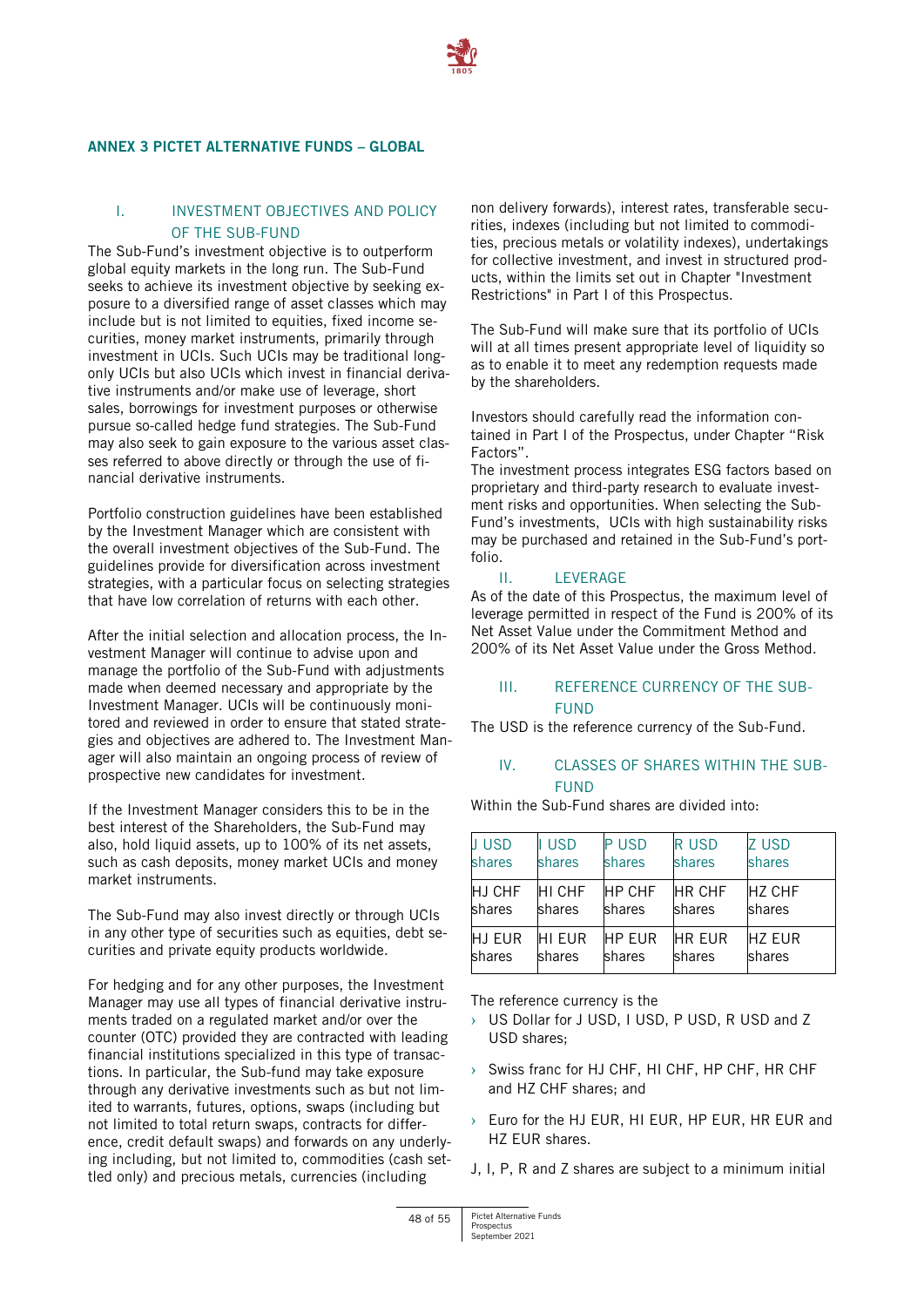

subscription amount and may be distinguished by their pricing as stated hereafter.

HJ, HI, HP, HR, and HZ shares ("Hedged Shares") seek to hedge for their corresponding shares most of the exchange-rate risk of the USD against the CHF and the EUR respectively.

# V. VALUATION DAY

Shares in each Class are issued at the relevant Net Asset Value per share (the "Subscription Price"), as determined as of each "Valuation Day", being the last calendar day of each month (the "Subscription Valuation Day").

# VI. ISSUE OF SHARES

**Non activated Classes of Shares of the Sub-Fund may be activated at any time by decision of the Board of Directors.**

Shares of the Sub-Fund are issued, at the discretion of the Board of Directors, on a monthly basis, at the relevant Subscription Price as defined in point "Valuation Day" here above.

A subscription charge of up to 3.5% of the relevant Subscription Price to compensate financial intermediaries and other persons who assist in the placement of shares may be levied.

Minimum initial subscription amount:

| J Shares | USD 10,000,000 |
|----------|----------------|
| I Shares | USD 1,000,000  |
| P Shares | USD 10,000     |
| R Shares | USD 10,000     |
| Z Shares | USD 10,000     |
|          |                |

The Hedged Shares are subject to the same minimum initial subscription amount as their corresponding shares as described above. The minimum initial subscription amount will be converted to Swiss francs or EUR at the exchange rate in force on the relevant Valuation Day.

Applications must be received by the Administrative Agent in Luxembourg by 5:00 p.m. (Luxembourg time), at the latest on the Business Day falling 8 Business Days prior to the relevant Subscription Valuation Day. Any application received after such time is considered for the immediately following Subscription Valuation Day.

Payment of the subscription monies must normally be received in cleared funds 5 Business Days before the Subscription Valuation Day.

# VII. REDEMPTION OF SHARES

Shares in each Class of the Sub-Fund are redeemable on a monthly basis, based on the Net Asset Value, minus a Redemption Adjustment (the "Redemption Price") calculated as of the monthly Valuation Day (the "Redemption Valuation Day") as defined under point "Valuation Day" hereabove. The Board of Directors may determine additional Redemption Valuation Days for which all shareholders in identical situations will be treated equally.

A Redemption Charge of up to 3% of the relevant Redemption Price may be levied on the Redemption Price to compensate financial intermediaries and other persons who assist in the placement of shares.

A written redemption request must be received by the Administrative Agent by 5:00 p.m. (Luxembourg time), on the Business Day falling at least 30 calendar days before the relevant Redemption Valuation Day. Orders received thereafter are considered for the immediately following Redemption Valuation Day.

The proceeds of redemption will normally be paid in the currency of denomination of the Class concerned within 30 calendar days after the relevant Redemption Valuation Day, and in any case before the next Valuation Day.

# VIII. CONVERSION OF SHARES

Conversions are only allowed between any classes within the Sub-Fund. The Board of Directors may, in exceptional circumstances, and at its entire discretion, accept conversion requests into shares of another existing Sub-Fund, according to the provisions of chapter "Conversion of Shares" in Part I of this Prospectus. Conversion applications must be received by the Administrative Agent in the manner described above for subscriptions of Shares.

A conversion charge not exceeding 1% of the Net Asset Value of the Divested Shares, can be applied for the benefit of the Invested Class, as appropriate to cover the costs of transactions arising from the conversion.

# IX. TAXATION

The Sub-Fund is subject in Luxembourg to an annual tax ("taxe d'abonnement") of

- › 0.05% of the Net Asset Value of classes I, P and R and their respective Hedged Shares;
- › 0.01% of the Net Asset Value of classes Jand Z and their respective Hedged Shares.

Such tax is payable at the end of each quarter and calculated on the Net Asset Value of the relevant Class at the end of the relevant quarter. For the portion of the assets of the Sub-Fund invested in other UCIs which are established in Luxembourg, no such tax is payable.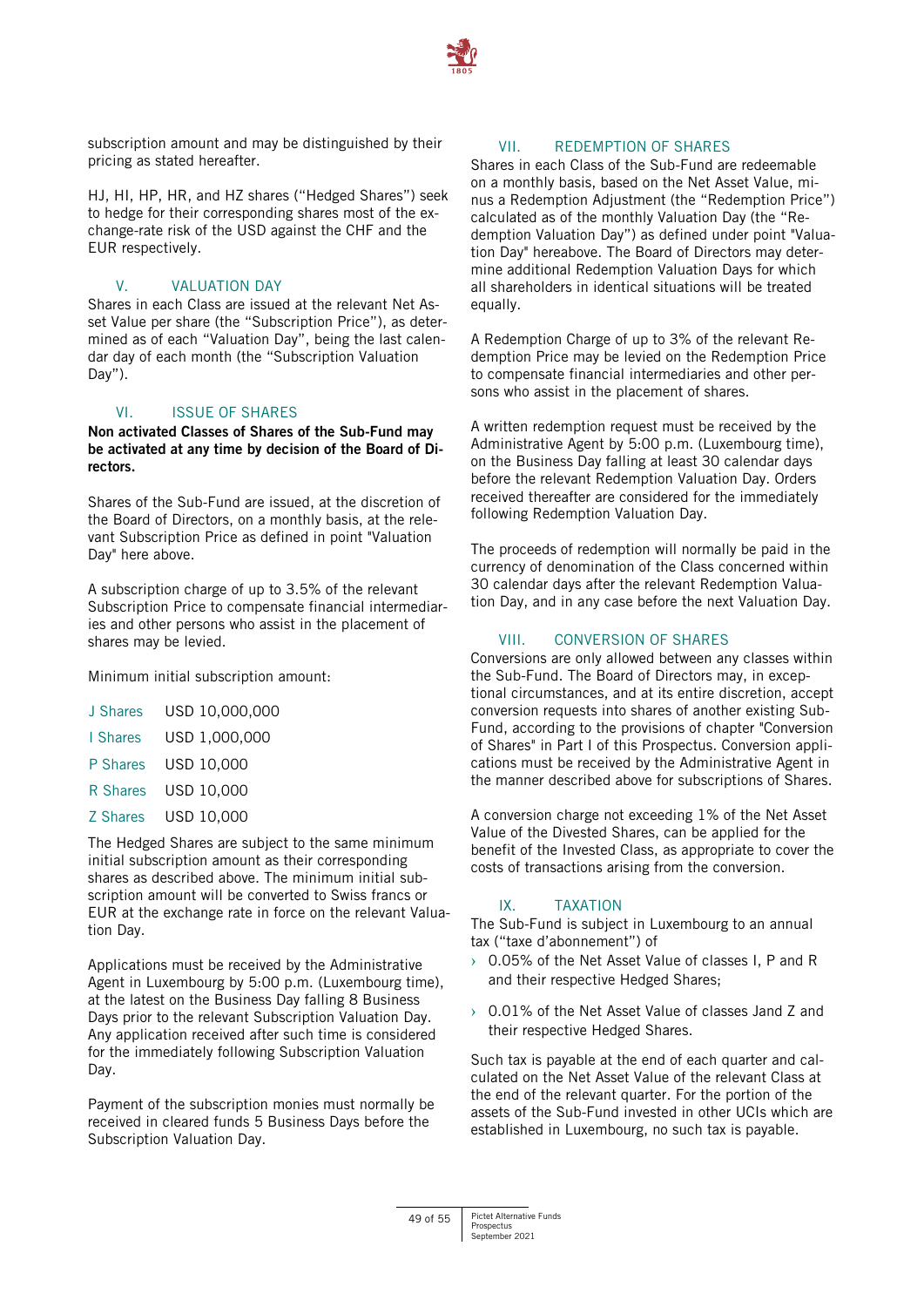

# X. LISTING

Shares of Classes I and J and their respective Hedged Shares of the Sub-Fund may be listed on the Luxembourg Stock Exchange.

# XI. FEES

See next page.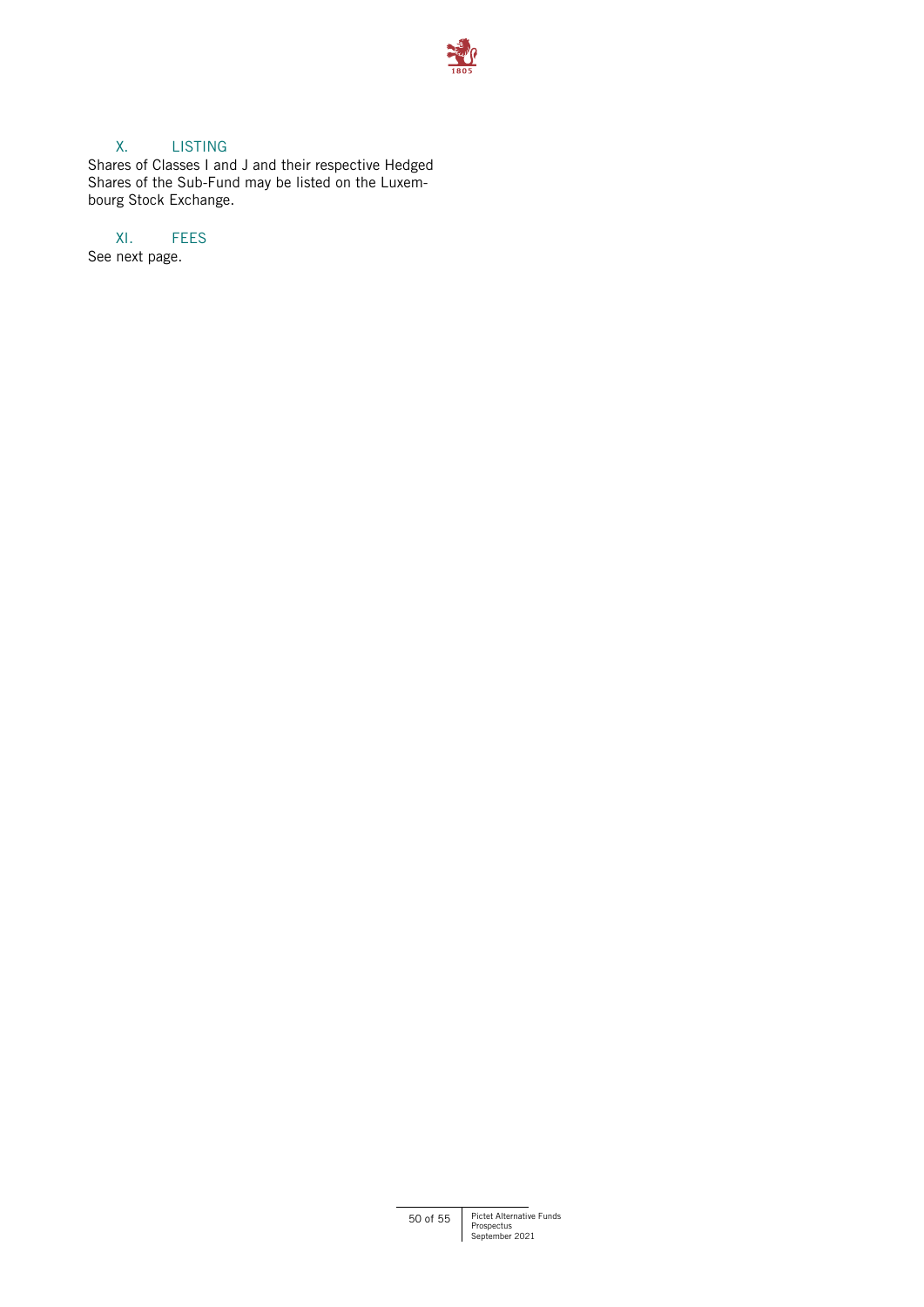

# XII. FEES FOR GLOBAL

The Sub-Fund shall pay, out of its assets and on a periodic basis, the fees specified below:

| Type of<br>share | <b>ISIN Code</b> |            | Fees (max $\%$ ) * |                                                                                                                             |  |  |
|------------------|------------------|------------|--------------------|-----------------------------------------------------------------------------------------------------------------------------|--|--|
|                  |                  | Management | <b>Service</b>     | Depositary Bank<br>0.12%<br>0.12%<br>0.12%<br>0.12%<br>0.12%<br>0.12%<br>0.12%<br>0.12%<br>0.12%<br>0.12%<br>0.12%<br>0.12% |  |  |
| <b>JUSD</b>      | LU0407125003     | 1.25%      | 0.13%              |                                                                                                                             |  |  |
| <b>I USD</b>     | LU0407125185     | 1.50%      | 0.13%              |                                                                                                                             |  |  |
| P USD            | LU1055034315     | 1.50%      | 0.13%              |                                                                                                                             |  |  |
| R USD            | LU0407125268     | 2.00%      | 0.13%              |                                                                                                                             |  |  |
| Z USD            | LU0407125342     | $0\%$      | 0.13%              |                                                                                                                             |  |  |
| H.I CHF          | LU0407125425     | 1.25%      | 0.13%              |                                                                                                                             |  |  |
| HI CHF           | LU0407125938     | 1.50%      | 0.13%              |                                                                                                                             |  |  |
| <b>HP CHF</b>    | LU1055034406     | 1.50%      | 0.13%              |                                                                                                                             |  |  |
| <b>HR CHF</b>    | LU0407125771     | 2.00%      | 0.13%              |                                                                                                                             |  |  |
| <b>HZ CHF</b>    | LU0407126159     | $0\%$      | 0.13%              |                                                                                                                             |  |  |
| <b>HJ EUR</b>    | LU0407125698     | 1.25%      | 0.13%              |                                                                                                                             |  |  |
| <b>HI EUR</b>    | LU0407126076     | 1.50%      | 0.13%              |                                                                                                                             |  |  |
| <b>HP EUR</b>    | LU1055034588     | 1.50%      | 0.13%              | 0.12%                                                                                                                       |  |  |
| <b>HR EUR</b>    | LU0407125854     | 2.00%      | 0.13%              | 0.12%                                                                                                                       |  |  |
| <b>HZ EUR</b>    | LU0407126233     | 0%         | 0.13%              | 0.12%                                                                                                                       |  |  |

\* Maximum percentage per year of the average net assets attributable to this type of shares during the relevant quarter.

The actual amounts charged are shown in the Fund's Annual Reports.

There is no performance fee for this Sub-Fund.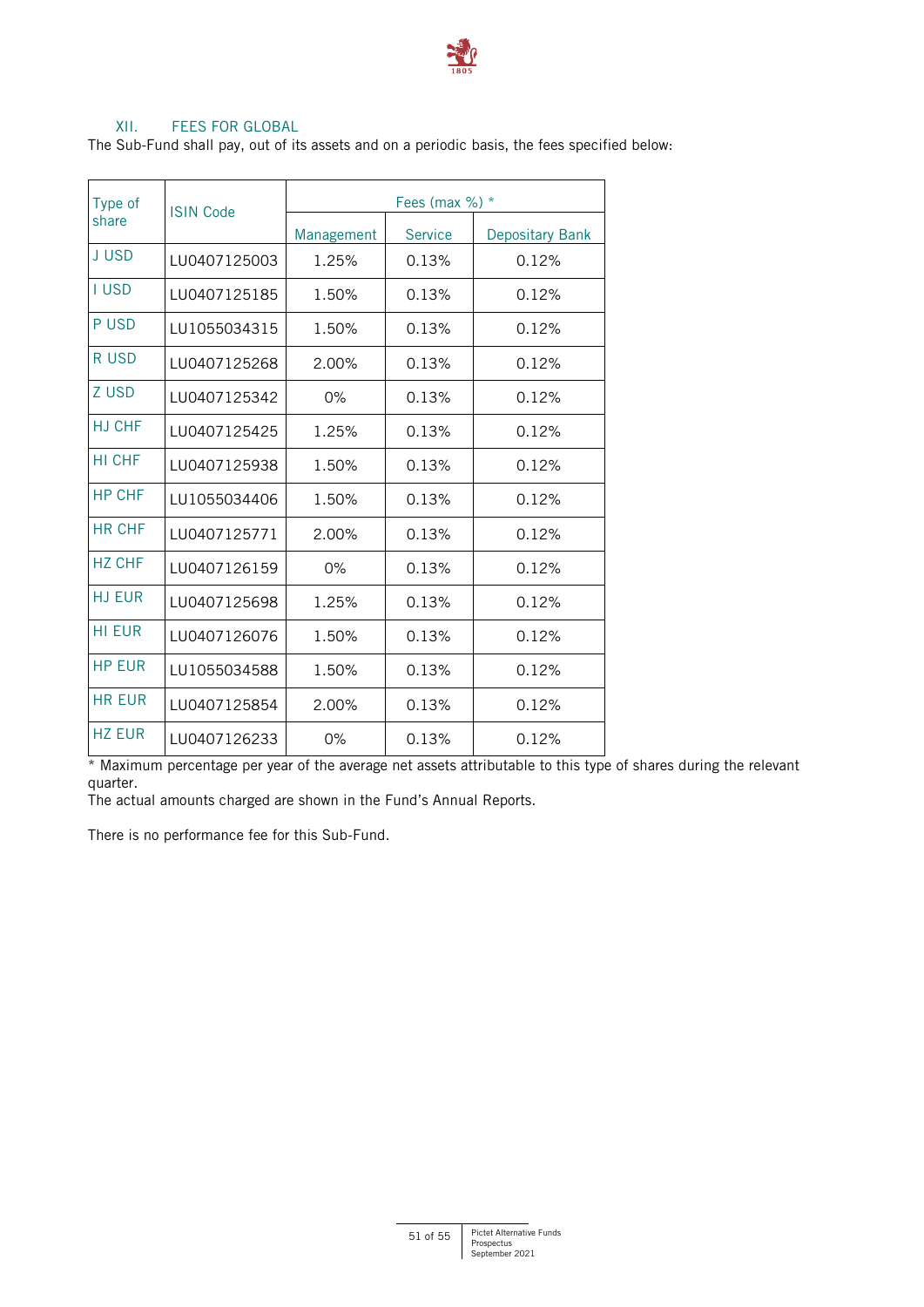#### <span id="page-51-0"></span>**ANNEX 4: PICTET ALTERNATIVE FUNDS – EQUITY DIVERSIFIER**

# I. INVESTMENT OBJECTIVES AND POLICY OF THE SUB-FUND

The Sub-Fund seeks to achieve long-term, risk-adjusted capital appreciation by investing substantially all of its assets in UCIs which are generically known as Hedge Funds, primarily managed by independent investment managers worldwide having the possibility of using alternative asset management strategies. The UCIs in which the Company will invest may include investment companies, investment trusts and limited partnerships.

The Investment Manager will construct a portfolio of UCIs which the Investment Manager believes will achieve optimum risk adjusted return on capital invested. The Sub-Fund's assets will be allocated to professionally managed selected UCIs. The main objective of the Sub-Fund is to invest in UCIs pursuing an Equity Hedge strategy. However, the Investment Manager has the right to invest, to a lesser extent, in UCIs pursuing other types of strategies.

Portfolio construction guidelines have been established by the Investment Manager which are consistent with the overall investment objectives of the Sub-Fund.

After the initial selection and allocation process, the Investment Manager will continue to advise upon and manage the portfolio of the Sub-Fund with adjustments made when deemed necessary and appropriate by the Investment Manager. UCIs will be continuously monitored and reviewed in order to ensure that stated strategies and objectives are adhered to. The Investment Manager will also maintain an ongoing process of review of prospective new candidates for investment.

If the Investment Manager considers this to be in the best interest of the Shareholders, the Sub-Fund may also, hold liquid assets, up to 100% of its net assets, such as cash deposits, money market UCIs and money market instruments.

The Sub-Fund may also invest directly or through UCIs in any other type of securities such as equities and debt securities worldwide.

For hedging and for any other purposes, the Investment Manager may use all types of financial derivative instruments traded on a regulated market and/or over the counter (OTC) provided they are contracted with leading financial institutions specialized in this type of transactions. In particular, the Sub-fund may take exposure through any derivative investments such as but not limited to warrants, futures, options, swaps (including but not limited to total return swaps, contracts for difference, credit default swaps) and forwards on any underlying including, but not limited to, commodities (cash settled only) and precious metals, currencies

(including non-delivery forwards), interest rates, transferable securities, indexes (including but not limited to commodities, precious metals or volatility indexes), undertakings for collective investment, and invest in structured products, within the limits set out in Chapter "Investment Restrictions" in Part I of this Prospectus.

All the above investments will be made in accordance with the limits set out in Part I of the Prospectus, under Chapter 3.2 "Investment restrictions".

The Sub-Fund will make sure that its portfolio of UCIs will at all times present appropriate level of liquidity so as to enable it to meet any redemption requests made by the shareholders.

Investors should carefully read the information contained in Part I of the Prospectus, under Chapter "Risk Factors".

The investment process integrates ESG factors based on proprietary and third-party research to evaluate investment risks and opportunities. When selecting the Sub-Fund's investments, UCIs with high sustainability risks may be purchased and retained in the Sub-Fund's portfolio.

# II. LEVERAGE

As of the date of this Prospectus, the maximum level of leverage permitted in respect of the Fund is 225% of its Net Asset Value under the Commitment Method and 225% of its Net Asset Value under the Gross Method.

# III. REFERENCE CURRENCY OF THE SUB-**FUND**

The EUR is the reference currency of the Sub-Fund.

# IV. CLASSES OF SHARES WITHIN THE SUB-FUND

Within the Sub-Fund shares are divided into:

A EUR shares

The reference currency of the A EUR share is the Euro.

"A" Shares are exclusively reserved for clients expressly approved by the Management Company or by the Board of Directors, who wish to invest a minimum initial amount of EUR 10,000,000

# V. VALUATION DAY

Shares in each class are issued at the relevant Net Asset Value per share (the "Subscription Price"), as determined as of each "Valuation Day", being the last calendar day of each month (the "Subscription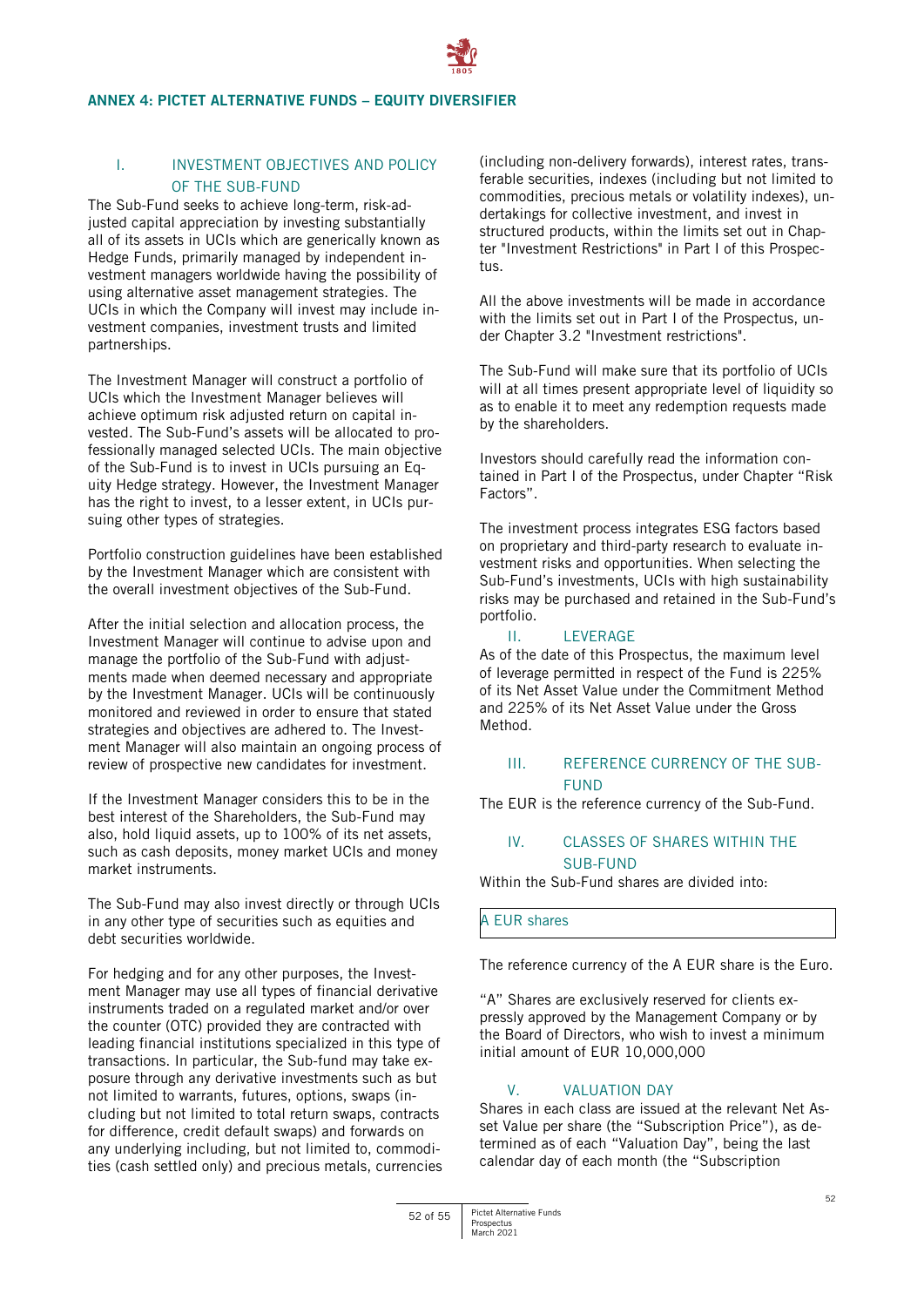Valuation Day").

# VI. ISSUE OF SHARES

#### VI.I. APPLICATION FOR SHARES DURING THE INITIAL SUBSCRIPTION PERIOD

The Classe A EUR of the Sub-Fund will be initially offered from 12 to 30 May 2016 at an initial price per share of EUR 100-. Payment of the initial subscriptions will have to be received by the Custodian bank on 30 May 2016 at the latest; the net asset value for initial subscription will be calculated as of 31 May 2016.

The first official net asset value for subscription will be calculated as of 30 June 2016.

# VI.II. APPLICATION FOR SHARES AFTER THE INITIAL SUBSCRIPTION PERIOD

# **Non activated Classes of Shares of the Sub-Fund may be activated at any time by decision of the Board of Directors.**

Shares of the Sub-Fund are issued, at the discretion of the Board of Directors, on a monthly basis at the relevant Subscription Price as determined as of each Subscription Valuation Day as defined in point "Valuation Day" here above.

A Subscription Charge of up to 3.5% of the relevant Subscription Price may be added to the Subscription Price to compensate financial intermediaries and other persons who assist in the placement of shares.

Investments in shares of the Sub-Fund shall be subject to the following minimum initial subscription requirements:

Minimum initial subscription amounts:

# A Shares EUR 10,000,000

Applications must be received by the Administrative Agent by 5:00 p.m. (Luxembourg time), at the latest on the Business Day falling 8 Business Days prior to the relevant Subscription Valuation Day. Any application received after such time is considered for the immediately following Subscription Valuation Day.

Payment of the subscription monies must normally be received in cleared funds 5 Business Days before the Subscription Valuation Day.

# VII. REDEMPTION OF SHARES

Shares in each Class of the Sub-Fund are redeemable on a quarterly basis, based on the relevant Net Asset Value (the "Redemption Price") calculated as of the

Valuation Days of the months of March, June, September and December (the "Redemption Valuation Day") as defined under point "Valuation Day" hereabove. The Board of Directors may determine additional Redemption Valuation Days for which all shareholders in identical situations will be treated equally.

A Redemption Charge of up to 3% of the relevant Redemption Price may be levied on the Redemption Price to compensate financial intermediaries and other persons who assist in the placement of shares.

A written redemption request must be received by the Administrative Agent before 5:00 p.m. (Luxembourg time) on the Business Day falling at least 45 calendar days before the relevant Redemption Valuation Day. Orders received thereafter are considered for the immediately following Redemption Valuation Day.

The proceeds of redemption will normally be paid in the currency of denomination of the Class concerned within 30 calendar days after the relevant Redemption Valuation Day and in any case before the next Valuation Day.

# VIII. CONVERSION OF SHARES

Conversions are only allowed between any classes within the Sub-Fund. The Board of Directors may, in exceptional circumstances, and at its entire discretion, accept conversion requests into shares of another existing Sub-Fund, according to the provisions of chapter "Conversion of Shares" in Part I of this Prospectus. Conversion applications must be received by the Administrative Agent in the manner described above for subscriptions of Shares.

A conversion charge not exceeding 1% of the Net Asset Value of the Divested Shares, can be applied for the benefit of the Invested Class, as appropriate to cover the costs of transactions arising from the conversion.

# IX. TAXATION

The Sub-Fund is subject in Luxembourg to an annual tax ("taxe d'abonnement") of 0.01% of the net asset value of class A.

Such tax is payable at the end of each quarter and calculated on the Net Asset Value of the relevant class at the end of the relevant quarter. For the portion of the assets of the Sub-Fund invested in other UCIs which are established in Luxembourg, no such tax is payable.

# X. **LISTING**

Shares of Class A may be listed on the Luxembourg Stock Exchange.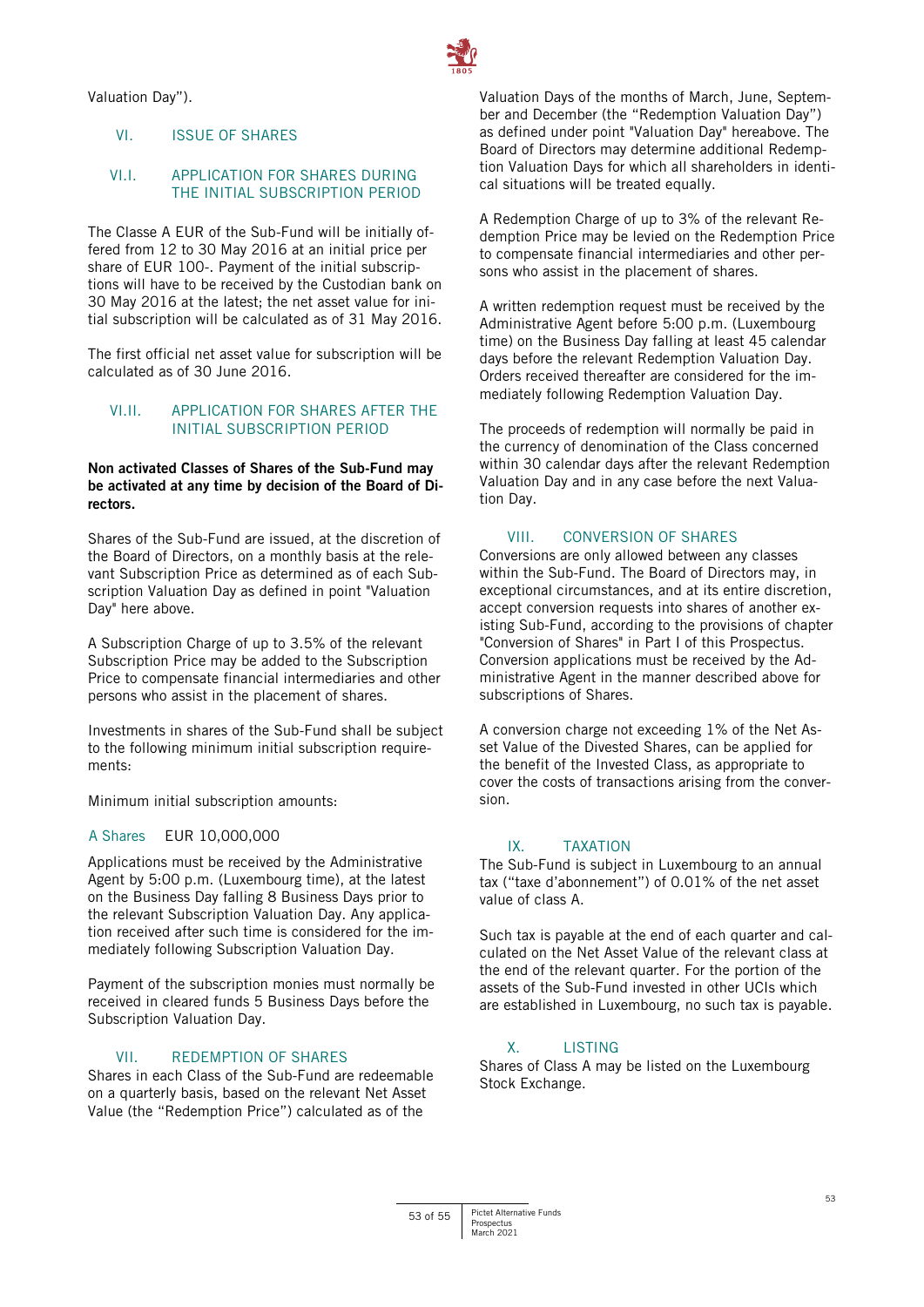

# XI. FEES FOR EQUITY DIVERSIFIER

The Sub-Fund shall pay, out of its assets and on a Periodic basis, the fees specified below.

| Type of |                  | Fees (max $\%$ ) * |       |                 |
|---------|------------------|--------------------|-------|-----------------|
| share   | <b>ISIN Code</b> | Management Service |       | Depositary Bank |
| A EUR   | LU1409382469     | 1.25%              | 0.15% | 0.10%           |

\* Maximum percentage per year of the average net assets attributable to this type of shares during the relevant quarter. The actual amounts charged are shown in the Fund's Annual Reports.

There is no performance fee for this Sub-Fund.